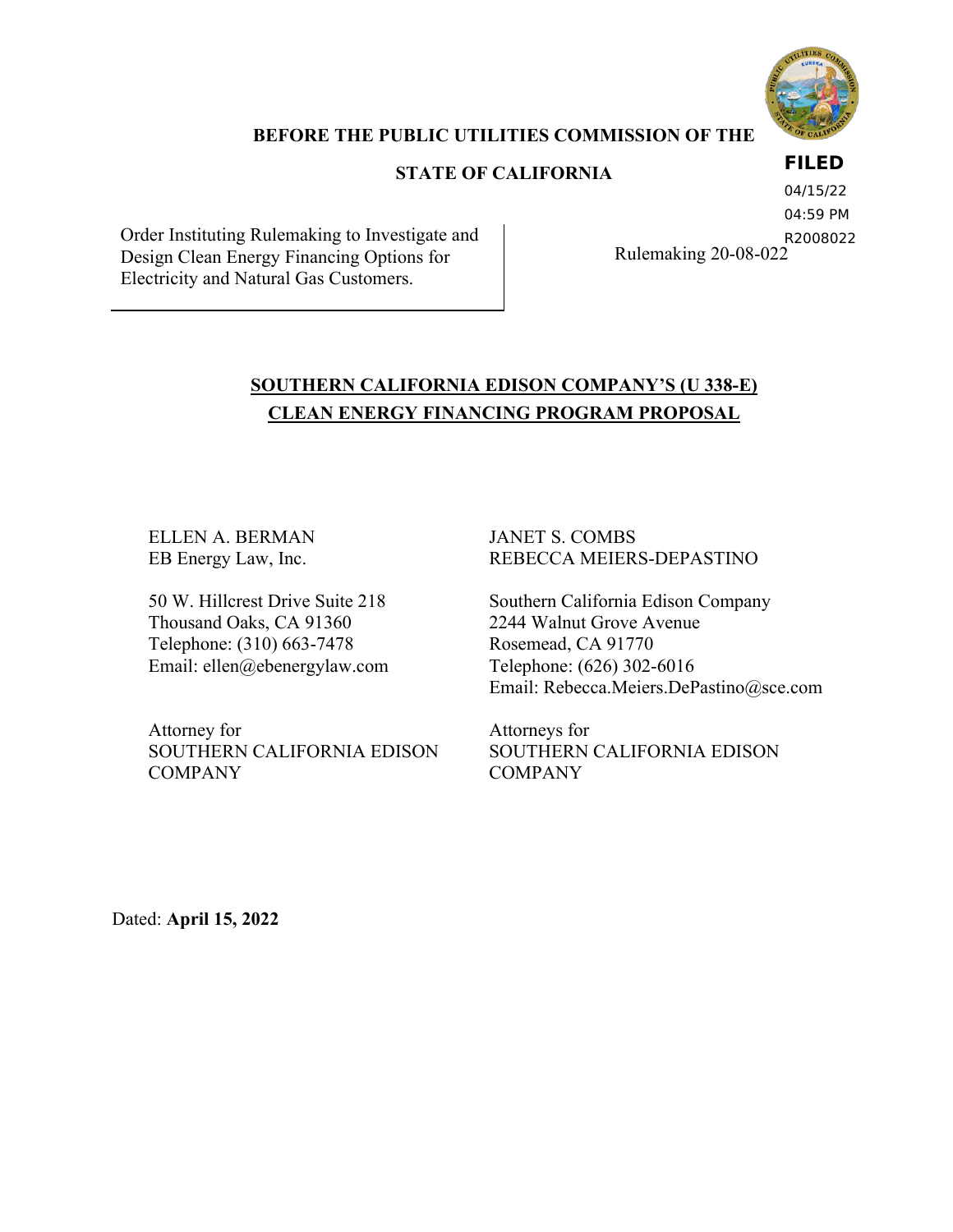## **TABLE OF CONTENTS**

| <b>Section</b> |           |    |                                                                                                                                                                                                                                | Page |
|----------------|-----------|----|--------------------------------------------------------------------------------------------------------------------------------------------------------------------------------------------------------------------------------|------|
| I.             |           |    |                                                                                                                                                                                                                                |      |
| П.             |           |    |                                                                                                                                                                                                                                |      |
|                | A.        |    | Describe what this program is seeking to achieve, including which market                                                                                                                                                       |      |
|                |           | 1. | Expansion of On-Bill Financing (OBF) Loan Program (Expanded                                                                                                                                                                    |      |
|                |           | 2. | Development of New, Phased Residential TOB Program (TOB                                                                                                                                                                        |      |
|                | <b>B.</b> |    | Provide a description of the proposed financing program, including a                                                                                                                                                           |      |
|                |           | 1. | Expansion of OBF from Energy Efficiency to other clean energy                                                                                                                                                                  |      |
|                |           | 2. | Creation of Tariffed On-Bill (TOB) for residential customers: 11                                                                                                                                                               |      |
|                | C.        |    | Describe with specificity how this proposal meets each of the nine goals of<br>the CPUC's Environmental and Social Justice Action (ESJ) Plan. If it is<br>unable to meet any of the ninegoals, the proposal must explain why13 |      |
|                |           | 1. | Consistently integrate equity and access considerations throughout                                                                                                                                                             |      |
|                |           | 2. | Increase investment in clean energy resources to benefit ESJ<br>communities, especially to improve local air quality and public                                                                                                |      |
|                |           | 3. | Strive to improve access to high-quality water, communications,                                                                                                                                                                |      |
|                |           | 4. |                                                                                                                                                                                                                                |      |
|                |           | 5. | Enhance outreach and public participation opportunities for ESJ<br>communities to meaningfully participate in the CPUC's decision-                                                                                             |      |
|                |           | 6. | Enhance enforcement to ensure safety and consumer protection for                                                                                                                                                               |      |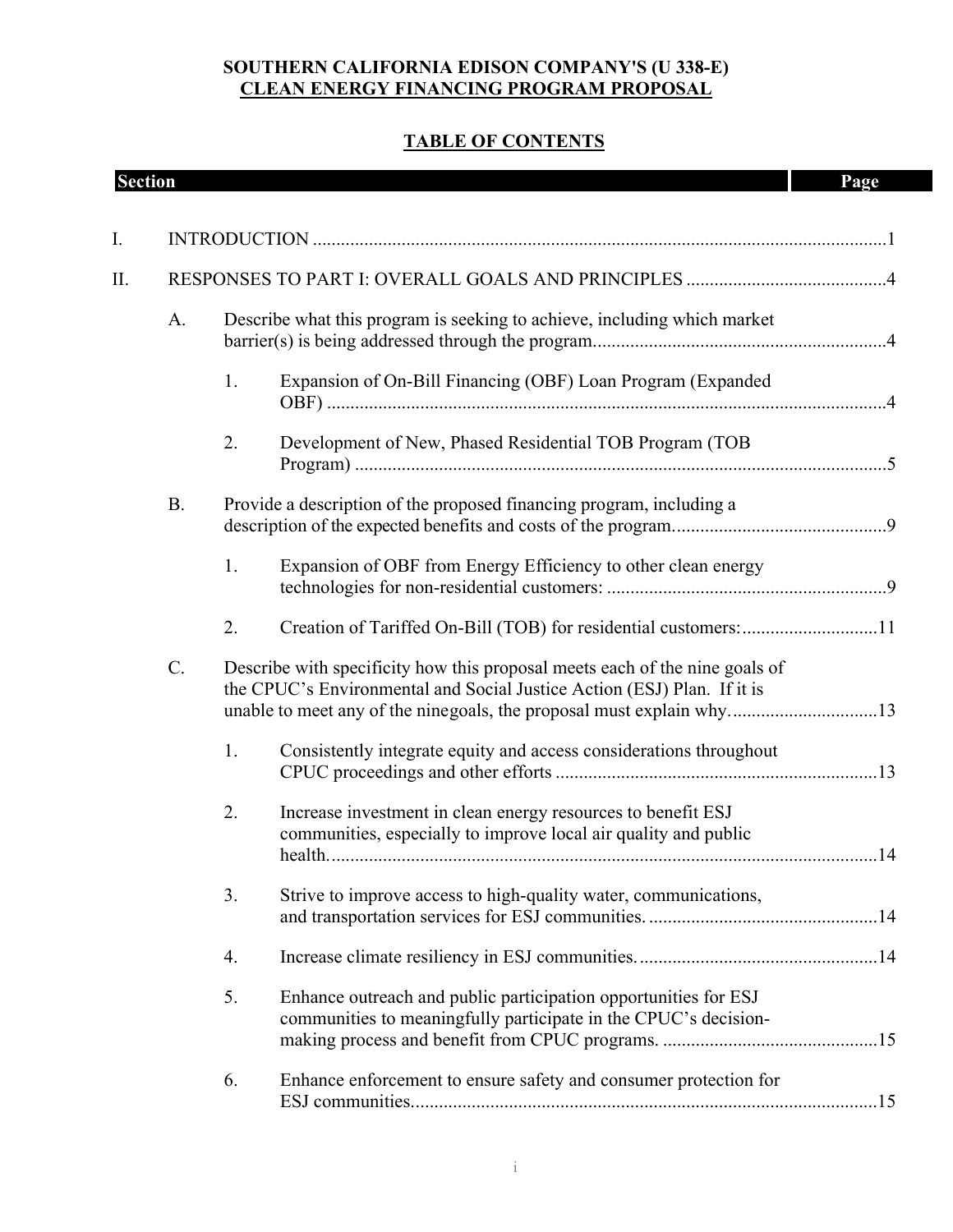| <b>Section</b> |    |    |                                                                    | Page |
|----------------|----|----|--------------------------------------------------------------------|------|
|                |    | 7. | Promote high road career paths and economic opportunity for        |      |
|                |    | 8. | Improve training and staff development related to ESJ issues       |      |
|                |    | 9. | Monitor the CPUC's ESJ efforts to evaluate how they are            |      |
| III.           |    |    | RESPONSES TO PART II: FINANCING PROGRAM REQUIREMENTS  16           |      |
|                | A. |    | Describe the financing mechanism and/or proposed financial product |      |
|                |    | 1. |                                                                    |      |
|                |    |    | a)                                                                 |      |
|                |    |    | $\mathbf{b}$                                                       |      |
|                |    |    | $\mathbf{c})$                                                      |      |
|                |    |    | d)                                                                 |      |
|                |    |    | $\epsilon$ )                                                       |      |
|                |    |    | f)                                                                 |      |
|                |    |    | g)                                                                 |      |
|                |    | 2. |                                                                    |      |
|                |    |    | a)                                                                 |      |
|                |    |    | $\mathbf{b}$                                                       |      |
|                |    |    | $\mathbf{c})$                                                      |      |
|                |    |    | d)                                                                 |      |
|                |    |    | e)                                                                 |      |
|                |    |    | Tariff Recovery - Potential Lapses in Investment Recovery22<br>f)  |      |
|                |    |    | g)                                                                 |      |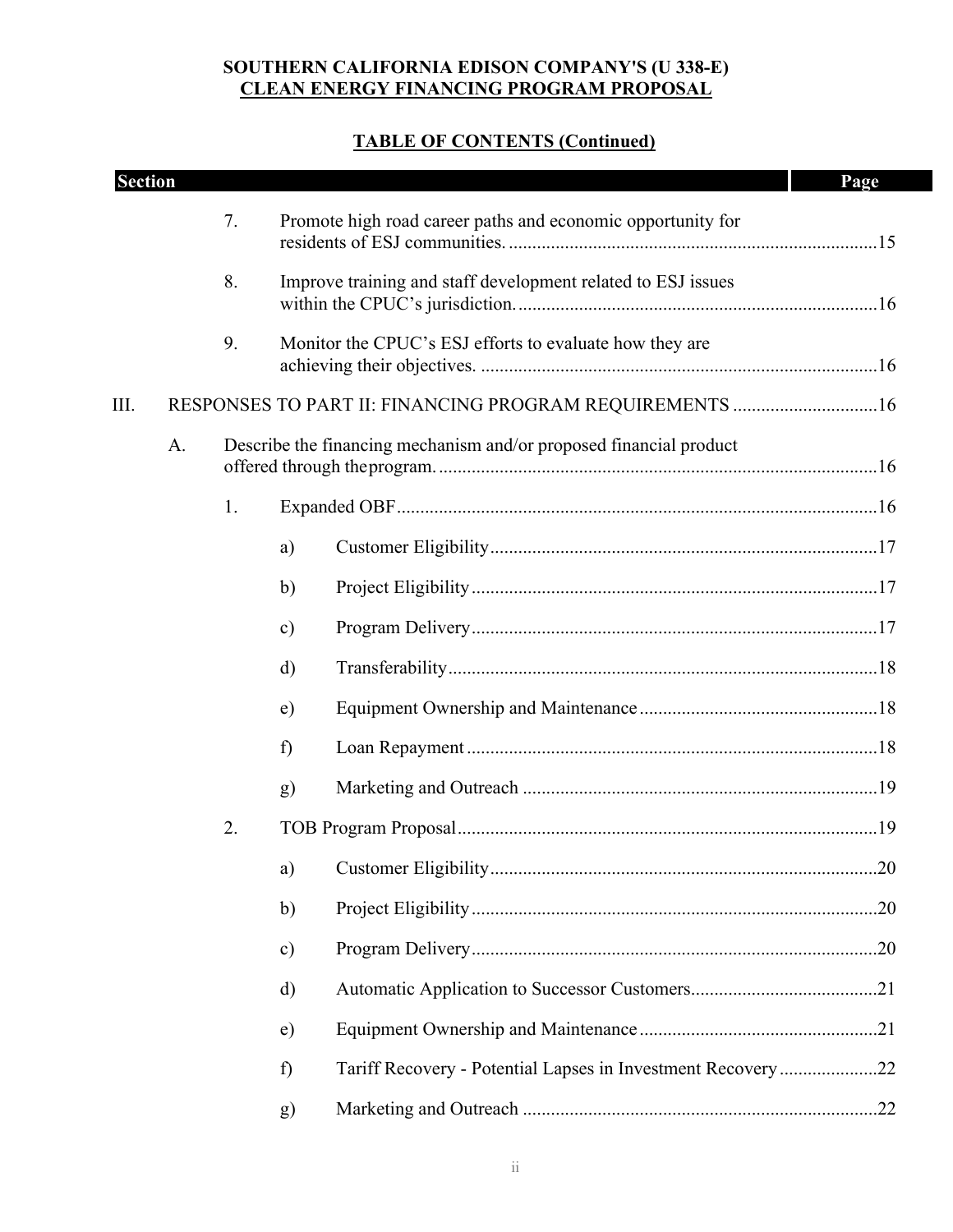| <b>Section</b> |           |    |                                                                                                                                                                                                                                                                                                                  | Page |
|----------------|-----------|----|------------------------------------------------------------------------------------------------------------------------------------------------------------------------------------------------------------------------------------------------------------------------------------------------------------------|------|
|                | <b>B.</b> |    | Is there any precedent for a program of this type, and if so, what are the<br>lessons learned from previous and similar programs? Please include any<br>applicable program results from those other programs, such as forecast and<br>actual participation by targeted customer groupand describe, to the extent |      |
|                |           | 1. |                                                                                                                                                                                                                                                                                                                  |      |
|                |           | 2. |                                                                                                                                                                                                                                                                                                                  |      |
|                | C.        |    | For tariffed on-bill programs, please include draft tariff language. Also                                                                                                                                                                                                                                        |      |
|                |           | 1. |                                                                                                                                                                                                                                                                                                                  |      |
|                |           | 2. |                                                                                                                                                                                                                                                                                                                  |      |
|                |           | 3. |                                                                                                                                                                                                                                                                                                                  |      |
|                | D.        |    | Describe if and how this program will attract private capital in entirety or                                                                                                                                                                                                                                     |      |
|                |           | 1. |                                                                                                                                                                                                                                                                                                                  |      |
|                |           | 2. | Funding Considerations for Potential Future Expansion of TOB26                                                                                                                                                                                                                                                   |      |
|                |           |    | Investor-Owned Utility Funding as Capital/Regulatory<br>a)                                                                                                                                                                                                                                                       |      |
|                |           |    | b)                                                                                                                                                                                                                                                                                                               |      |
|                |           |    | $\mathbf{c})$                                                                                                                                                                                                                                                                                                    |      |
|                |           |    | d)                                                                                                                                                                                                                                                                                                               |      |
| IV.            |           |    |                                                                                                                                                                                                                                                                                                                  |      |
|                | A.        |    | What are the potential financial, economic or other risks to the<br>participating customer in this program and what customer protections does                                                                                                                                                                    |      |
|                |           | 1. |                                                                                                                                                                                                                                                                                                                  |      |
|                |           |    | a)                                                                                                                                                                                                                                                                                                               |      |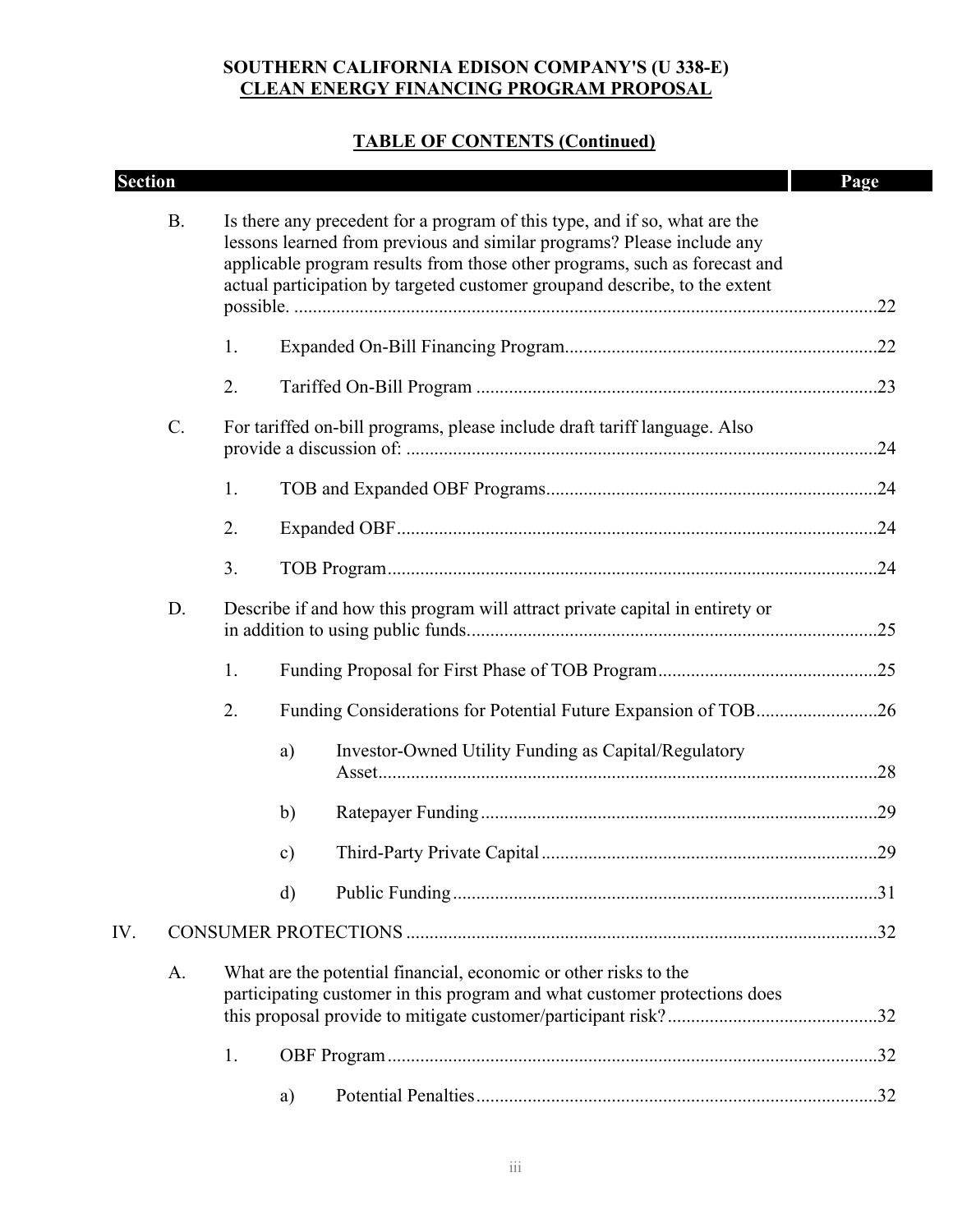| <b>Section</b> |    |    |     |                                                                                                                                                                                                                   | Page |
|----------------|----|----|-----|-------------------------------------------------------------------------------------------------------------------------------------------------------------------------------------------------------------------|------|
|                |    | b) |     |                                                                                                                                                                                                                   |      |
|                | 2. |    |     |                                                                                                                                                                                                                   |      |
|                |    | a) |     |                                                                                                                                                                                                                   |      |
|                |    | b) |     |                                                                                                                                                                                                                   |      |
|                |    |    |     |                                                                                                                                                                                                                   |      |
|                |    |    | (1) | Fixed monthly tariff charge assigned to a location or<br>electric meter, not a particular borrower/customer: 37                                                                                                   |      |
|                |    |    | (2) | Develop robust notice requirements to subsequent<br>occupants of site with a tariff-on bill charge. 37                                                                                                            |      |
|                |    |    | (3) | Leveraging incentives and co-pays to meet the goal                                                                                                                                                                |      |
|                |    |    | (4) | Capable and Proven Program Implementer with<br>High Standards and Quality Assurance Process for                                                                                                                   |      |
|                |    |    | (5) | Require independent certification that products are<br>appropriate and functioning and that savings<br>estimates are expected to exceed payments in both                                                          |      |
|                |    |    | (6) | Develop a customer dispute resolution process: 41                                                                                                                                                                 |      |
|                |    |    | (7) | Develop program rules that ensure that landlord<br>pays for required maintenance of equipment,                                                                                                                    |      |
| <b>B.</b>      |    |    |     | What processes will be included to ensure that customers understand and<br>can shoulder the full financial burden of participating in this proposed                                                               |      |
| C.             |    |    |     | How will the repayment obligation transfer if the participating customer<br>vacates a property they lease or own? How will repayment obligations be                                                               |      |
| D.             |    |    |     | Describe the customer outreach component of the program. Will<br>community-based organizations or groups support and facilitate customer<br>outreach to ensure all participating customers are appropriately made |      |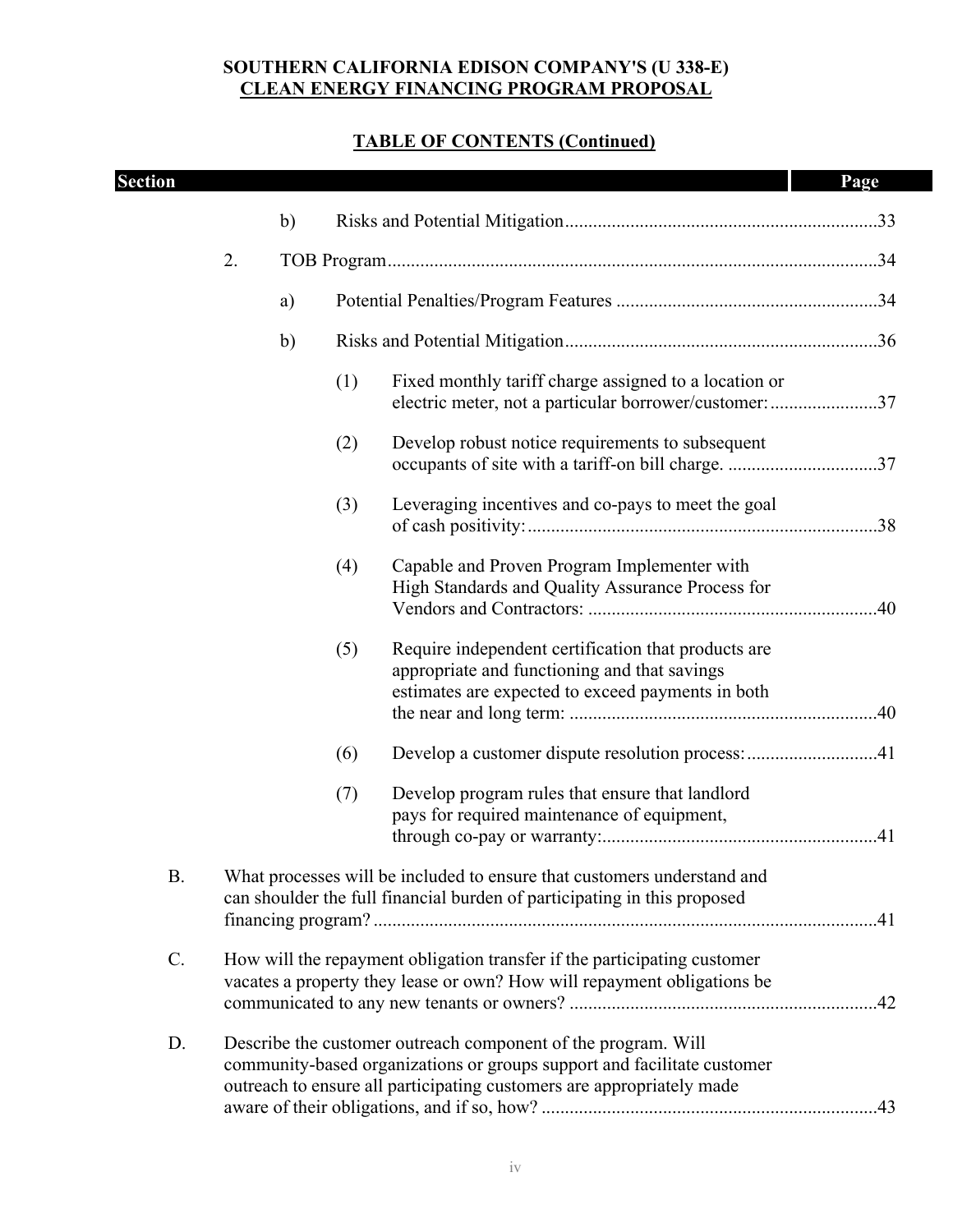| <b>Section</b> |                 |    |                                                                                                                                                                                                                                                                                                                     | Page |
|----------------|-----------------|----|---------------------------------------------------------------------------------------------------------------------------------------------------------------------------------------------------------------------------------------------------------------------------------------------------------------------|------|
| V.             |                 |    | RESPONSES TO PART III: PROGRAM DESIGN AND DELIVERY DETAILS44                                                                                                                                                                                                                                                        |      |
|                | A.              |    | How does the program propose to determine customer eligibility?44                                                                                                                                                                                                                                                   |      |
|                | <b>B.</b>       |    | How are the criteria described in Question 1 of this section prioritized to                                                                                                                                                                                                                                         |      |
|                |                 | 1. | Which clean energy technologies or distributed energy resources                                                                                                                                                                                                                                                     |      |
|                |                 | 2. | How will IOU or non-IOU program incentives be delivered to<br>customers? How will program incentives be coordinated with<br>existing incentives offered through other clean energy financing                                                                                                                        |      |
| VI.            |                 |    |                                                                                                                                                                                                                                                                                                                     |      |
|                | A.              |    | What is the estimated budget for this program, broken down by estimated<br>percentage and amount of rate-payer funds (including funding category,<br>such as public purpose charge, distribution rates, generation rates), private<br>capital, state, federal funds (e.g., DOE), IOU shareholder, public or private |      |
|                |                 | 1. |                                                                                                                                                                                                                                                                                                                     |      |
|                |                 | 2. |                                                                                                                                                                                                                                                                                                                     |      |
|                | <b>B.</b>       |    | What are the forecasted benefits, energy and/or GHG savings, if any, from<br>this program at the sector, customer type (SF, MF, DAC, HTR, etc.), and                                                                                                                                                                |      |
|                |                 | 1. |                                                                                                                                                                                                                                                                                                                     |      |
|                |                 | 2. |                                                                                                                                                                                                                                                                                                                     |      |
|                | $\mathcal{C}$ . |    |                                                                                                                                                                                                                                                                                                                     |      |
|                |                 | 1. |                                                                                                                                                                                                                                                                                                                     |      |
|                |                 | 2. |                                                                                                                                                                                                                                                                                                                     |      |
|                | D.              |    |                                                                                                                                                                                                                                                                                                                     |      |
|                |                 | 1. |                                                                                                                                                                                                                                                                                                                     |      |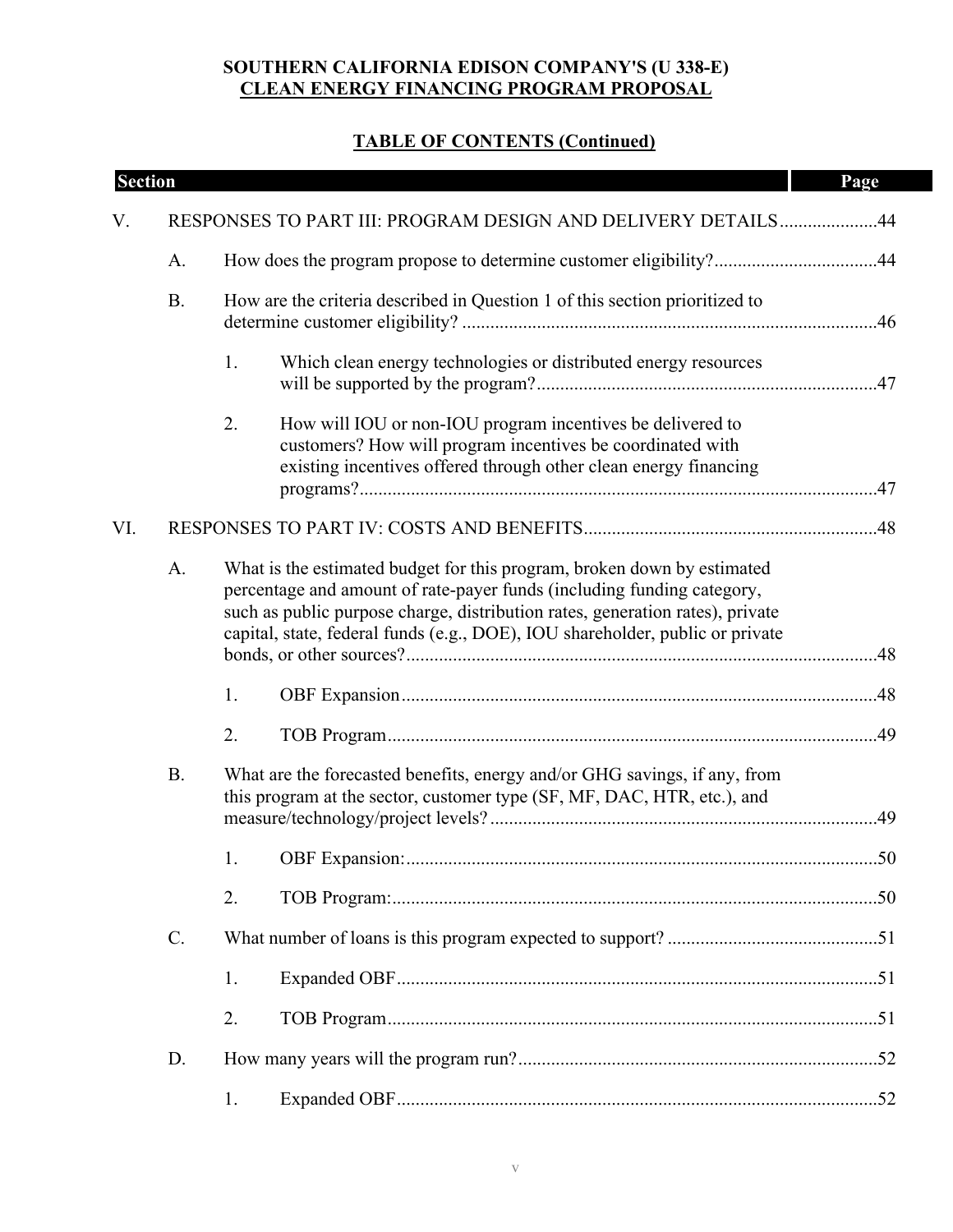| <b>Section</b> |           |                                                                          | Page |
|----------------|-----------|--------------------------------------------------------------------------|------|
|                |           | 2.                                                                       |      |
| VII.           |           |                                                                          |      |
|                | A.        | Describe the key performance indicators (KPI) that will be developed for |      |
|                | <b>B.</b> | Describe the proposed schedule and process for tracking and evaluating   |      |
|                |           | 1.                                                                       |      |
|                |           | 2.                                                                       |      |
| VIII.          |           |                                                                          |      |
|                |           |                                                                          |      |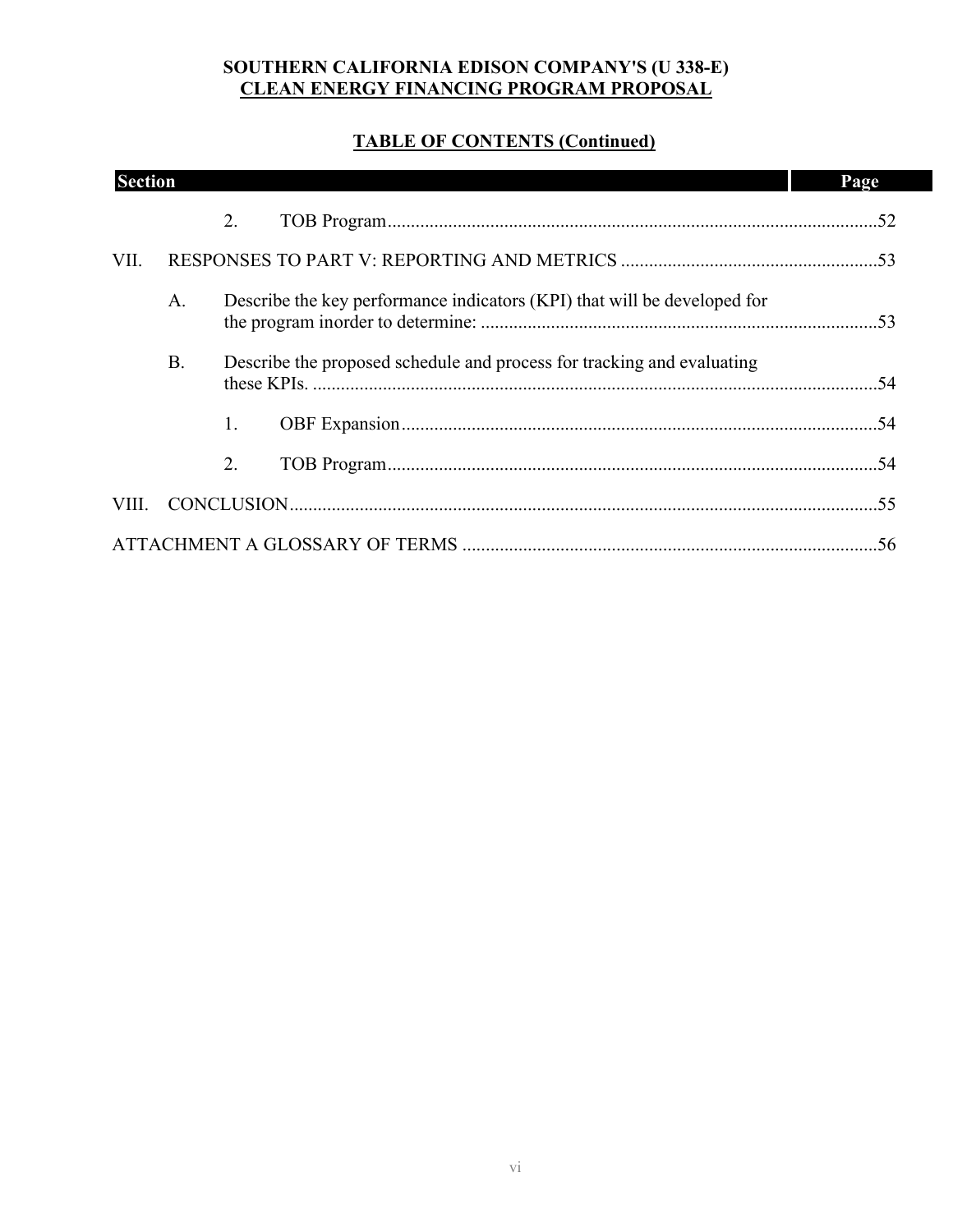#### **BEFORE THE PUBLIC UTILITIES COMMISSION OF THE**

### **STATE OF CALIFORNIA**

Order Instituting Rulemaking to Investigate and Design Clean Energy Financing Options for Electricity and Natural Gas Customers.

Rulemaking 20-08-022

## **SOUTHERN CALIFORNIA EDISON COMPANY'S (U 338-E) CLEAN ENERGY FINANCING PROGRAM PROPOSAL**

Pursuant to the Assigned Commissioner's Scoping Memo and Ruling dated November 19, 2021, Southern California Edison Company (SCE) respectfully submits this conceptual *Clean Energy Financing Program Proposal.*

### **I.**

#### **INTRODUCTION**

In this proceeding, the California Public Utilities Commission (Commission or CPUC) seeks to develop a more cohesive and comprehensive strategy to help customers finance energy improvements to further support the state's ambitious greenhouse gas (GHG) reduction goals. SCE agrees that welldesigned financing options, operating in conjunction with incentive programs, would allow customers to finance deeper retrofits across a broad range of clean energy technologies and could help California meet its environmental and energy goals. SCE also agrees with the Commission that expansion of existing programs to new technologies, as well as creation of new financing mechanisms to support more comprehensive individual investment, will require leveraging ratepayer subsidies with private or public financing.1 In developing its conceptual proposals, detailed herein, SCE focused on balancing

<sup>&</sup>lt;sup>1</sup> Order Instituting Rulemaking to Investigate and Design Clean Energy Financing Options for Electricity and Natural Gas Customers, Rulemaking (R.) 20-08-022, p. 2.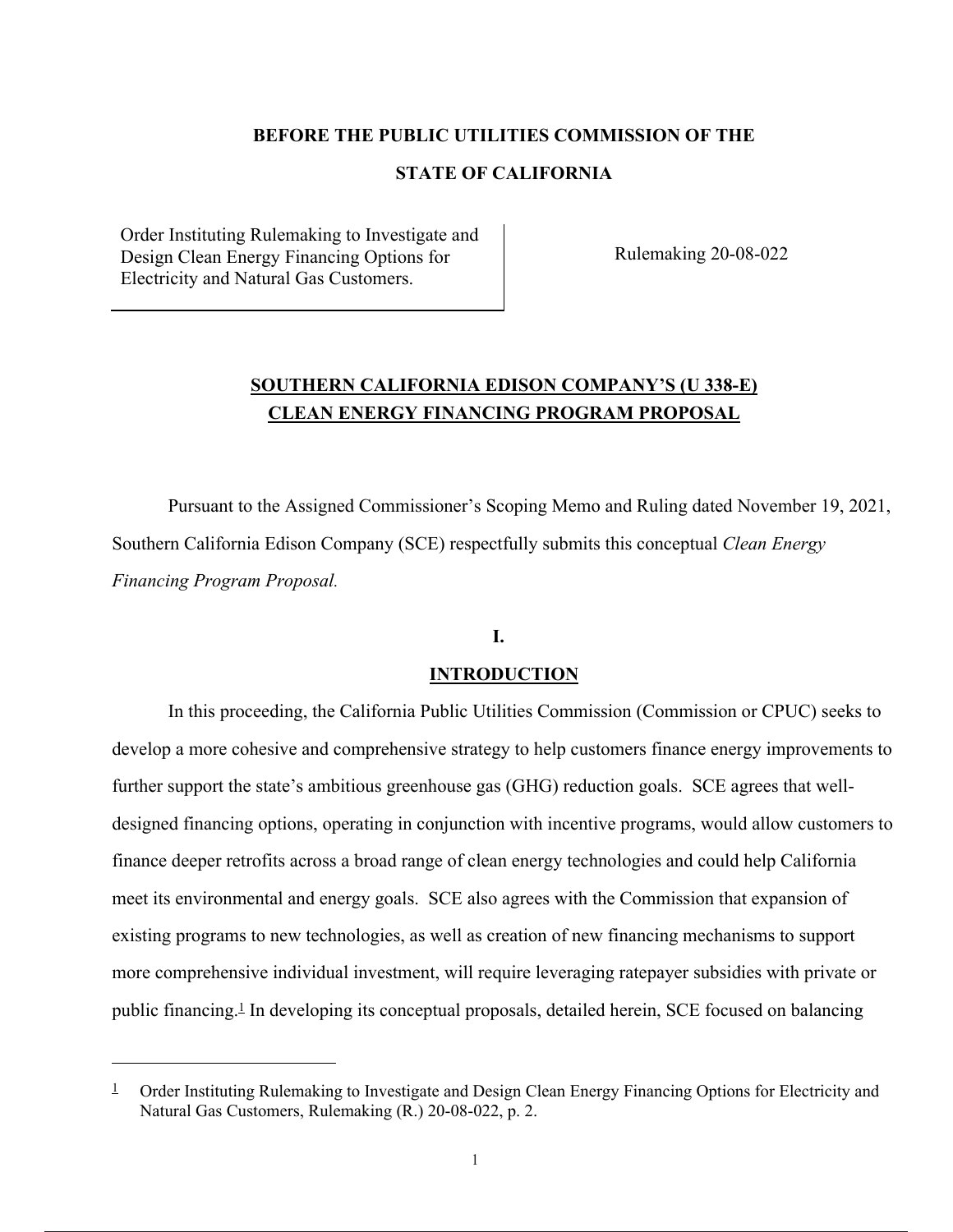five key principles: (1) emphasizing affordability; (2) encouraging maximum impact and uptake; (3) reducing complexity; (4) minimizing customer and utility risk; and (5) maximizing equity and inclusion.

Based on these principles, and the Commission's broad goal of expanding and streamlining financing options across clean energy technologies, SCE proposes, at a conceptual level, a two-pronged financing strategy for its customers: (1) expanding SCE's current and proven on-bill financing (OBF) program for non-residential customers to allow commercial, industrial and governmental customers to finance clean energy projects beyond energy efficiency measures through a no-interest, no-fee loan that is repaid on the utility bill or in full by the borrower, at its election; and (2) developing a new, phased tariffed on-bill (TOB) program specifically to assist residential customers to adopt a broad range of clean technologies, that could include energy efficiency, building electrification, solar and storage, single-customer microgrids, and other distributed energy resources, utilizing a tariff charge attached to the site meter, rather than a loan to individual customers.

In developing this conceptual proposal, SCE consulted with various stakeholders, and considered the expected needs of its customers, as well as the state's environmental goals. SCE also appreciates the feedback received at the Workshop on March 25, 2022 (Workshop), and SCE made some refinements to its conceptual proposal in response to the feedback and questions received at the Workshop.

The Workshop also highlighted the tremendous complexity of financing proposals that seek to equitably assist both non-residential and residential customers' transition to a clean energy future, while also ensuring any such proposals include robust consumer, ratepayer, and utility protections and comply with all applicable state and federal laws. Additionally, questions relating to who should pay – and how they should pay – the cost of financing clean energy measures that will benefit not only the individual consumer, but also the entire state of California, add to the complexity of designing and administering mass-scale programs that include upfront financing clean energy technologies.

As stated above, SCE agrees that it is important to explore expanding financing programs beyond existing programs and technologies, like energy efficiency, but notes that critical policy decisions being discussed and decided throughout the numerous other clean energy Commission proceedings and programs will significantly impact customer adoption of any proposals in this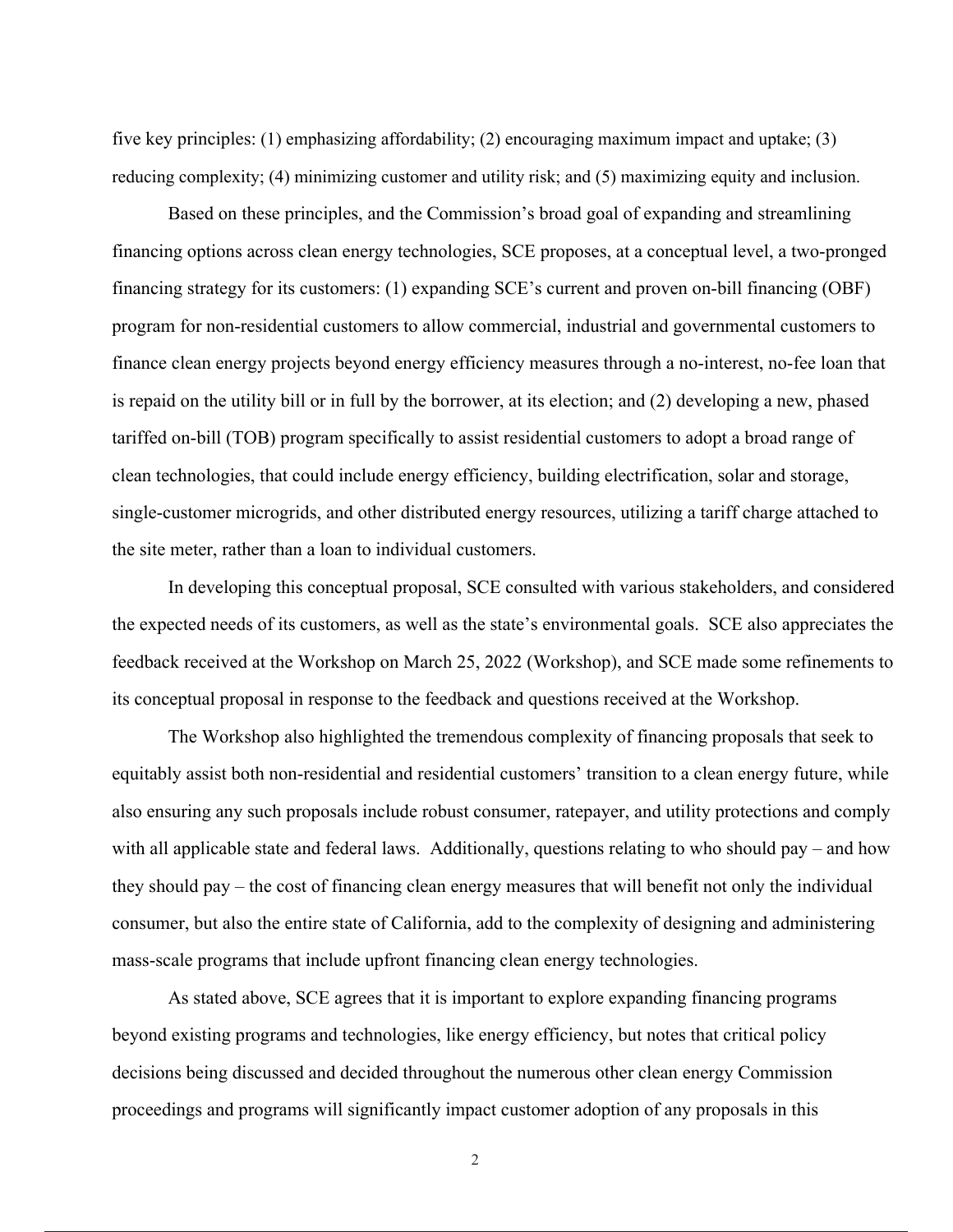proceeding, as may legal and funding challenges. For instance, many financing offerings, particularly the residential TOB model, may require complementary actions to realize the objectives of this proceeding (i.e., consumer protections, equity, lower to middle income customer participation, etc.), making policy coordination across the various impacted programs and their respective implementation plans critical to any rollout of financing programs. Examples include, but are not limited to, the inprogress applications, policies, or program frameworks determining incentives for Energy Efficiency, Demand Response, Building Decarbonization, Building Electrification, Transportation Electrification, Self-Generation Incentive Program, and Net Energy Metering.

Based on these complexities, the iterative nature of this proceeding, and the need to coordinate with the Commission, other agencies/regulators and branches of government, and various stakeholders, SCE clarifies that the TOB proposal described herein is still in the early concept phase, and the OBF expansion proposal, while further along, still requires further action by the California Department of Financial Protection and Innovation (DFPI) and the Commission to implement. While SCE has considered various program details, there remain numerous key preliminary policy, legal, and financial decisions and challenges that must be resolved before SCE can design final program details and expand its financing offerings to a broader array of technologies and customers. As with any new or expanded program, SCE must carefully balance the desire to quickly advance California's clean energy goals and the potential risks and costs of expanding too quickly without sufficient customer protections. SCE looks forward to tackling these challenges, with the policy guidance of the Commission and other relevant regulators and the input of stakeholders, to develop and administer successful financing programs to most efficiently reach California's energy and environmental goals.

More specifically, to implement its proposals, SCE, at a minimum, will require the following input and approvals:

- Authorization by the Commission for SCE to place tariffed on-bill charges on customer utility bill as a charge related to the provision of electric service, not as a loan obligation;
- Guidance from the Commission regarding the funding source for the first phase of the TOB program, and thereafter, whether it is prudent to pursue additional program funding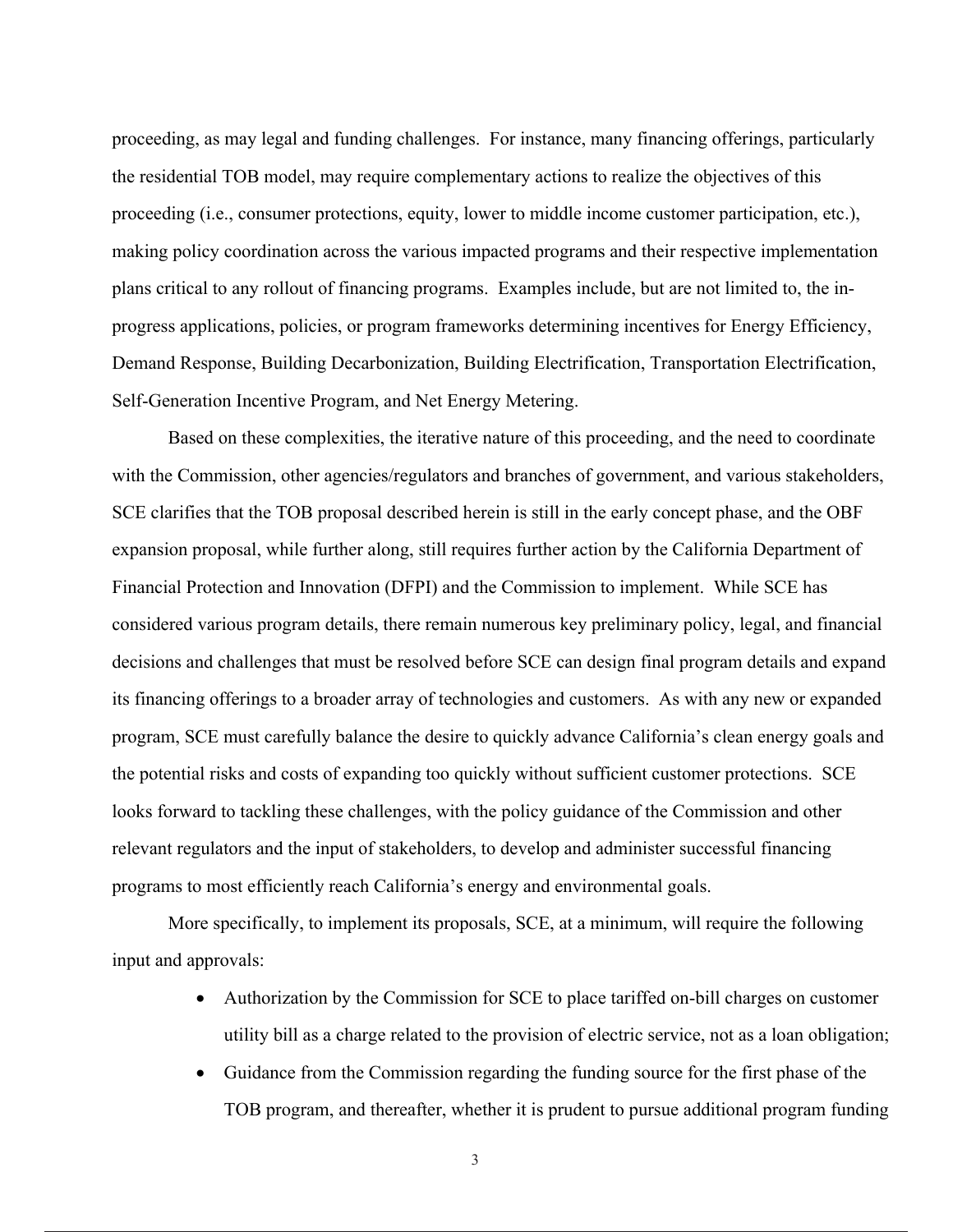options that utilize third-party debt, through securitization legislation, or public funding for future phases of the TOB program, as presented in Section III.D hereof;

- Guidance from the Commission and input from stakeholders regarding the notice protocol sufficiently robust and enforceable to allow for automatic application to successor customers of the on-bill tariff charge to ensure compliance with all applicable laws;
- Opinion from the DFPI extending the exemption of the California lending laws to OBF loans for technologies beyond energy efficiency;
- Opinion from the DFPI that the TOB program, as a tariffed service, does not require compliance with California lending laws, including, but not limited to, the Debt Collection Act; and
- If automatic application to successor customers is adopted, coordination with state and local laws governing landlord tenant issues and the rights of tenants and subsequent purchasers of the property with the meter with which the obligation is associated.

#### **II.**

#### **RESPONSES TO PART I: OVERALL GOALS AND PRINCIPLES**

Set forth below in the headings labeled with capital letters and numbers are the Commission's queries, followed by numbered headings followed by subheadings that reflect the organization of SCE's responsive substantive content.

## **A. Describe what this program is seeking to achieve, including which market barrier(s) is being addressed through the program.**

#### **1. Expansion of On-Bill Financing (OBF) Loan Program (Expanded OBF)**

SCE's OBF program currently offers no-interest, no-fee loans to non-residential customers for energy efficiency upgrades only. SCE's OBF program has been highly successful, with over 2,400 loans issued, representing \$99 million in funding and only a 0.7% default rate since 2008.

The OBF program has allowed non-residential customers that may not have easy access to capital, or have other priorities for their capital, to obtain funding to adopt energy efficiency measures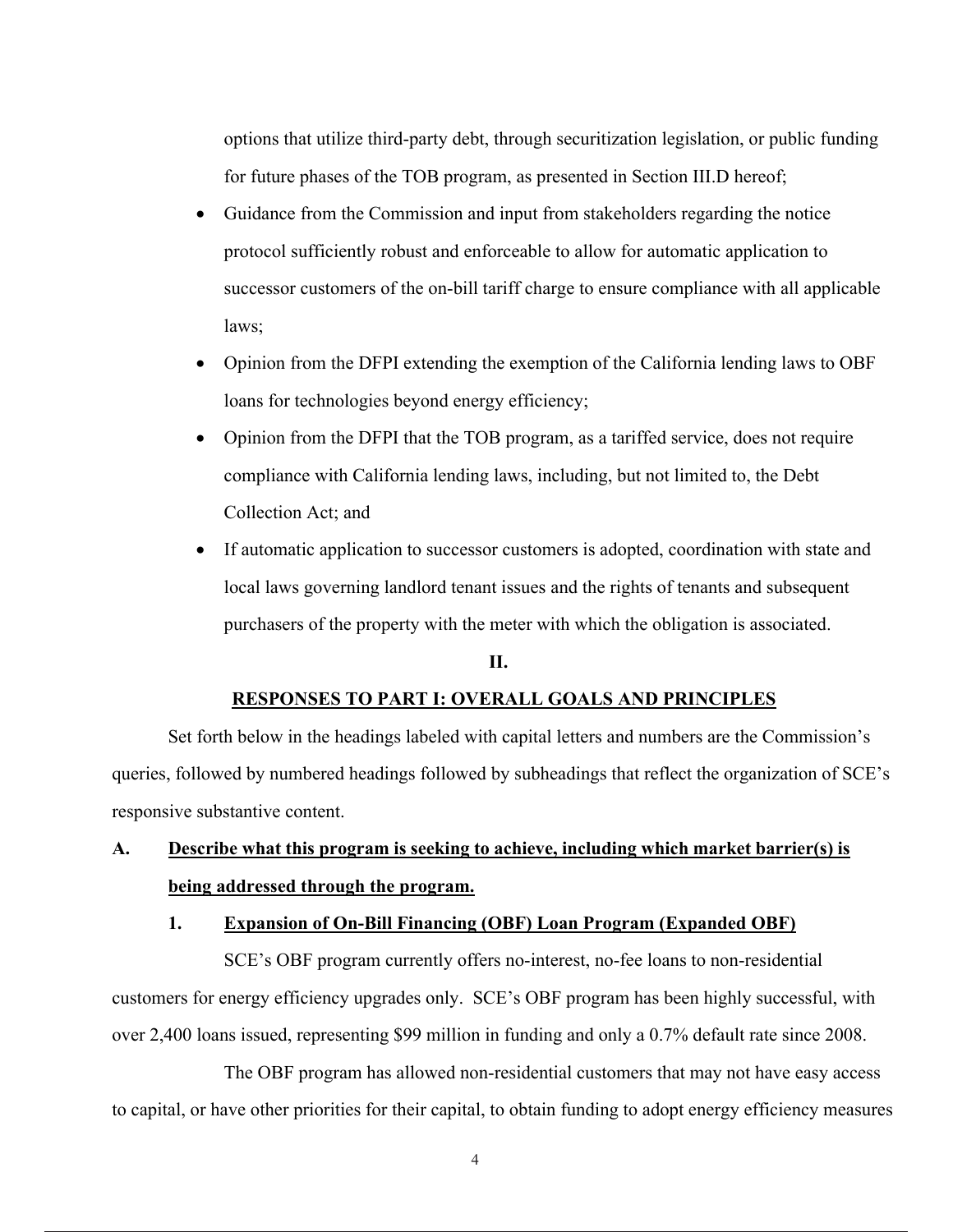with the goal that those measures will essentially "pay for themselves" through the resultant energy savings. However, the OBF program's efficacy is limited because it currently only permits nonresidential customers to finance traditional energy efficiency program offerings. Therefore, today a nonresidential customer interested in retrofitting its business or government buildings, for example, with energy efficiency upgrades, as well as electric vehicle or bus charging stations, distributed generation, and/or demand response measures would be able to finance the energy efficiency upgrades with OBF funds but would be required to finance the non-energy efficiency upgrades through an alternative mechanism to OBF. This likely increases cost and complexity and decreases the likelihood of a customer pursuing deeper retrofits that include technologies not eligible for the OBF program.

SCE therefore proposes to expand OBF to further the Commission's goal of eliminating piecemeal financing options that do not view a customer's clean energy needs holistically. In proposing to expand OBF to other technologies, SCE seeks to penetrate a wider customer base, educate nonresidential customers about the full array of potential clean energy upgrades, and make the lending process more affordable and less complex. In SCE's view, expanding an already successful program that has been deemed appropriate by regulatory policies for non-residential customers and has been an unqualified success is the most straightforward and efficient manner to advance the Commission's goals in this proceeding.

#### **2. Development of New, Phased Residential TOB Program (TOB Program)**

The primary goal of developing and administering a TOB program is to enable adoption of clean energy technologies in residences across California to advance the State's decarbonization goals, without overburdening lower to middle income customers with higher overall costs or additional debt repayment obligations. SCE recognizes that utility incentives alone are likely insufficient to accelerate the adoption of clean energy technologies at the pace required to meet California's forwardlooking goals, and SCE agrees that financing programs – if correctly designed and implemented with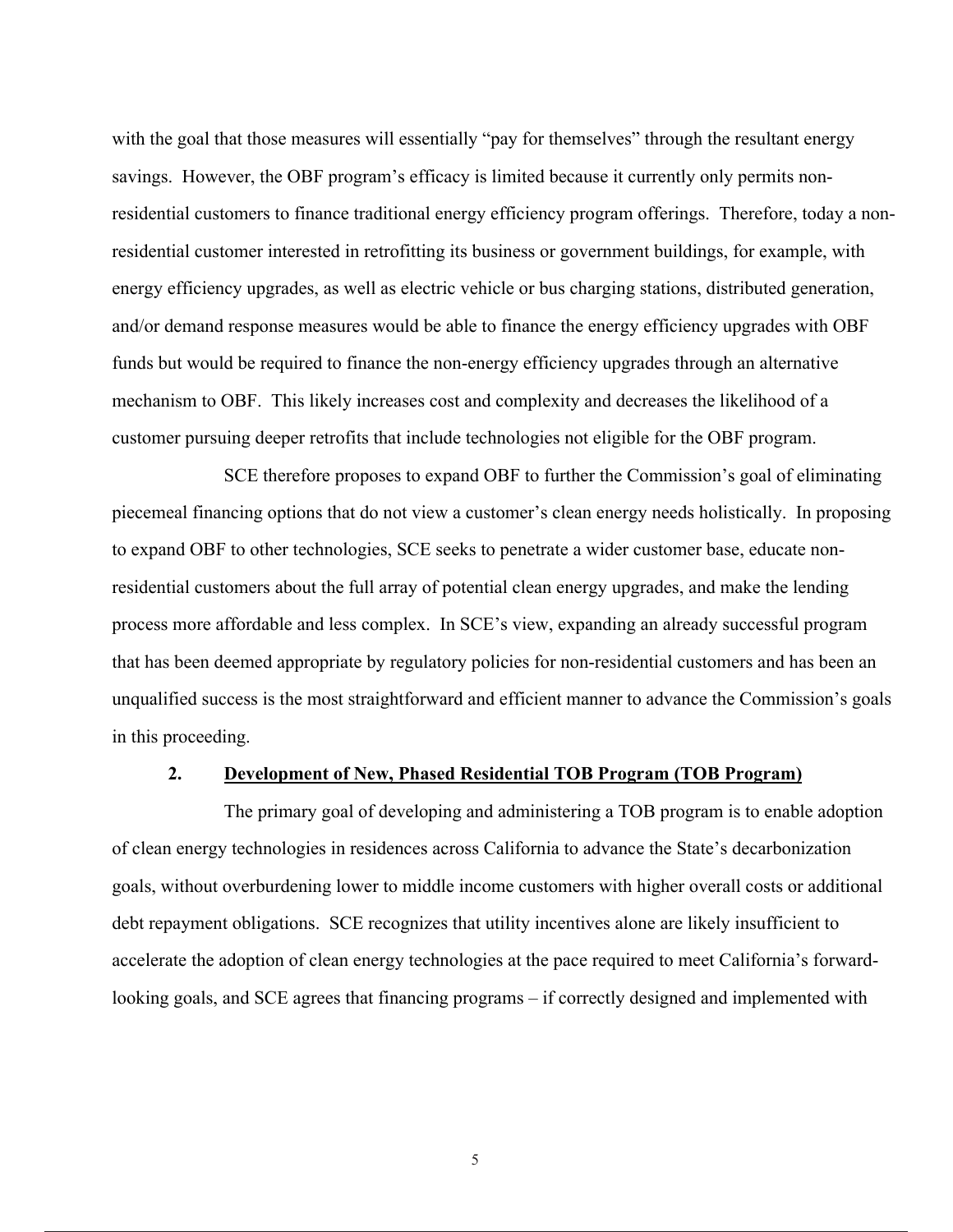regulatory and legislative support – may provide certain customers with the ability to adopt clean technologies.2

In SCE's view, expanding SCE's OBF program to residential customers, and particularly to renters, is not appropriate. A residential on-bill loan program would not serve the equity goal of this proceeding because it would create a large debt obligation the borrower is required to repay in full even if the borrower no longer owns or resides at the upgraded site. However, a well-designed TOB program, in conjunction with incentives and/or public subsidies, has the potential to address the following market barriers inherent in residential adoption of clean energy technologies:

- **Transferability Barrier.** Many residential customers, particularly renters, cannot or will not take advantage of traditional financing mechanisms to invest in clean energy technologies. Traditional loans obligate the borrower to repay the entire loan in full, even though the borrower may not reside in or own the property long enough to obtain the full benefit of the upgrades. Unlike vehicles, for example, many clean energy measures are not easy to re-sell or transfer to another location, and thus, under traditional models, residential customers may be bound to pay for loans that do not benefit them long term. A TOB model with the tariffed service charge attached to the property's meter, rather than to a specific borrower, addresses this market barrier.
- **Equity Barrier.** Many lower to middle income customers, or those residing in disadvantaged communities (DACs), do not qualify for direct third-party loans based on traditional eligibility requirements, such as credit scores and debt-to-income ratio. A TOB program utilizing customer bill payment history and screening for cashflow-positive projects addresses some of the market barriers that currently exclude lower to middle income customers from being able to finance clean energy projects.
- **Split Incentive Market Barrier.** The purchase or financing of clean energy technologies are typically not feasible for renters that pay the electric bill and might prefer those technologies

<sup>2</sup> *See* Edison International, Mind the Gap – Policies for California's countdown to 2030, (Sep. 2021), report *available at* https://www.edison.com/home/our-perspective/mind-the-gap.html (Mind the Gap).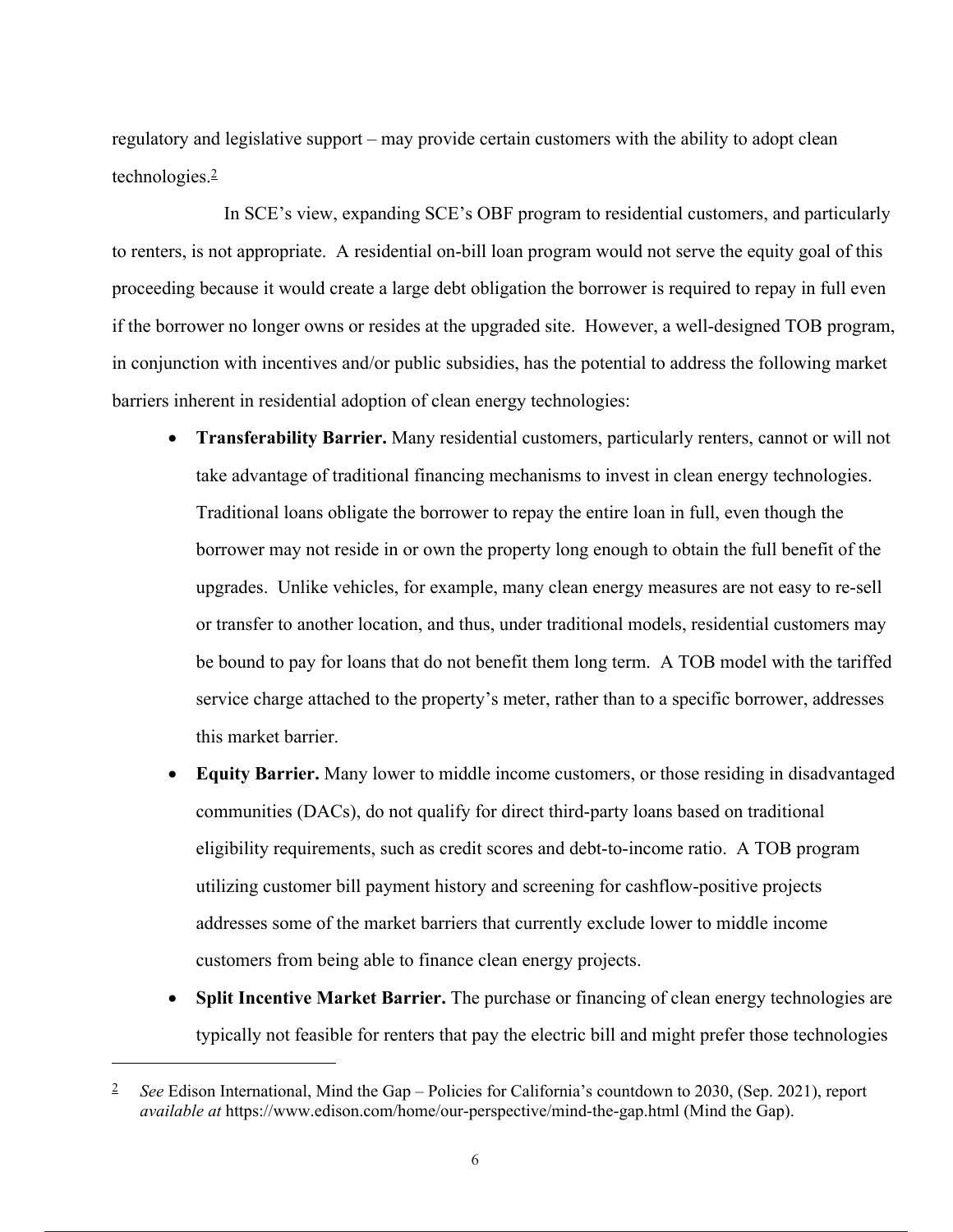but will not own or benefit from the upgrades if they move. Likewise, a landlord may be reluctant to make electrification or efficiency upgrades that are not required under the lease or by law. Landlords seeking to maximize cash flow may not invest in clean energy projects because they may not have sufficient capital and typically do not pay the electric bill or directly benefit from bill savings resulting from these projects. This problem is wellrecognized and referred to as the "split incentive" market barrier.

- o A key feature of the TOB program is that only the current occupant or electric service account holder pays the tariff charge. Once a customer moves and is no longer responsible for the electric bill, the customer is no longer responsible to pay the tariff charges. This feature should help resolve split incentive issues, because the installed equipment will remain with the property and property owners and their tenants can agree to have clean energy measures installed without either party being obligated to repay the entire amount of the investment if the owner/occupant of the residence decides to move.
- o SCE's proposed TOB program would strive to be "cash positive," which, as defined in the Glossary for this document, means that the tariff charge recovered on the bill is *expected* to be lower than the total energy bill savings resulting from the installation of the project. This goal, while it cannot be guaranteed in each case, also addresses the market barrier to many residential customers – owners and renters – of clean energy technologies being more expensive upfront than some fossil fuel alternatives, even though the clean energy technologies are expected to provide long term energy savings and other health and comfort benefits. An exception to this framework is transportation electrification upgrades, such as electric vehicle chargers, if the subsequent customer does not have an electric vehicle and therefore receives limited benefit from the upgrade. SCE is therefore not proposing including TE in the initial phase of its TOB program and will reassess that decision in the evaluation process.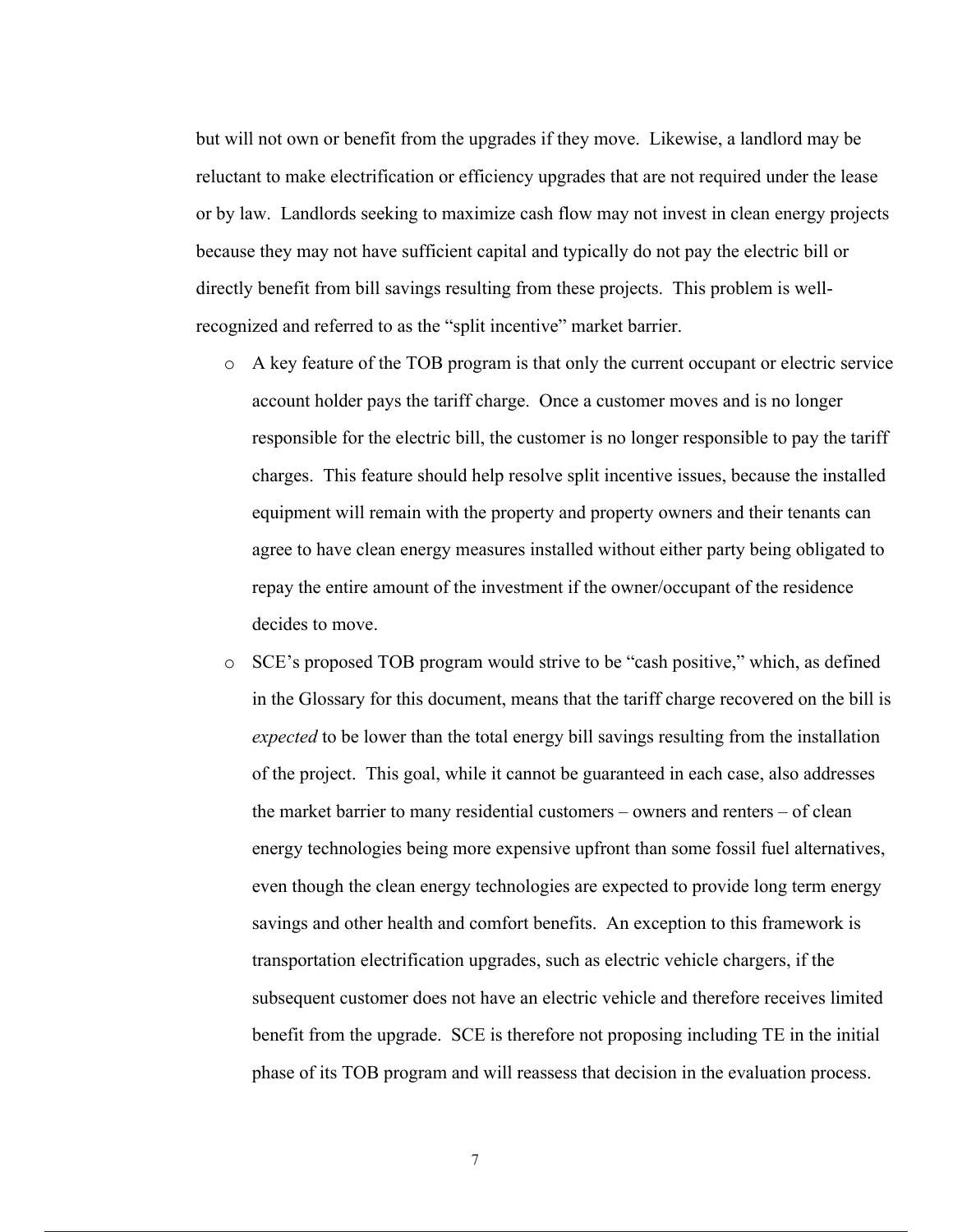While SCE sees promise in the TOB program to address the market barriers described above, a TOB program will not solve California's clean energy transition alone. The TOB model is untested in California, and has only been implemented by smaller utilities, with different utility rates, that have typically focused on conventional energy efficiency or distributed generation measures, rather than fuel substitution technologies to foster decarbonization. Thus, any SCE TOB program must be carefully designed and include strong consumer protections to ensure the program does not create more problems than it solves. Additionally, there are challenges that the utilities cannot solve, and therefore the Commission and other regulators must provide guidance and support for such a program to work. For example, the automatic application of the TOB charge to the next service account holder without explicit consent is a key feature of the TOB model; $\frac{3}{2}$  however, current Commission precedent $\frac{4}{2}$  and California law<sup> $5$ </sup> do not yet clearly support this model. Moreover, such a model would require significant consumer protections, such as notice obligations, that the utilities are likely not able to enforce, which could result in higher defaults potentially leading to more service disconnections and the need for more backstop funds from ratepayers, transforming the financing mechanism into a subsidy. Thus, SCE intends to engage the Commission and DFPI to work through these issues and to determine whether a

 $3$  SCE has considered a TOB model that would include a voluntary assumption by a subsequent customer; however, SCE is concerned that making the tariff obligation voluntary could lead to gaming because owners could agree to upgrades immediately before a sale or while the property is vacant, and then encourage the subsequent owner or tenant to decline the tariff charge. SCE is concerned that this model, while solving issues related to notice and automatic application of the tariff charge without consent, would put a greater burden on ratepayers. SCE is open to pivoting to a voluntary assumption model if mandatory application, with a robust and enforceable notice regime, is determined to be untenable or unlawful in California. SCE proposes to work with the Commission, the DFPI, and other stakeholders to resolve this issue.

 $\frac{4}{1}$  In D.13-09-044, at p. 50, the Commission mandated allowing loans using the on-bill repayment (OBR) to be transferrable "only with clear disclosure and a legally binding agreement between the building owner, building occupant, [financial institution], and the utility." The Commission further found, at p. 55, that "it would be unwise to place reliance on an undeveloped, untested language model to force non-consensual assumption of liability for a third-party debt obligation . . .." S*ee also, id.,* Conclusion of Law 22 and Ordering Paragraph 10. The tariff-on bill charge is not considered a loan, but rather a tariff service fee that would be automatically applied to successor customers only for the time they are paying the electric bill at the upgraded property; thus, it is distinct from the loans at issue in the OBR decisions where customers would be transferring third-party loans. Notwithstanding the distinction, in any decision on TOB, the Commission should address these issues.

 $\frac{5}{2}$  It is yet unclear whether California lending laws would apply to a TOB model. While SCE considers the TOB model distinct from a loan, SCE is not aware of any relevant precedent or regulatory guidance.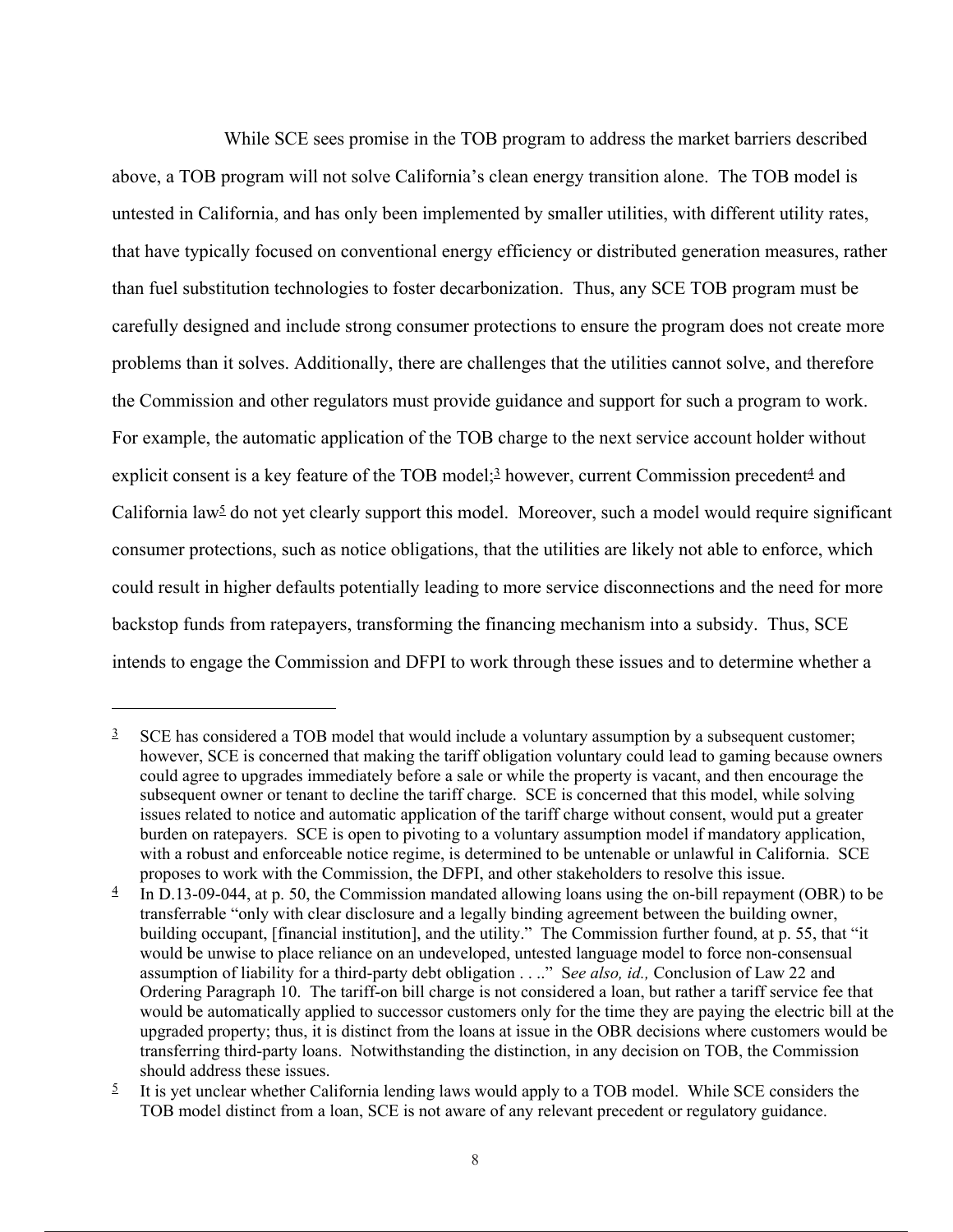fair and equitable notice regime can be implemented and enforced. It is likely that a publicly funded statutory program administered by the Commission and implemented by the California investor-owned utilities (IOUs) could solve many of the complexities raised by a TOB program that does not include public funding or a statutory scheme addressing these intersecting legal issues.6

## **B. Provide a description of the proposed financing program, including a description of the expected benefits and costs of the program.**

## 1. **Expansion of OBF from Energy Efficiency to other clean energy technologies for non-residential customers**:

As described above, SCE's proposal for the non-residential market is to expand its existing OBF program, rather than to create an entirely new mechanism that may complicate, rather than simplify, the loan process. The OBF program utilizes a revolving loan pool, funded by ratepayers, that is paid back over time by the borrower. Most of the expanded OBF features are already in place today, and the following chart provides a snapshot of SCE's current OBF program expansion proposal, which is subject to change based on SCE's internal program design analyses, stakeholder feedback, and Commission guidance. In the chart below, SCE highlights **(in bold)** the design elements that would be new or modified from the current OBF program.

<sup>6</sup> *See* Section III.D.2 for a discussion of public funding considerations for a scaled-up TOB program; *see*  Section IV.A.2 for a discussion of some of the legal issues raised by the TOB program.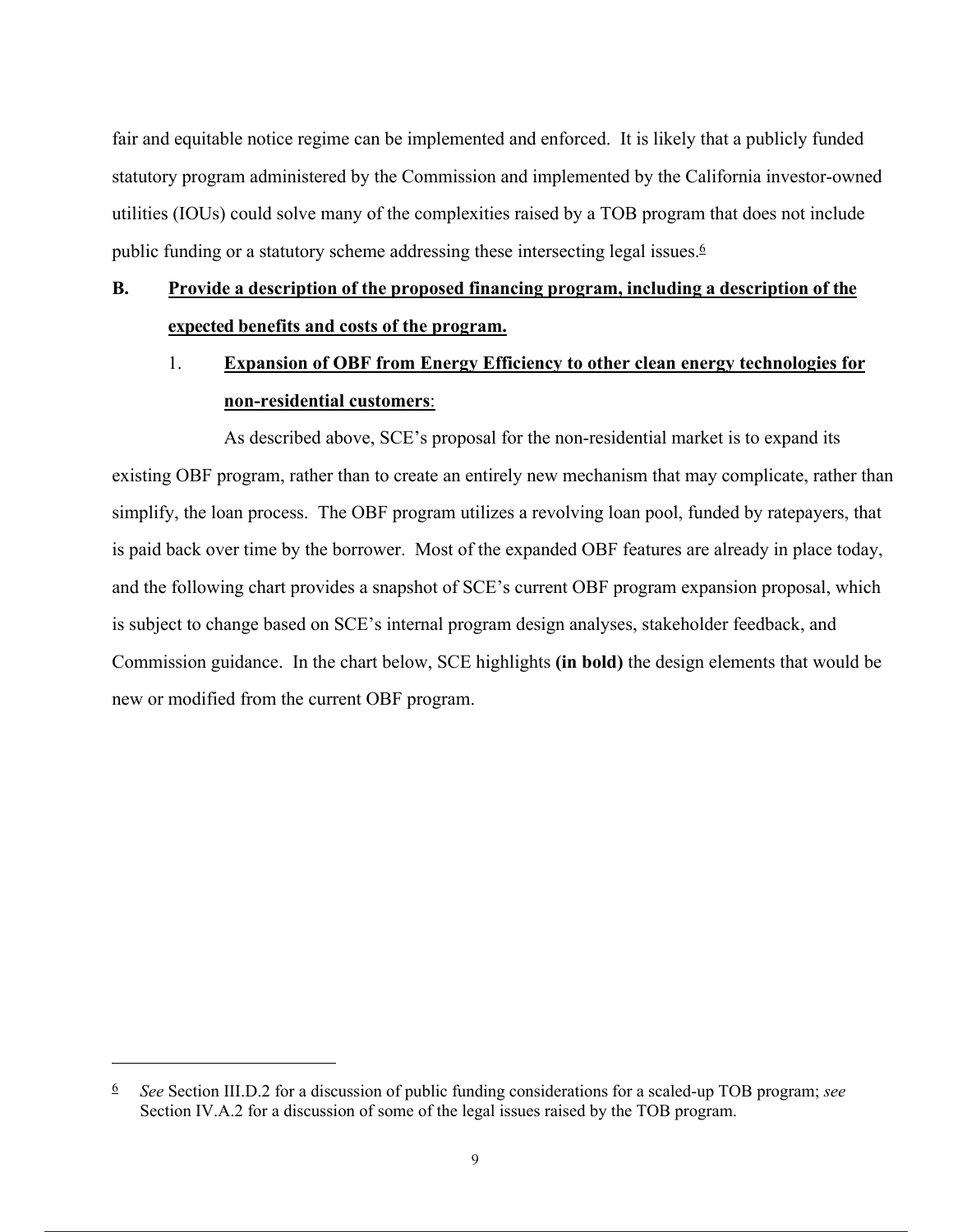| <b>Design Element</b>                                                               | <b>Expansion of On-Bill Financing (OBF) for</b><br><b>Non-Residential Customers</b>                                                                                                                                                                                        |
|-------------------------------------------------------------------------------------|----------------------------------------------------------------------------------------------------------------------------------------------------------------------------------------------------------------------------------------------------------------------------|
| <b>Funding Source</b>                                                               | 100 percent ratepayer funds through the Public Purpose Program<br>Charge (PPPC)                                                                                                                                                                                            |
| <b>Financing Model</b>                                                              | Loan                                                                                                                                                                                                                                                                       |
| <b>Financing Obligation Attached to</b>                                             | Borrower that is an SCE non-residential customer                                                                                                                                                                                                                           |
| <b>Equipment Ownership</b>                                                          | <b>Borrower</b>                                                                                                                                                                                                                                                            |
| <b>Maintenance Responsibility</b>                                                   | Borrower                                                                                                                                                                                                                                                                   |
| <b>Recovery of Defaults</b>                                                         | Seek to collect from Borrower, with ratepayer backstop                                                                                                                                                                                                                     |
| <b>Financing Amount and Term</b><br><b>Determined by Projected Bill</b><br>Savings? | Yes, but SCE is considering relaxing bill neutrality requirements,<br>as explained in Section IV.A.1.                                                                                                                                                                      |
| <b>Financing Term Determined by</b><br><b>Equipment Useful Life (EUL)?</b>          | Yes                                                                                                                                                                                                                                                                        |
| <b>Reduces or Eliminates the use of</b><br><b>Utility Incentives</b>                | Potentially, depending on project scope                                                                                                                                                                                                                                    |
| <b>Targeted Clean Energy</b><br><b>Technologies</b>                                 | Initially, Electrification and Energy Efficiency; and may add other<br>clean energy technologies as appropriate. Eligible technologies must<br>contribute to meeting at least one of the state's clean energy goals.                                                       |
| <b>Occupancy Eligibility</b>                                                        | Owners and renters that have landlord approval.                                                                                                                                                                                                                            |
| Disconnectable?                                                                     | Yes, OBF is a disconnectable charge. Partial payments on energy bill<br>results in a proportional allocation of the payment between energy<br>charges and OBF loan amount.                                                                                                 |
| <b>Interest/Finance Charges</b>                                                     | None. Ratepayers indirectly cover cost of financing as funding is<br>through the PPPC.                                                                                                                                                                                     |
| <b>Credit Verification</b>                                                          | Based on customer's individual payment history and standing with<br>SCE.                                                                                                                                                                                                   |
| <b>Borrower</b>                                                                     | On-bill charge attached to entity taking on loan.                                                                                                                                                                                                                          |
| <b>Transferability Policy</b>                                                       | Customer may choose to pay the loan balance, transfer the OBF loan to<br>a new qualified customer that agrees to assume the loan (subject to<br>transferee meeting eligibility requirements), or continue repayment<br>through any other active customer account with SCE. |
| <b>Bill Savings Design Goal</b>                                                     | Potentially loosen bill neutrality goals, depending on project scope as<br>explained in Section IV.A.1.                                                                                                                                                                    |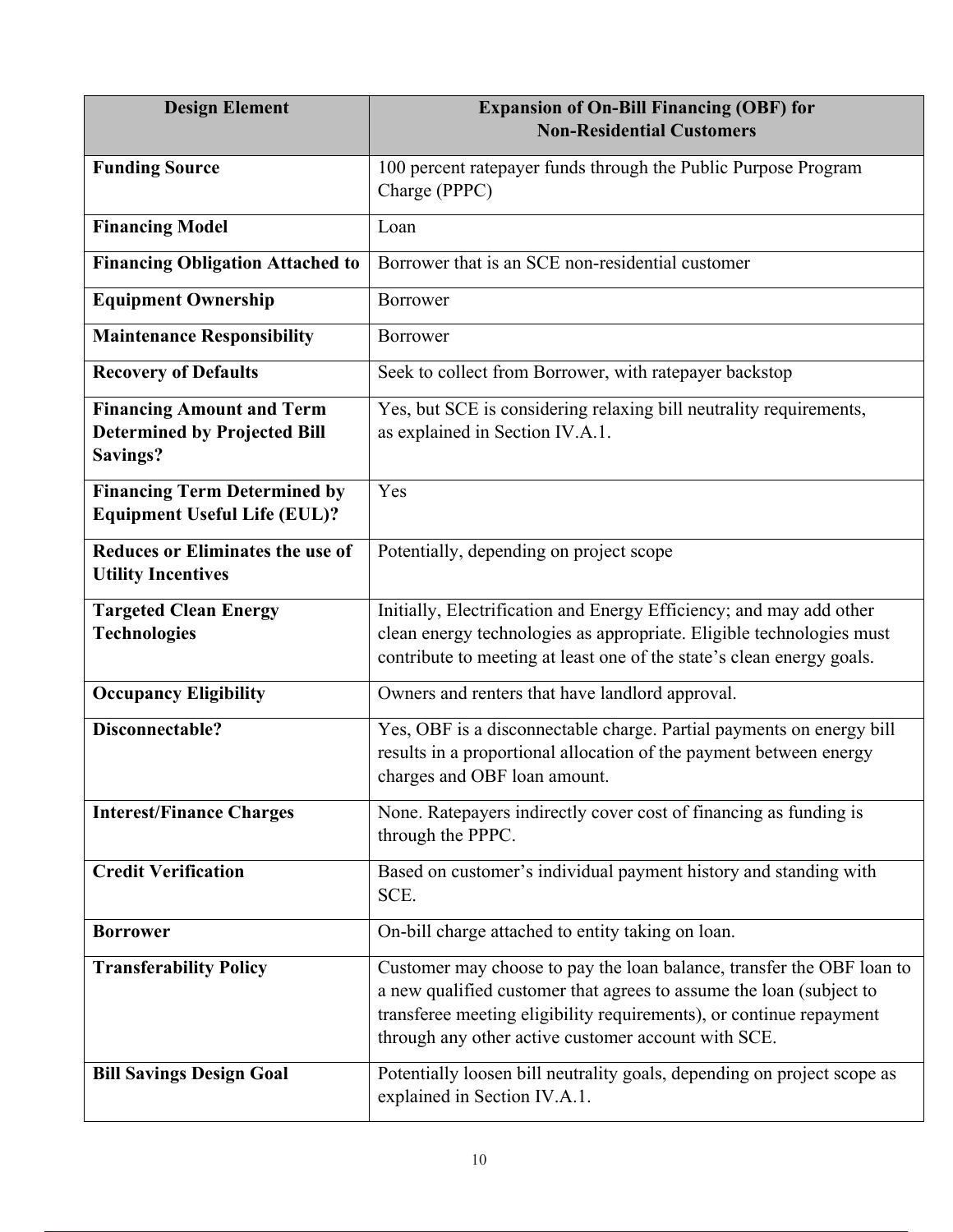## 2. **Creation of Tariffed On-Bill (TOB) for residential customers:**

SCE's proposal for the creation of a TOB program through a phased and targeted approach is to enable greater residential adoption of clean energy technologies and advance the state's decarbonization goals. The TOB program would finance clean energy technologies by adding a tariff service charge to the SCE electric meter for the site. Thus, the financial obligation would be attached to the site rather than to a specific customer and would be the obligation of any future customer as part of their electric bill until the investment has been repaid in full. By performing due diligence on the estimated energy costs prior to the start of any TOB project, SCE aims for TOB projects to be cash positive. Because fuel substitution is foundational in electrification measures, TOB projects seek to compare total energy bill savings rather than only electricity bills. In the chart below, SCE provides the high-level design elements for SCE's proposed TOB program for residential customers.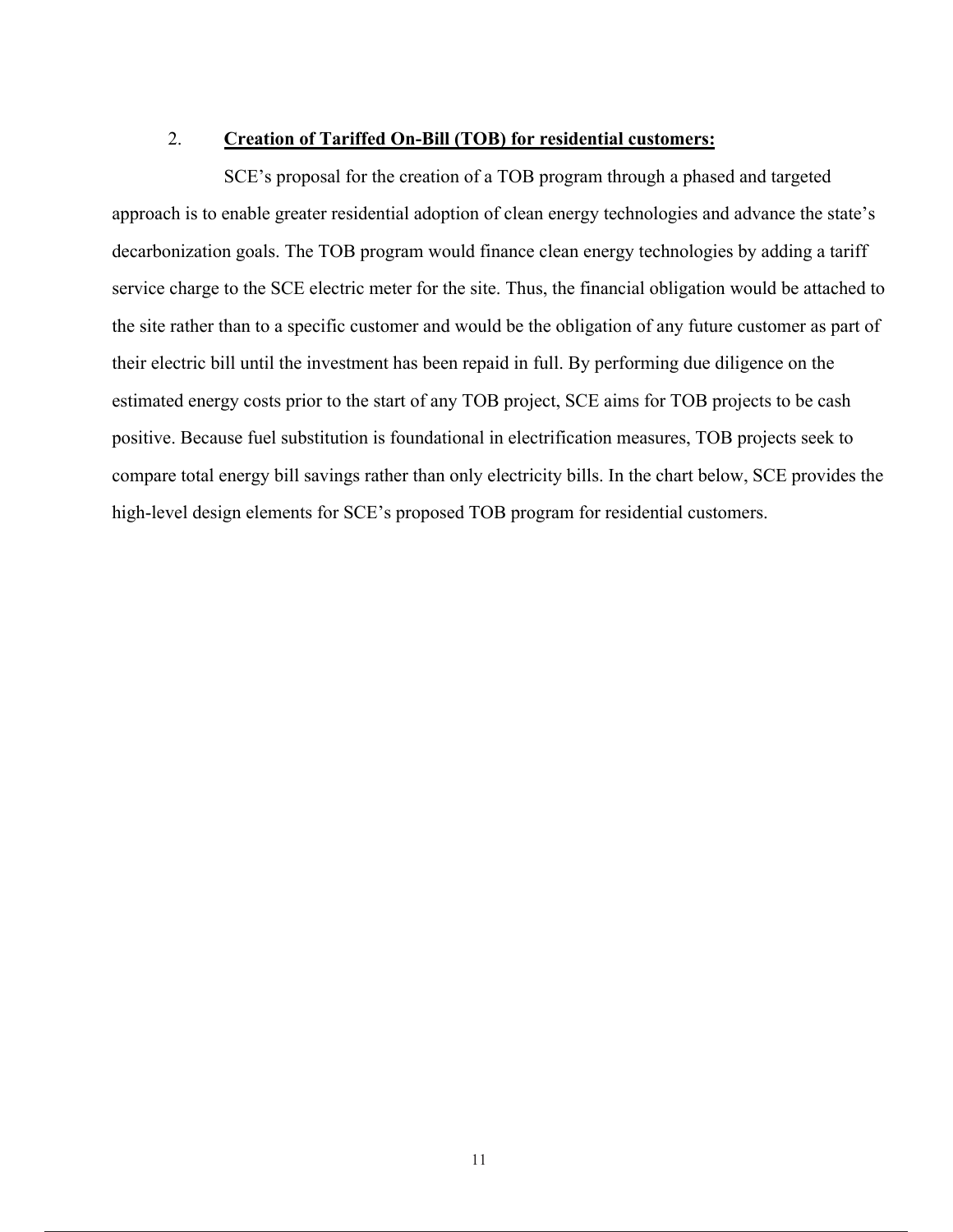| <b>Design Element</b>                                                                      | <b>Tariffed On-Bill Program for</b><br><b>Residential Customers</b>                                                                                                                                                                                                                                                                                   |
|--------------------------------------------------------------------------------------------|-------------------------------------------------------------------------------------------------------------------------------------------------------------------------------------------------------------------------------------------------------------------------------------------------------------------------------------------------------|
| <b>Funding Source</b>                                                                      | Initial phase funding by SCE through a regulatory asset treatment<br>model, with cost of capital and administrative costs paid for through<br>ratepayer funds; subsequent phases to be evaluated to consider other<br>financing approaches (e.g., third-party or public financing) as the<br>program scales and to mitigate the impact to ratepayers. |
| <b>Financing Model</b>                                                                     | Tariff as a service charge on customer bill.                                                                                                                                                                                                                                                                                                          |
| <b>Financing Obligation Attached to</b>                                                    | Premise/site energy meter                                                                                                                                                                                                                                                                                                                             |
| <b>Equipment Ownership</b>                                                                 | Property owner                                                                                                                                                                                                                                                                                                                                        |
| <b>Maintenance Responsibility</b>                                                          | Property owner and/or Program implementer (may vary depending on<br>equipment type and implementation details not complete)                                                                                                                                                                                                                           |
| <b>Recovery of Defaults</b>                                                                | Ratepayer backstop                                                                                                                                                                                                                                                                                                                                    |
| <b>Financing Amount and Term</b><br><b>Determined by Projected Bill</b><br><b>Savings?</b> | Yes, would include calculation of expected savings resulting from the<br>reduction in use of other fuel sources (i.e., fuel substitution).                                                                                                                                                                                                            |
| <b>Financing Term Determined by</b><br><b>Equipment Useful Life (EUL)?</b>                 | Yes.                                                                                                                                                                                                                                                                                                                                                  |
| <b>Reduces or Eliminates the use of</b><br><b>Utility Incentives</b>                       | Potentially, depending on project scope                                                                                                                                                                                                                                                                                                               |
| <b>Targeted Clean Energy</b><br><b>Technologies</b>                                        | Initially, Building Electrification and Energy Efficiency; will add other<br>clean energy technologies as applicable. Eligible technologies must<br>contribute to meeting at least one of the state's clean energy goals.                                                                                                                             |
| <b>Occupancy Eligibility</b>                                                               | Owners and renters that have landlord approval. Must be consistent with<br>lease and any applicable laws regarding owner/tenant rights.                                                                                                                                                                                                               |
| Disconnectable?                                                                            | Yes. Partial payments on energy bill results in a proportional allocation<br>of the payment between energy charges and OBF loan amount.                                                                                                                                                                                                               |
| <b>Interest/Finance Charges</b>                                                            | Covered by ratepayer funds for the initial program phase to confirm<br>proof of concept.                                                                                                                                                                                                                                                              |
| <b>Credit Verification</b>                                                                 | Based on customer's individual payment history and standing with SCE.                                                                                                                                                                                                                                                                                 |
| <b>Borrower</b>                                                                            | On-bill tariff attached to energy bill for the site/premise.                                                                                                                                                                                                                                                                                          |
| <b>Automatic Application Policy</b>                                                        | Subsequent service account holders pay tariff as part of their energy bill.<br>Notice requirements will apply. May consider allowing current customer<br>of record/property owner to pay remaining TOB balance prior to<br>transition of the meter to a new customer.                                                                                 |
| <b>Bill Savings Design Goal</b>                                                            | Cash positive, as defined in the Glossary to this document.                                                                                                                                                                                                                                                                                           |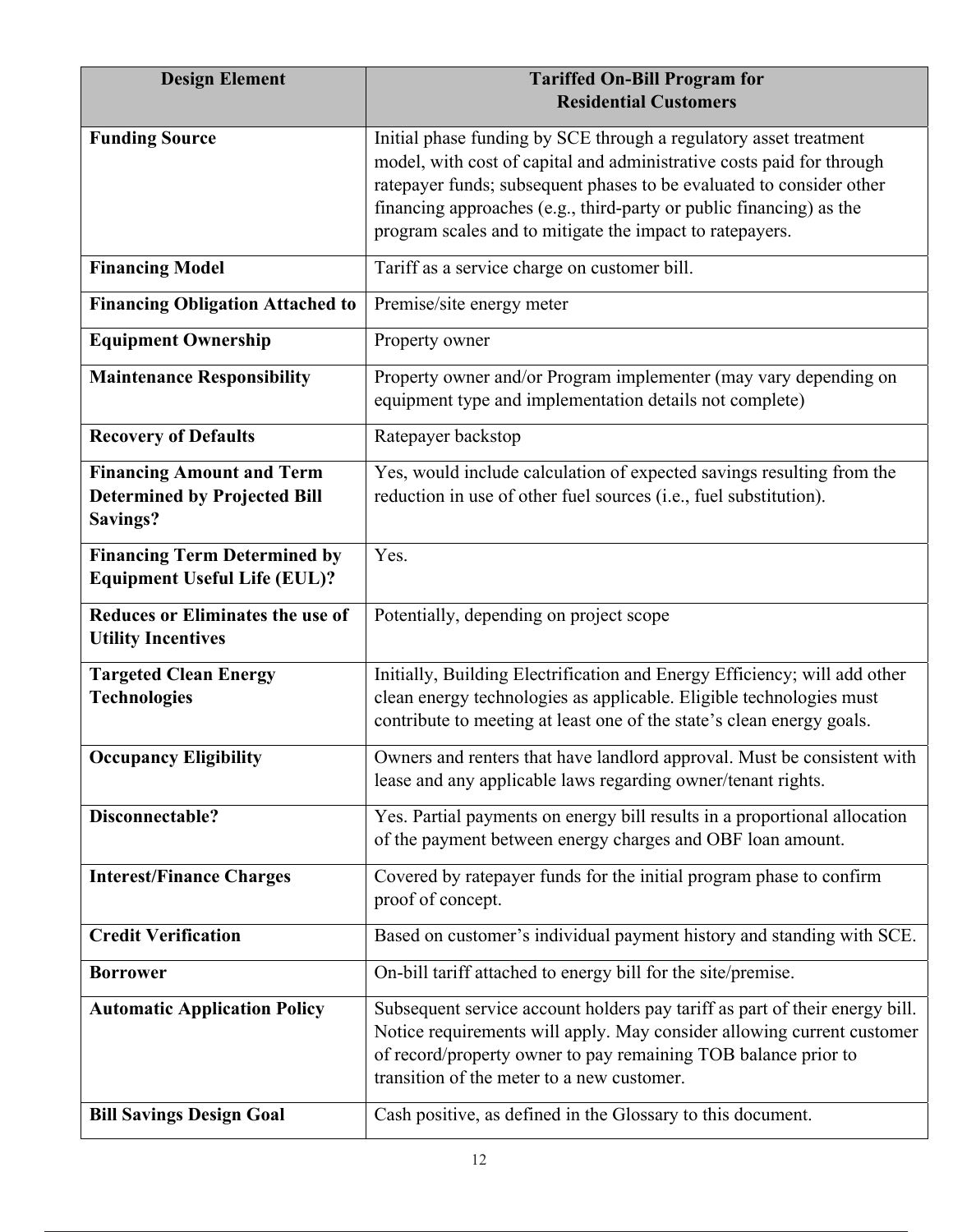# **C. Describe with specificity how this proposal meets each of the nine goals of the CPUC's Environmental and Social Justice Action (ESJ) Plan. If it is unable to meet any of the nine goals, the proposal must explain why.**

SCE supports the Commission's Environmental and Social Justice (ESJ) Action Plan and its operating framework (goals, objectives, action items) through which the Commission is working to integrate ESJ considerations throughout its operations. Although the Plan is an internal Commission document and its framework applies only to the CPUC, SCE also takes ESJ concerns into consideration as it performs its work and our TOB and expanded OBF programs will advance both SCE's and the CPUC's ESJ efforts. SCE has listed the nine goals of the Commission's ESJ Plan and addressed each one individually below. Because the expanded OBF serves non-residential customers, SCE focuses in this section on its TOB proposal serving residential customers, but SCE mentions where the expanded OBF proposal would also further the ESJ goals.

## **1. Consistently integrate equity and access considerations throughout CPUC proceedings and other efforts**

SCE's proposed TOB program for residential customers intends to offer inclusive financing that makes it possible for customers who may otherwise face barriers to accessing credit in the general market to finance the installation of clean energy technologies. This could, particularly in later phases of the program, include customers with lower credit scores, customers with moderate or lower incomes, and customers who are unbanked.<sup>7</sup> SCE's proposed program would be intended to serve many of these customers to meet their needs for clean energy technologies, while maintaining robust customer protections to avoid potential for such customers to enter into unsustainable financing agreements, and steering those customers eligible to existing programs such as the Energy Savings Assistance Program that install some relevant technologies at no cost. This will promote greater equity and access to clean energy programs.

<sup>7</sup> In the United States, Black, Latino, and "other" households are much more likely to be unbanked than White or Asian households, according to FDIC. https://www.fdic.gov/householdsurvey/2017/2017report.pdf.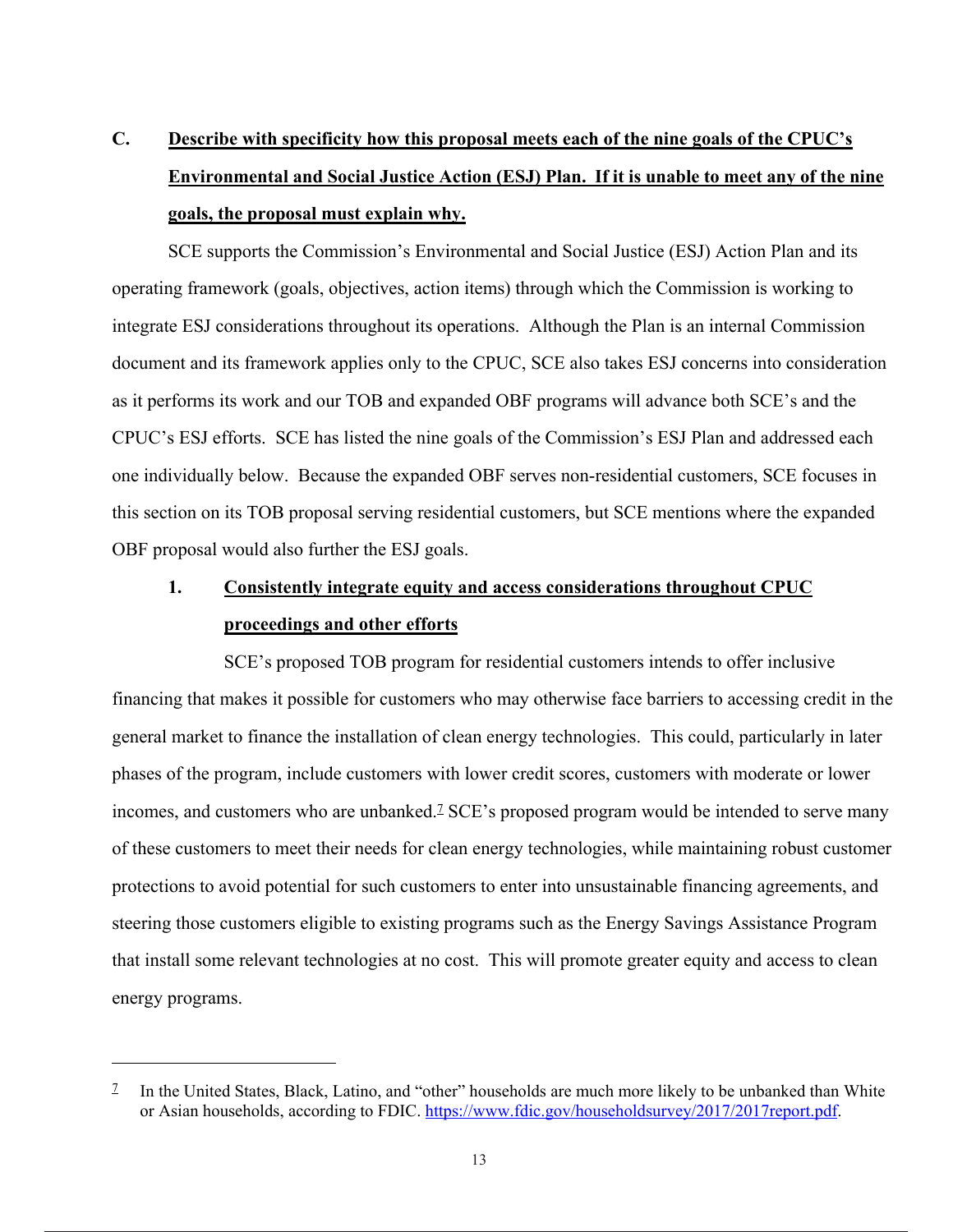# **2. Increase investment in clean energy resources to benefit ESJ communities, especially to improve local air quality and public health.**

SCE's TOB program is initially designed to allow financing of energy efficiency and building electrification measures in homes and will add other clean energy technologies, as applicable. SCE's OBF program is initially designed to allow financing of energy efficiency, building electrification, and transportation electrification measures for non-residential customers and will add other clean energy technologies, as applicable. By reducing dependence upon fossil-fueled appliances and vehicles and helping customers meet more of their energy needs with clean electricity, SCE's program will mitigate pollution and improve local air quality. The program expects to initially focus on middle-income customers and those in ESJ communities with financing to upgrade combustion appliances in their homes to appliances using clean electricity, improving health outcomes.<sup>8</sup>

## **3. Strive to improve access to high-quality water, communications, and transportation services for ESJ communities.**

SCE's OBF program is designed to allow financing of transportation electrification measures for non-residential customers. For the reasons discussed above, such measures are not included in SCE's TOB proposal. OBF should facilitate investment in EV charging infrastructure in ESJ communities, improving clean transportation service availability.

### **4. Increase climate resiliency in ESJ communities.**

SCE's TOB program is designed to initially allow financing of energy efficiency and building electrification measures in homes (and can add other clean energy technologies as applicable). This can include projects that allow customers to weatherize their homes and install more efficient heat pump space conditioning, reducing the cost of keeping them comfortable in extreme heat events and

<sup>&</sup>lt;sup>8</sup> "One significant concern regarding appliance ventilation failure is pollutant backdraft and resulting spillage, which put residents at greater risk of CO poisoning. Backdraft refers to the backward movement of exhausted gases through the venting system, and spillage refers to the resulting leakage of exhausted gases from the appliance into the indoor environment, which leads to the buildup of pollutants inside the home." UCLA Fielding School of Public Health Department of Environmental Health Sciences, Effects of Residential Gas Appliances and Indoor and Outdoor Air Quality and Public Health in CA, p. 14 (April 2020), available at https://coeh.ph.ucla.edu/effects-of-residentialgas-appliances-on-indoor-and-outdoor-air-quality-and-publichealth-in-california/.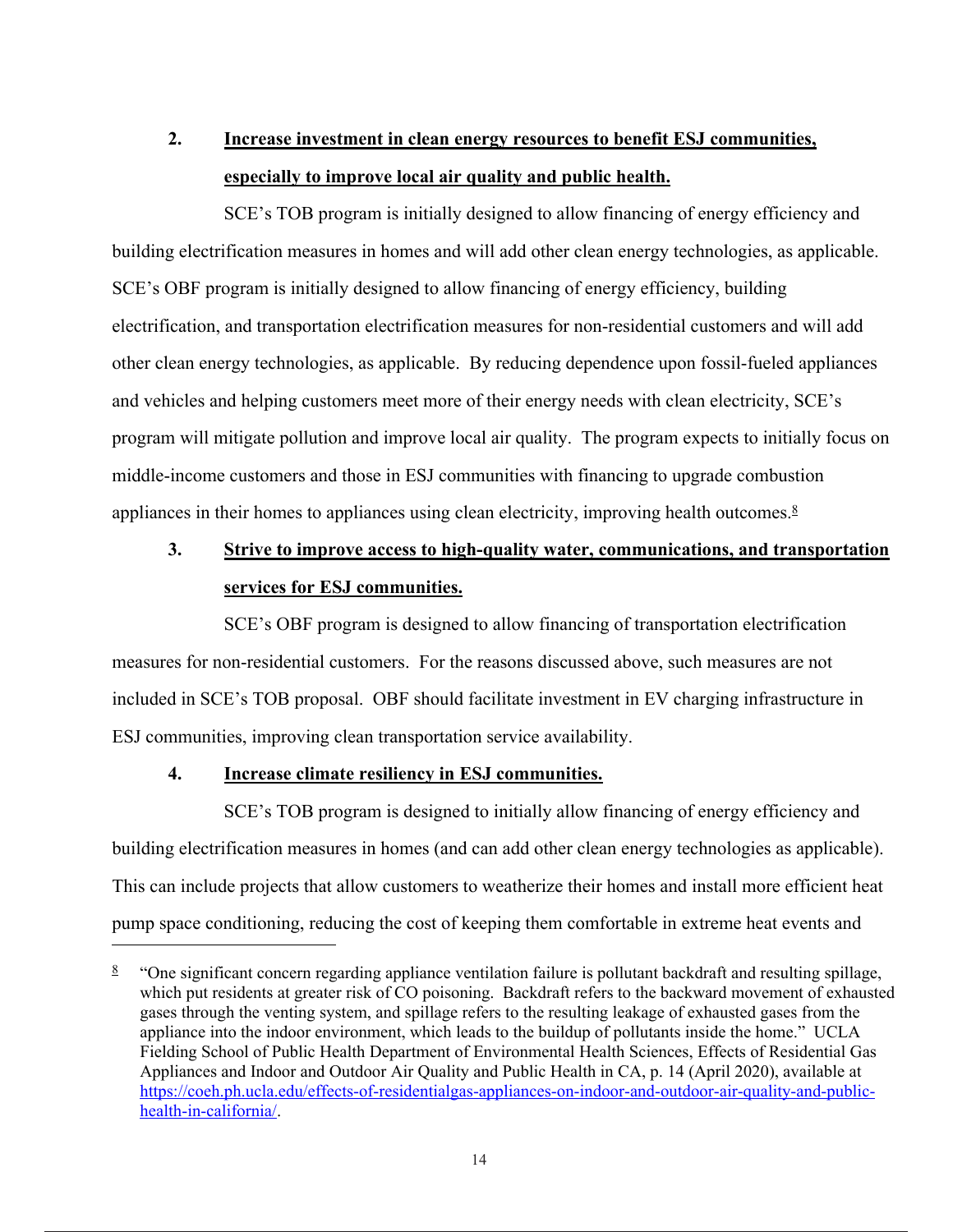providing efficient space cooling to offset climate impacts. With regard to SCE's expanded OBF program, increasing adoption of electric vehicles in ESJ communities may allow them to become more resilient as vehicle-to-building back-up technologies are increasingly offered by electric vehicle and charging equipment manufacturers.

# **5. Enhance outreach and public participation opportunities for ESJ communities to meaningfully participate in the CPUC's decision-making process and benefit from CPUC programs.**

SCE will also engage CPUC's Disadvantaged Community Advisory Group to obtain their input on how best to make its TOB and OBF programs beneficial to ESJ communities. SCE also plans to coordinate the TOB and OBF programs with relevant existing programs, utilizing those existing programs' outreach and design elements that target ESJ communities to provide information about new clean energy financing offerings as appropriate. SCE also expects to conduct other public engagement with community leaders from disadvantaged communities such as SCE's Clean Energy Access Working Group (CEAWG), schedule permitting, to seek feedback on its program designs.

# **6. Enhance enforcement to ensure safety and consumer protection for ESJ communities.**

Consumer protection is a key design tenet of SCE's residential TOB program proposal. Section IV discusses SCE's approach to consumer protection.

# **7. Promote high road career paths and economic opportunity for residents of ESJ communities.**

While SCE's proposal here is for financing programs, not specifically workforce development programs, SCE plans to coordinate implementation of TOB and OBF programs with existing workforce development in ESJ communities via energy efficiency, building electrification, and ESA programs.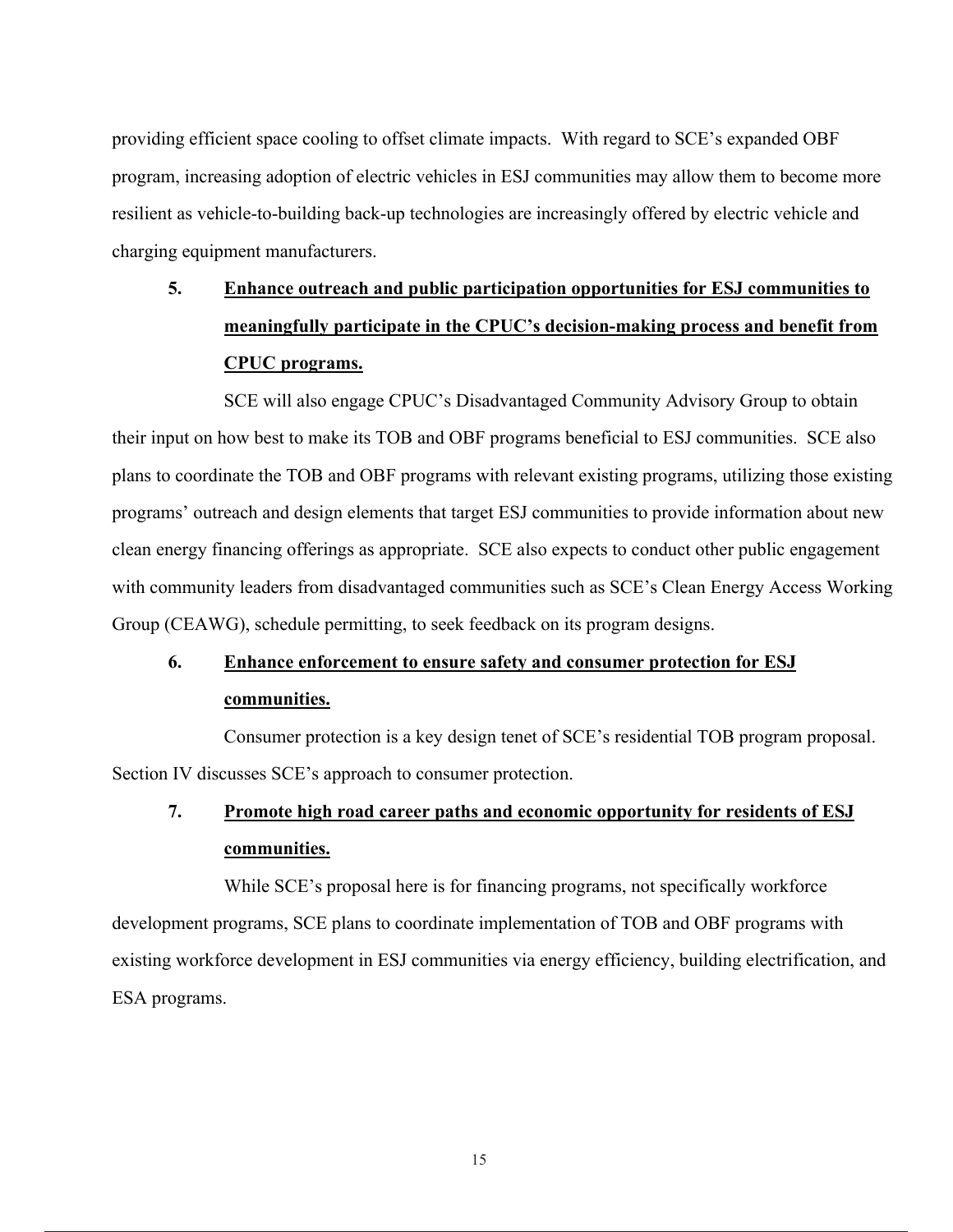## **8. Improve training and staff development related to ESJ issues within the CPUC's jurisdiction.**

SCE does not plan to conduct any training of CPUC staff as part of the TOB or OBF programs but does expect to coordinate with Energy Division staff in development of these programs.

### **9. Monitor the CPUC's ESJ efforts to evaluate how they are achieving their objectives.**

SCE plans to develop and report appropriate metrics to assess the effectiveness of various aspects of the first phase and inform any design changes needed for the second phase. For more information, see Section VI on Reporting and Metrics.

### **III.**

### **RESPONSES TO PART II: FINANCING PROGRAM REQUIREMENTS**

This section uses the same organizational framework as Section II.

## **A. Describe the financing mechanism and/or proposed financial product offered through the program.**

### 1. **Expanded OBF**

The Commission issued D.09-09-047, adopting SCE's current OBF program. OBF is a loan program designed to assist eligible non-residential customers to finance the purchase and installation of energy efficiency measures. In the OBF model financing is provided in the form of a loan issued to a specific customer. The program provides zero percent interest, zero fee loans that are repaid through a customer's utility bill.

Through this proposal SCE seeks authorization to expand the existing OBF program to finance the purchase and installation of clean energy technologies beyond Energy Efficiency, after SCE receives the necessary and appropriate authorizations and exemptions from the Commission and DFPI. Funding for the expanded OBF program will continue to come from ratepayer funds to ensure that OBF loans continue to be offered to customers free of interest charges and other fees. SCE describes the key program features below and notes that SCE does not propose any significant design changes to the OBF program, other than its proposal to include a broader array of measures to be eligible for financing under the OBF program.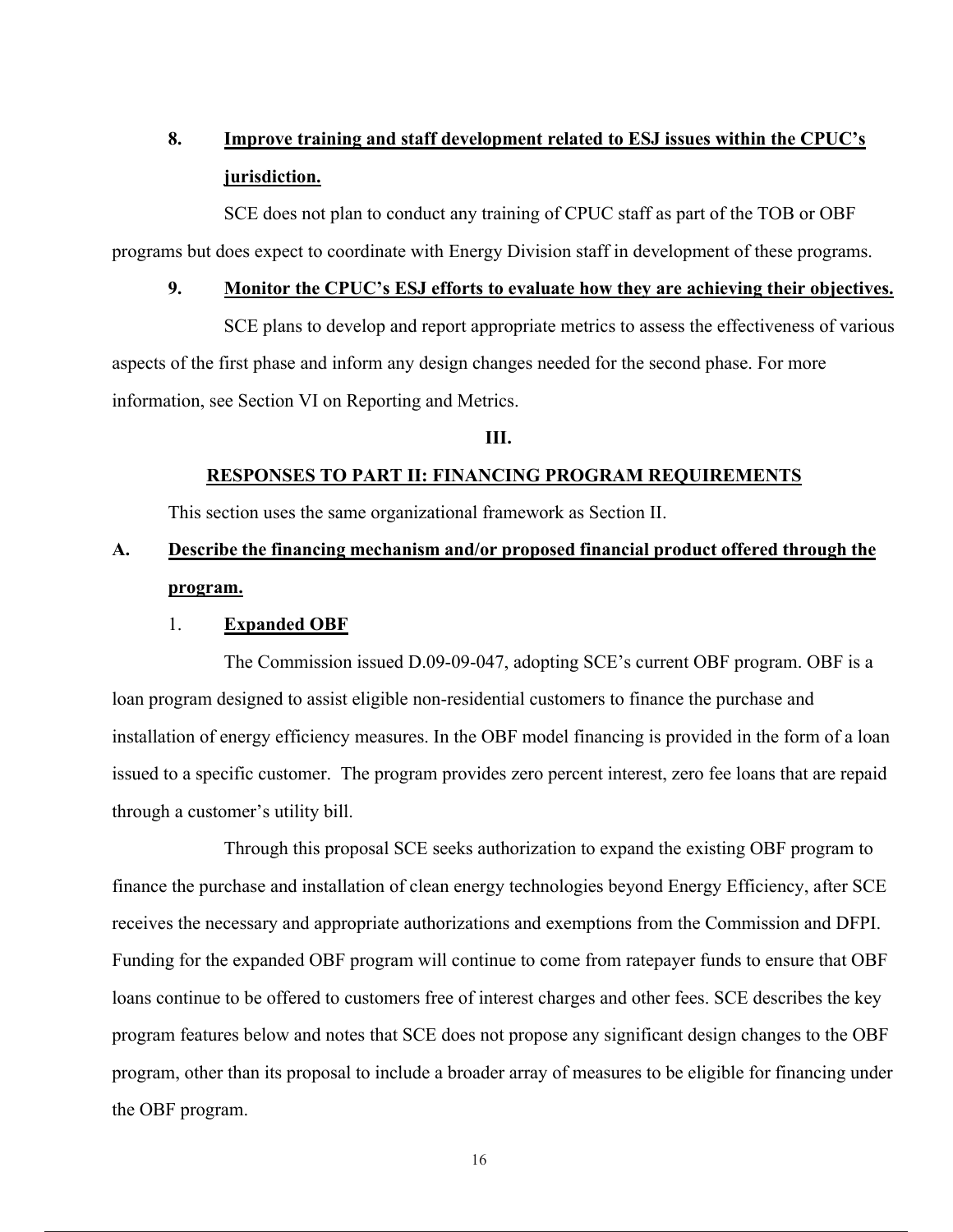| <b>OBF Financing Model Projected Lifecycle</b> |                                                                                                                                                                                                                                                                                       |  |  |
|------------------------------------------------|---------------------------------------------------------------------------------------------------------------------------------------------------------------------------------------------------------------------------------------------------------------------------------------|--|--|
| <b>Stakeholder</b>                             | <b>Action</b>                                                                                                                                                                                                                                                                         |  |  |
| <b>Utility (SCE)</b>                           | Creates a finance pool with ratepayer funds and launches OBF as an optional<br>loan program to non-residential customers.                                                                                                                                                             |  |  |
| <b>Solution Provider</b>                       | Is hired by the Customer. Completes an energy assessment and develops<br>project scope. Calculates the project cost and potential bill savings                                                                                                                                        |  |  |
| <b>Customer</b>                                | Applies for the loan to finance the project and signs the Loan Agreement and<br>any other requirements.                                                                                                                                                                               |  |  |
| <b>Solution Provider</b>                       | Installs the equipment based on agreement with customer and the incentive<br>program requirements.                                                                                                                                                                                    |  |  |
| <b>Customer</b>                                | Repays the loan through their utility bill. If the service account is closed, the<br>loan balance is due in full, or may be assigned by a subsequent<br>customer/borrower only with written consent. Loan repayment obligation is<br>tied to the customer, not the meter or the land. |  |  |

## a) Customer Eligibility

The OBF program will continue to be available to all non-residential SCE

customers in good credit standing with a risk score of Low to Medium. Participating customers must confirm that the financed project would not have been undertaken in the same capacity if it was not for the availability of the OBF loan.

b) Project Eligibility

SCE proposes that OBF financing will be available for the purchase and installation of clean energy technologies, with a specific focus on energy efficiency and electrification measures. This is the key difference between the current model and the model SCE proposes.

c) Program Delivery

SCE's OBF is a utility-administered program, with SCE performing program administration, marketing and outreach activities. The customer chooses and retains a licensed contractor to install measures, and SCE is not a party to the contract between the customer and its contractor. Rather, as the program administrator, SCE oversees calculation of the eligible loan amounts,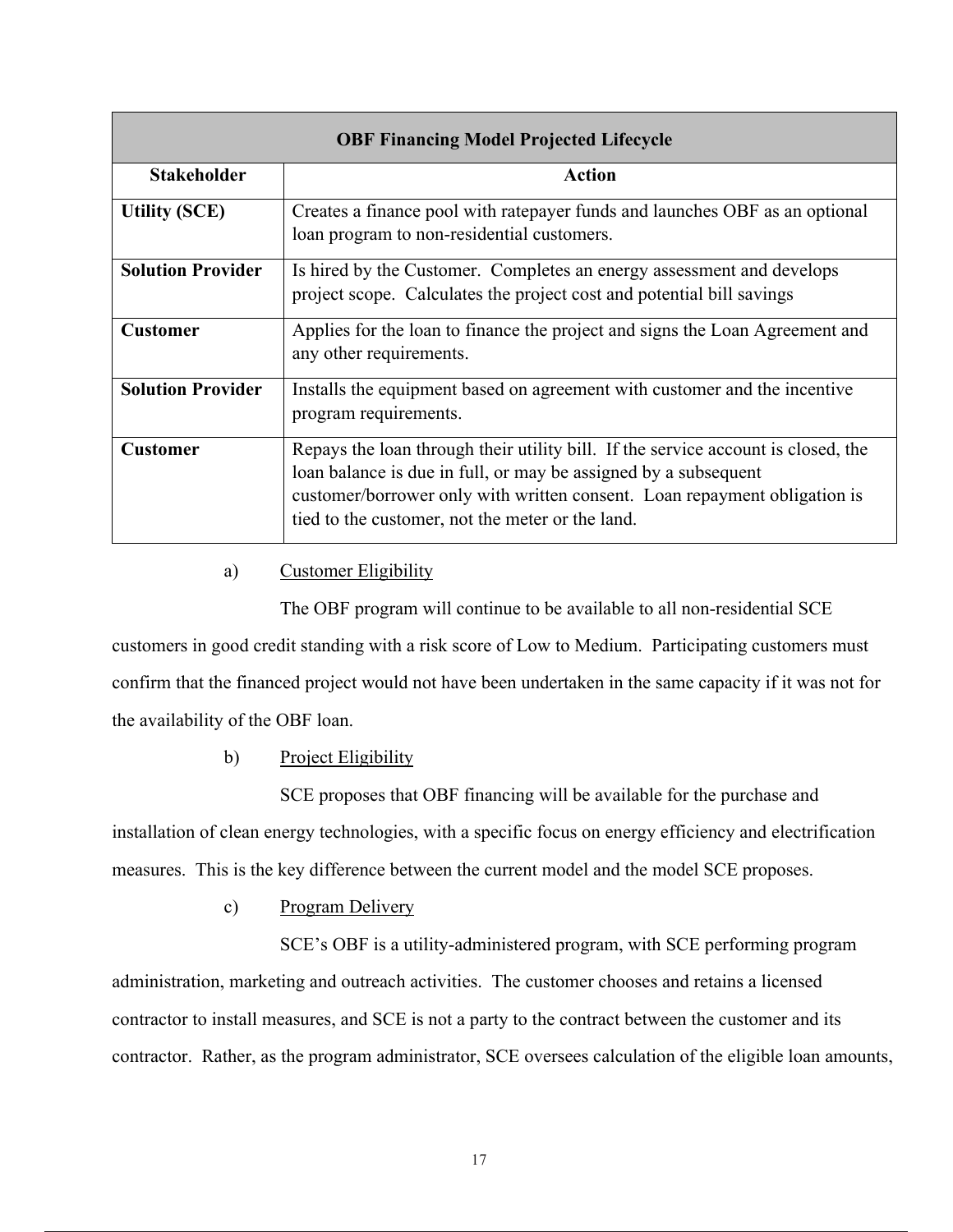determines eligible measures for OBF, and enters into the loan agreement with the participating customer.

SCE proposes to retain existing OBF loan caps and maximum loan terms for the expanded OBF program; however, SCE will continue to monitor the market demand to determine whether it is appropriate to seek Commission authorization, via a Tier 2 Advice Letter, to modify loan caps and/or loan terms for certain projects or entities (i.e., it may be appropriate to increase caps for governmental agencies, but not small commercial customers).

d) Transferability

In the OBF model, when the premises are vacated, the debt obligation stays with the customer. The customer may elect to pay the loan balance, continue repayment through any other active service account with SCE, or transfer the OBF loan to the new customer at the premises that received the improvements contingent on the new customer's written agreement to assume the loan and satisfaction of OBF's eligibility requirements.

e) Equipment Ownership and Maintenance

In the OBF model the customer owns the equipment installed behind the meter. Any maintenance or repairs are the customer's responsibility. The customer may purchase extended warranties, and/or certain repairs may be covered by manufacturer or contractor guarantees; however, SCE is not responsible for any maintenance or repairs, and the OBF program does not offer any equipment warranties or guaranties.

f) Loan Repayment

The loan agreement provides customers a repayment schedule that includes the total loan amount, monthly payment amount, and the term of the loan. The OBF program rules require the loan repayment term to be equal to or less than the Expected Useful Life (EUL) of the measure(s) providing the highest energy savings benefits. For the expanded OBF program, monthly payments will continue to be billed as a line item in the customer's utility bill. Any partial payment from customers are proportionally divided between the loan and the utility service obligation.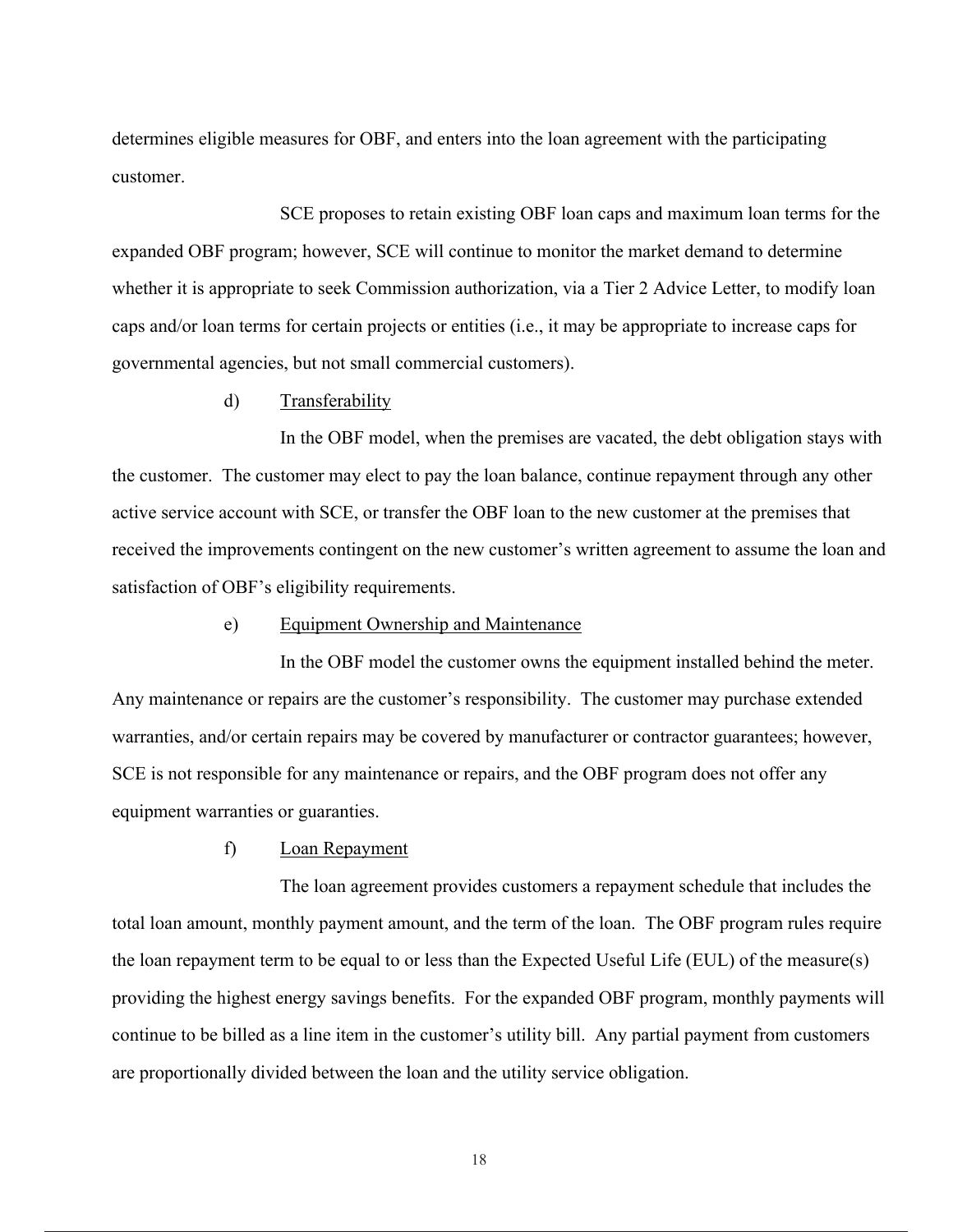### g) Marketing and Outreach

Program marketing and outreach will continue to be performed through various channels including vendors, program implementers, SCE account executives, SCE workforce education and training, IOU website outreach, and CPUC website outreach. This is consistent with the current OBF program delivery.

### **2. TOB Program Proposal**

TOB is a financing model that has been used in other states, mostly to finance energy efficiency projects. The TOB program allows the customer to install clean energy improvements as a utility investment that is recovered through a tariff charge that is attached to the site meter of the location where clean energy improvements are made. While the tariff charge is initially opted in to by the customer, the charge remains with the site meter and subsequent customers are obligated, with prior notice, to continue to pay the tariff until it is fully paid.

As mentioned in other parts of this proposal, the TOB model has shown positive results and low default rates in other areas of the country; however, there is not enough information to prove the effectiveness of the TOB model outside of energy efficiency, and especially for the financing of electrification measures that may not always result in significant total energy bill savings due to increases in electricity consumption from fuel substitution and variations in fuel prices.

SCE proposes a TOB model to finance the purchase and installation of clean energy technologies for residential customers, with a focus on electrification. SCE's proposed funding for the TOB program is detailed in Section III.D.1**.**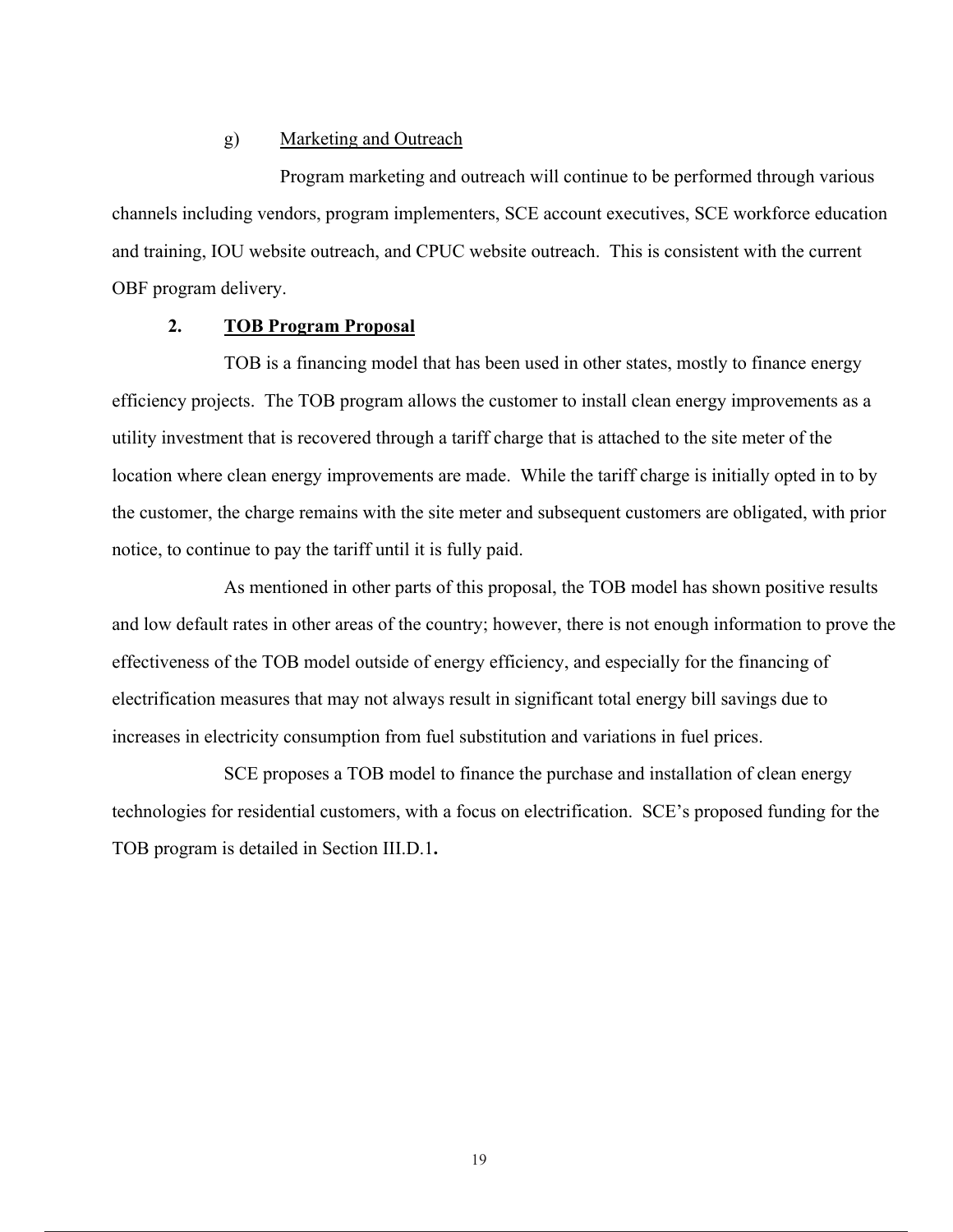| <b>TOB Model Projected Lifecycle</b>  |                                                                                                                                                                                                                                                                                                                                       |  |  |
|---------------------------------------|---------------------------------------------------------------------------------------------------------------------------------------------------------------------------------------------------------------------------------------------------------------------------------------------------------------------------------------|--|--|
| <b>Stakeholder</b>                    | Action                                                                                                                                                                                                                                                                                                                                |  |  |
| <b>Utility (SCE)</b>                  | Creates a finance pool and launches TOB as an optional tariff for<br>residential customers for the installation of clean energy equipment.                                                                                                                                                                                            |  |  |
| Program<br>Implementer                | Acting in coordination with the utility, conducts program outreach.<br>Completes an energy assessment and develops project scope. Calculates the<br>project cost and potential bill savings. Deploy Solution Provider(s) based<br>on project scope. May offer maintenance plan to property owner outside of<br>the tariff investment. |  |  |
| <b>Customer</b>                       | Applies for the tariff to finance the project, and, if customer meets TOB<br>eligibility, executes SCE's tariff service agreement.                                                                                                                                                                                                    |  |  |
| <b>Solution Provider</b>              | Installs clean energy improvements at the site location. One project may<br>have several solutions providers depending on project scope.                                                                                                                                                                                              |  |  |
| Program<br>Implementer                | Verifies installation by Solution Provider(s). Provides performance<br>guarantees for the repayment period of the equipment. Conducts energy<br>savings verification. Completes repairs through the tariff's lifecycle.                                                                                                               |  |  |
| <b>Customer</b><br>(current & future) | Repays the investment through their utility bill. If customer closes their<br>account, repayments are resumed by any subsequent customer of record at<br>the site until tariff charge is paid.                                                                                                                                        |  |  |

## a) Customer Eligibility

The TOB program will be available to residential SCE customers in good credit standing with a risk score of Low to Medium. The TOB program will be available to homeowners and renters in single family, multifamily, and mobile home dwellings. SCE proposes to determine additional customer eligibility requirements after various issues are resolved and SCE refines the proposal.

b) Project Eligibility

TOB financing will be available for the purchase and installation of clean energy technologies, with a specific focus on energy efficiency and electrification measures.

c) Program Delivery

The TOB program will be administered by SCE. SCE intends to contract with a third party to serve as Program Implementer, responsible for customer outreach, project development,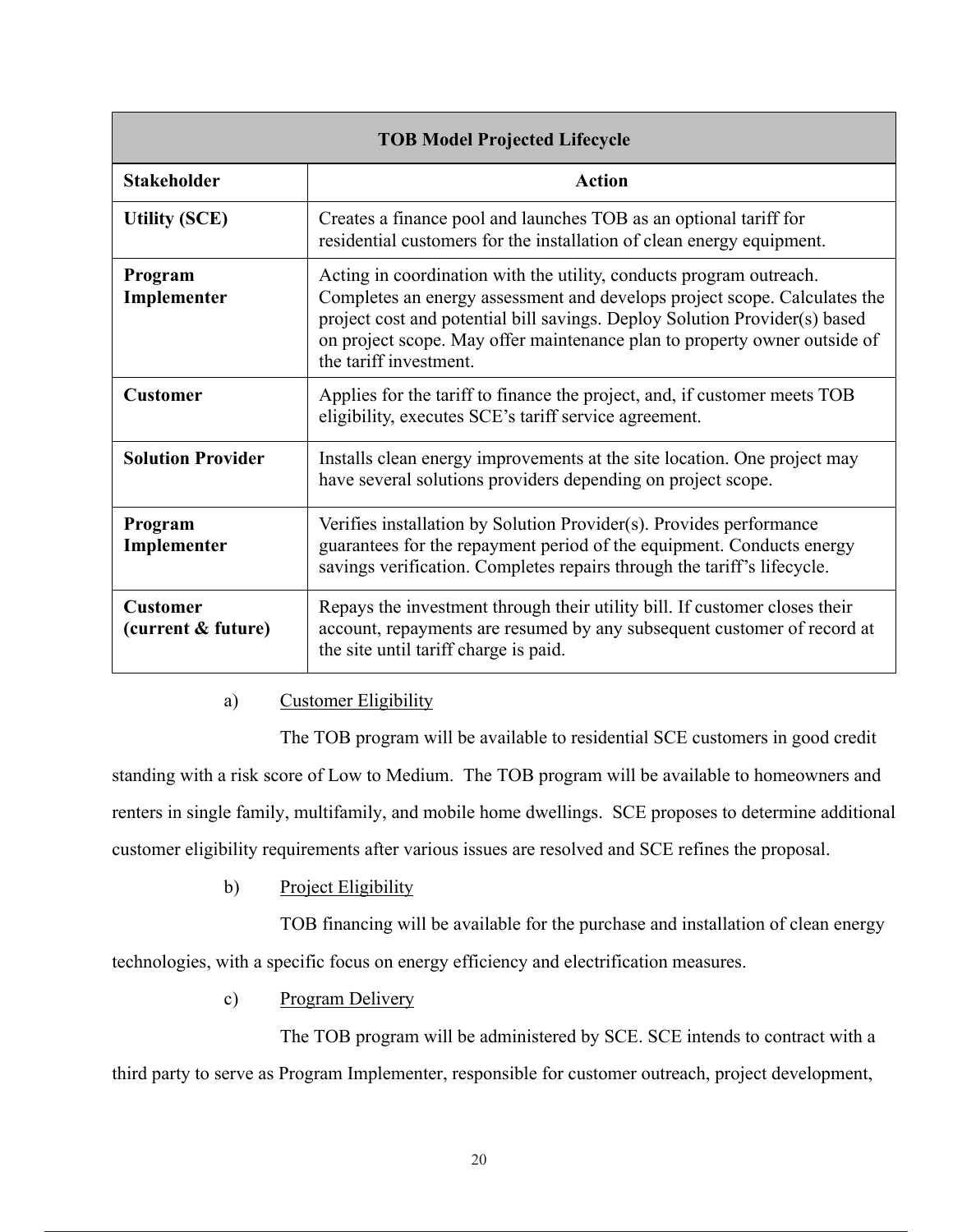hiring Solution Providers, verification of project installation, maintenance and repairs, and measurement and verification of projects throughout the recovery period.

#### d) Automatic Application to Successor Customers

Because TOB is a tariff attached to the site meter and not the customer, the recovery obligation stays with the site even if the original customer moves out. In rental units, landlords will have the obligation to notify the next occupant about the additional tariff added to the site. Since SCE will not have visibility to a change in occupancy until a new service account is opened, SCE will not be able to provide notification to the new tenant or owner prior to the new customer moving into the premises. Instead, SCE will send out a welcome letter to the new account holder providing tariff information. SCE considers robust and enforceable notice requirements, with financial consequences for failure to comply, a key feature if the Commission is to permit automatic application to successor customers.

#### e) Equipment Ownership and Maintenance

In SCE's TOB model the property owner will own the equipment installed behind the meter. While SCE is still working through implementation details, and would welcome stakeholder comments and Commission guidance, SCE's initial proposal is that the Program Implementer be responsible for equipment repairs to ensure the equipment is operational. Under this model, the project package would likely include extended warranties and guarantees, with conditions, that the equipment remain operational while the tariff charge is attached to the meter. Additionally, to the extent available, the customer could elect to purchase a scheduled maintenance plan at an additional cost. While these features may increase total project cost, it is important to ensure that the equipment remains in good working order at least for the period the customer is required to pay the tariff charge. If any equipment installed under the TOB program becomes non-operational beyond repair, for reasons other than the customer's negligence or malfeasance, the tariff recovery obligation will end. SCE would seek to obtain contractual protections from the Program Implementer to recover any unpaid costs for non-operational equipment prior to its EUL from Program Implementer or relevant Solution Provider, with ratepayer backstop if those recovery avenues are not available.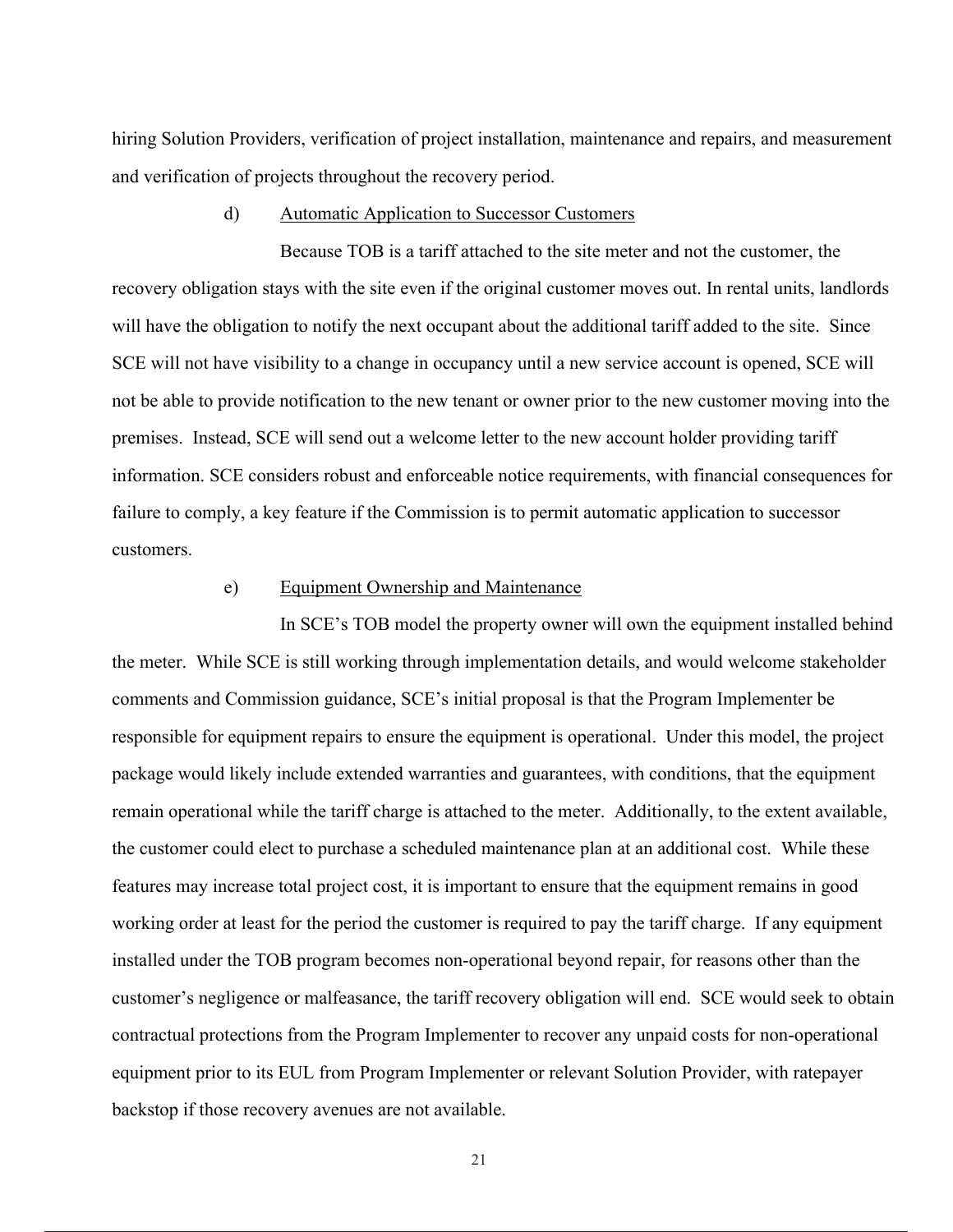#### f) Tariff Recovery - Potential Lapses in Investment Recovery

The participation agreement between SCE and the customer will include a tariff recovery obligation, which will include the total TOB amount, the monthly tariff charge, and expected length of the tariff charge obligation, subject to site occupancy. If the site is vacated during the recovery period, the investment recovery is paused until a new service account becomes active for that meter. In no case will the tariff recovery time period exceed the EUL of the measure(s) providing the highest energy savings benefits. TOB charges will be billed as a line item in the customer's utility bill. Any partial payment from customers will be proportionally divided between the tariff charge and the utility service obligation.

#### g) Marketing and Outreach

Program marketing and outreach is performed through various channels including the Program Implementer, Solution Providers, Community Based Organizations, IOU website outreach, and CPUC website outreach.

# **B. Is there any precedent for a program of this type, and if so, what are the lessons learned from previous and similar programs? Please include any applicable program results from those other programs, such as forecast and actual participation by targeted customer group and describe, to the extent possible.**

#### **1. Expanded On-Bill Financing Program**

There is significant precedent in California for non-residential OBF programs. In fact, a key benefit of an expanded OBF program is its relative simplicity compared to the alternative of developing a new program for non-residential customers. All of the California IOUs have current OBF programs, and SCE has considerable experience administering and implementing the OBF program. Additionally, the DFPI has already opined that SCE is not subject to California lending laws for energy efficiency loans that meet certain requirements. Although only PG&E has sought approval from the Commission and the DFPI to expand the OBF program to additional technologies, SCE expects that it would be able to obtain the same expansion of the exemption. Other states and jurisdictions also have implemented OBF programs. In California, the OBF programs, while different in various respects, have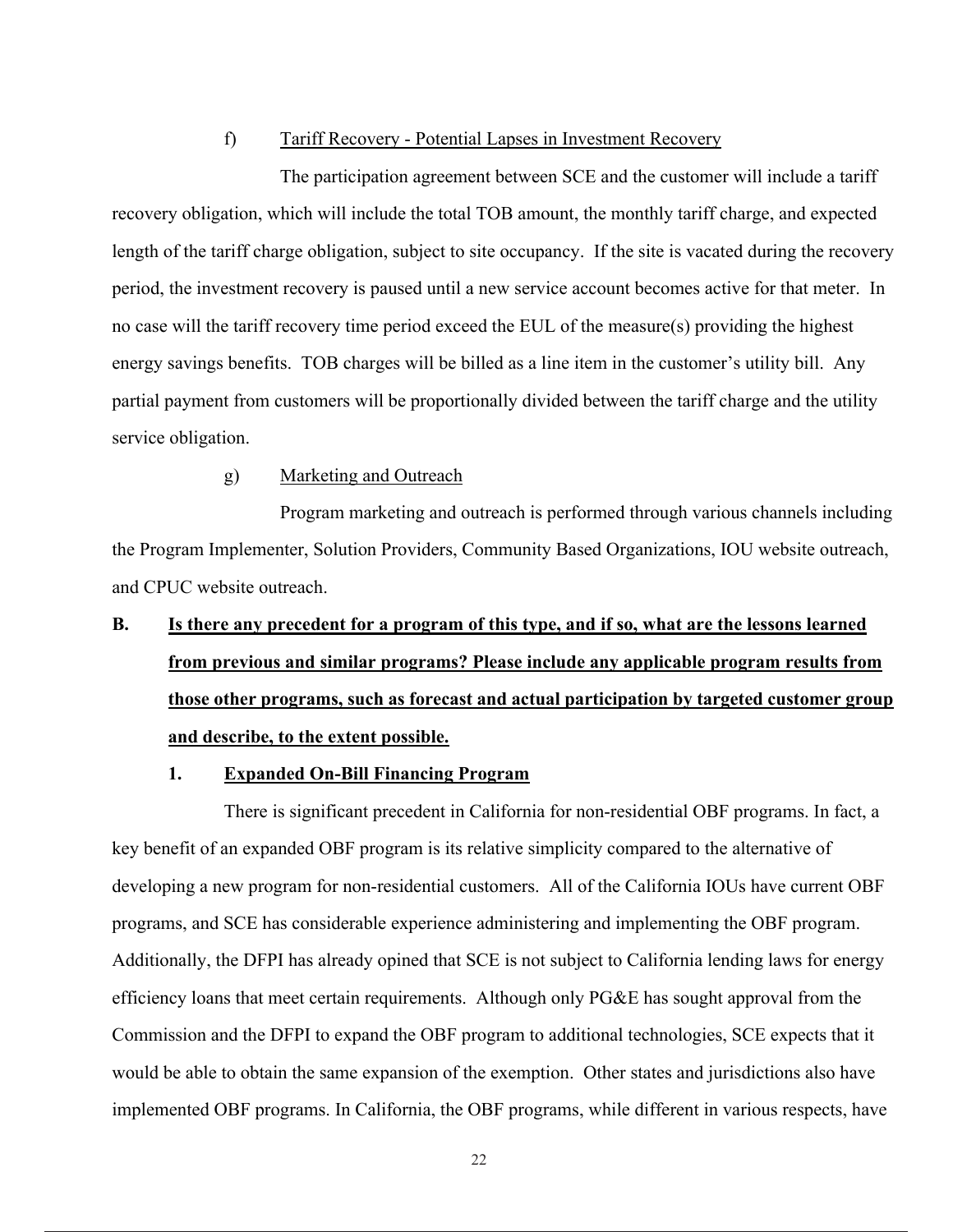all been relatively successful and have resulted in very low default rates. As of December 31, 2021, the Statewide OBF program had funded over 9,000 loans amounting to almost \$460,000,000 with a default rate of .34%.

#### **2. Tariffed On-Bill Program**

While the TOB financing model has been implemented in several other jurisdictions, TOB has not been implemented in California. Also, while the TOB programs in other jurisdictions are instructive, there are some key specifics in California that will require careful program design and potential modifications from the "traditional" TOB model. This response first provides information about current TOB programs, and then explains some of the challenges of implementing a TOB in California. These distinctions are important to understand why SCE is proposing a more conservative phased approach, if the Commission ultimately determines that a TOB program is appropriate to test in California. While utilities in several states have enacted some form of tariffed-on bill program, the details and the size of each program varies widely. $2,10$ 

While there is precedent from other jurisdictions, to SCE's knowledge the TOB model has not been widely tested for the financing of fuel substitution (i.e., replacing appliances or equipment using one regulated fuel source with an appliance or equipment using a different regulated fuel source) measures. Any financing program intended to meaningfully further California's energy and decarbonization goals, as well as the Commission's stated interests in the Clean Energy Financing  $OIR<sub>11</sub>$  must include the ability to finance fuel-substitution upgrades, and in particular electrification, which may result in an increase to overall energy costs in the short term, but be beneficial in the longer term, both in terms of energy burden reduction for the individual customer, and rate and other benefits to the customer base as a whole.

<sup>9</sup> *See* Utility Tariff On-Bill Financing: Provisions and Precautions for Equitable Programs, available at: https://pubs.naruc.org/pub/0E0B2716-947E-B0A8-2899-3DCA0F0C8F16

<sup>10</sup> *See* What is inclusive financing for energy efficiency, and why are some of the largest states in the country calling for it now? Whitepaper, available at: https://www.aceee.org/files/proceedings/2018/assets/attachments/0194\_0286\_000158.pdf

 $\frac{11}{2}$  R.20-08-022, p. 24, notes that "mechanisms beyond incentives will almost certainly be necessary" for building decarbonization.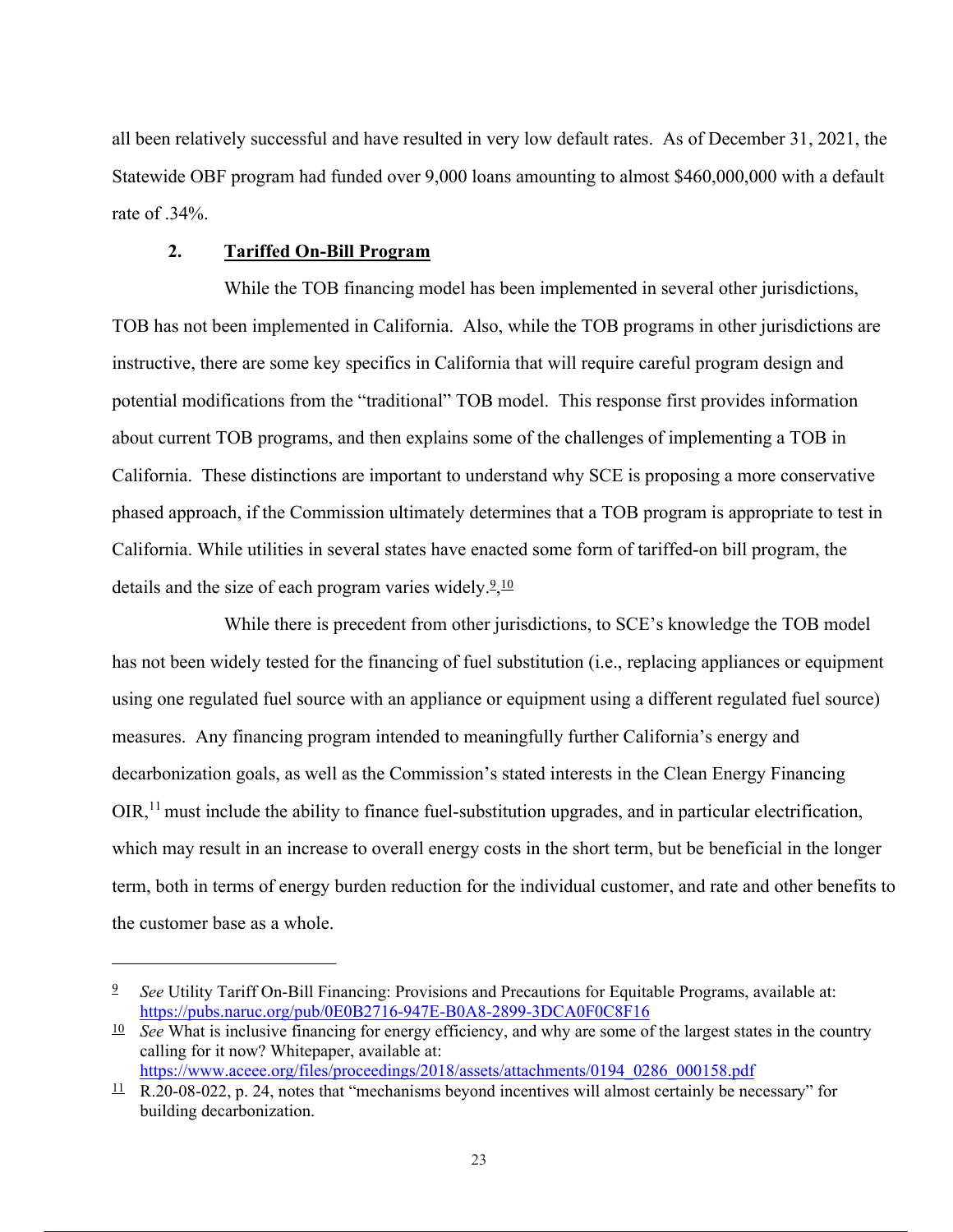#### **C. For tariffed on-bill programs, please include draft tariff language. Also provide a**

#### **discussion of:**

- a. The expected payment prioritization of the on-bill charge that discusses any potential legal, regulatory, and customer protection mechanisms included.
- b. Whether the program will be implemented through modifications to an existing or a new tariff offering, and the anticipated costs associated with implementing the updated or new tariff.

#### **1. TOB and Expanded OBF Programs**

The expected payment prioritization would be the same for both the expanded OBF proposal and the TOB program and would adopt the same model as SCE currently applies to the OBF program. Specifically, if a customer makes a partial payment, the payment will be applied proportionally between the TOB or OBF charge and the energy charges. The same disconnection and other tariff rules relating to payment of energy charges will apply to the TOB or OBF charges, as applicable. In order to effectuate the TOB mechanism, SCE would require approval from the Commission to add a tariff as a cost of service to the site meter. SCE expects that there could be legal challenges to the Commission's authority to effectuate the TOB, and therefore SCE recommends that the stakeholders perform extensive outreach and research prior to any Commission approval of a tariffed on-bill program.

### **2. Expanded OBF**

SCE expects that any expansion of the OBF program to additional technologies would be accomplished with revisions to the existing OBF tariff, including the filed loan agreements. SCE does not have specific tariff language at this time; however, the changes would reflect the program expansion features set forth in this proposal. SCE would propose that the Commission authorize, in any decision issued in this proceeding, SCE to file necessary tariff changes to expand eligible technologies through a Tier 2 advice letter.

### **3. TOB Program**

Implementing a TOB program would require a new tariff offering, and SCE proposes that any such offering be implemented via a future application to the Commission. SCE expects that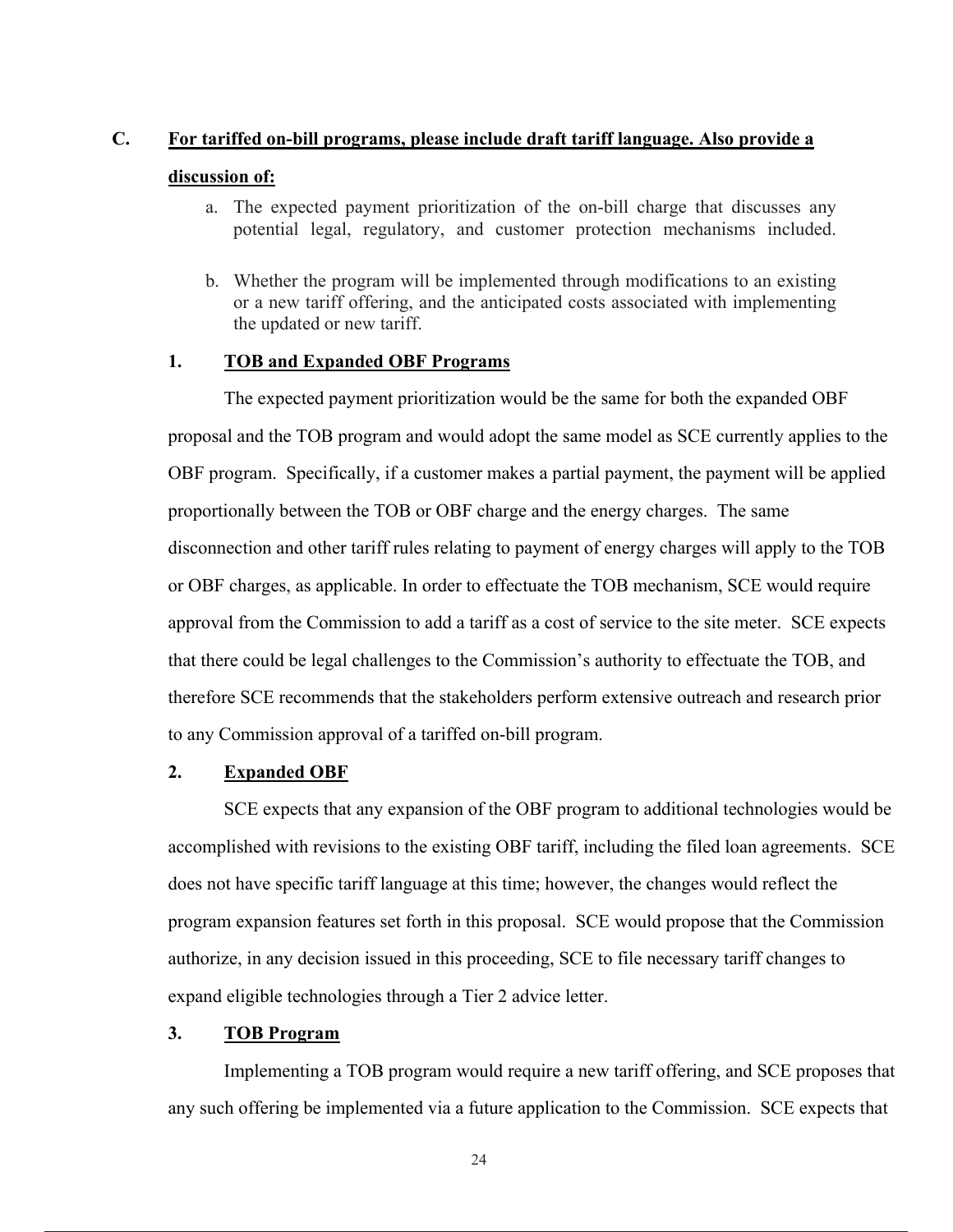it would utilize existing model tariff language as a starting point;  $\frac{12}{12}$  however, SCE expects that its tariff would include significant alterations from the model language. SCE has not drafted a proposed TOB tariff because the TOB proposal is still conceptual. Estimated costs of implementing the TOB program are discussed in Section VI.A. of this proposal.

## **D. Describe if and how this program will attract private capital in entirety or in addition to using public funds.**

- a. If so, what portion of the program would be covered by private capital when the program launches?
- b. Does the program intend to ultimately transition to 100% private capital at a specific milestone? Why or why not?

### **1. Funding Proposal for First Phase of TOB Program**

A key initial question in designing a TOB program is the program funding source. In financing terms, the TOB program design essentially offers participating residential customers consolidated financing to perform agreed-upon clean energy upgrades to the residences they occupy, which is then repaid through a tariff charge on the electric bill associated with the site meter.

There are a variety of ways that SCE can source the funding for the program, but each has distinct effects on the viability and cost of the program. For example, programs may be funded by the legislature through tax dollars. The utility itself, which raises capital as a part of its normal capital financing processes and receives its authorized rate of return, is another potential source of funding, as are other ratepayers. Some programs utilize a combination of private capital and ratepayer funding, such as California Alternative Energy and Advanced Transportation Financing Authority's (CAEATFA's) loan program, in which loans for clean energy upgrades are provided directly to customers by private capital entities, but utilities provide, for some programs, an on-bill repayment option and, for all CAEATFA/utility programs, credit enhancements, utilizing ratepayer funds. Other programs, such as OBF, solely use ratepayer funds as the capital source to provide individual non-residential loans.

<sup>12</sup> PAYS Decision Tool for Utility Managers, *Key considerations before investing in resource efficiency and rooftop solar through a tariffed on bill program*, Attachment 4, The Energy Efficiency Institute, Inc., January 2016. http://www.roanokeelectric.com/wp-content/uploads/Decision-Tool-for-Utility-Managers-v14.pdf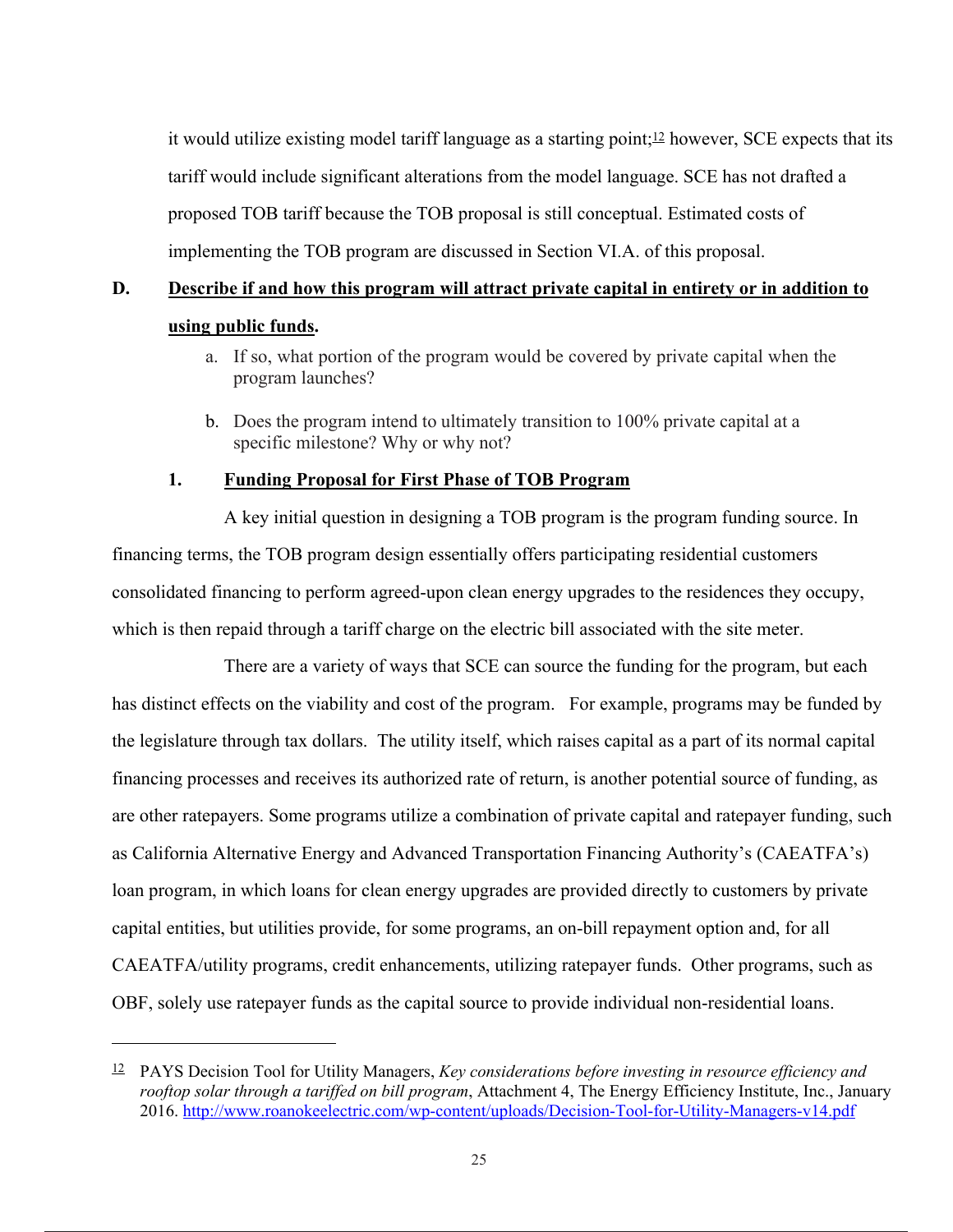In the initial phase of TOB, SCE recommends an approach in which SCE funds the program with capital raised in the normal course of business. These investments would be authorized by the Commission to receive regulatory asset treatment over the repayment period, during which the participating customer repays the financed project's principal and the cost of capital and program administration costs are provided by all customers. This approach allows the benefitting customer(s) to spread out the cost of a clean energy investment over time, with SCE's ratepayers subsidizing the cost of capital due to the long-term grid and other benefits provided by the clean energy upgrades installed through the TOB program.

During the scaling phase, it will be essential that the Commission provide flexibility for SCE to pursue different program designs for the TOB program to evaluate how best to deploy investments as the program increases in scale. This approach will also allow the program to mature and provide realworld experience and information for the Commission and stakeholders to determine how to best to fund a more extensive program. Depending on the evaluation, stakeholders could determine if and when the transition to use of private capital is feasible.

#### **2. Funding Considerations for Potential Future Expansion of TOB**

While SCE considers its proposal to be reasonable for the more limited first phase of the TOB program, the Commission and stakeholders should consider alternative financing paths if the TOB develops into a large-scale program, including public sources, such as federal, state and local governments and agencies, or private sources, such as financial institutions like banks and investment funds in addition to the utilities themselves. Utilizing large-scale and long-duration investment capital from any of these sources comes with certain barriers, constraints, and costs that must be evaluated further to understand the trade-offs and risks associated with the different sources within the context of the TOB program design, objectives, and goals.

Despite a number of different options available, the objectives of the financing programs for which the Commission is seeking proposals from the IOUs limits the steady-state options for program funding to only those sources that can provide significant capital, i.e., tens or possibly hundreds of millions of dollars annually, over many years, potentially decades. This is because the over-arching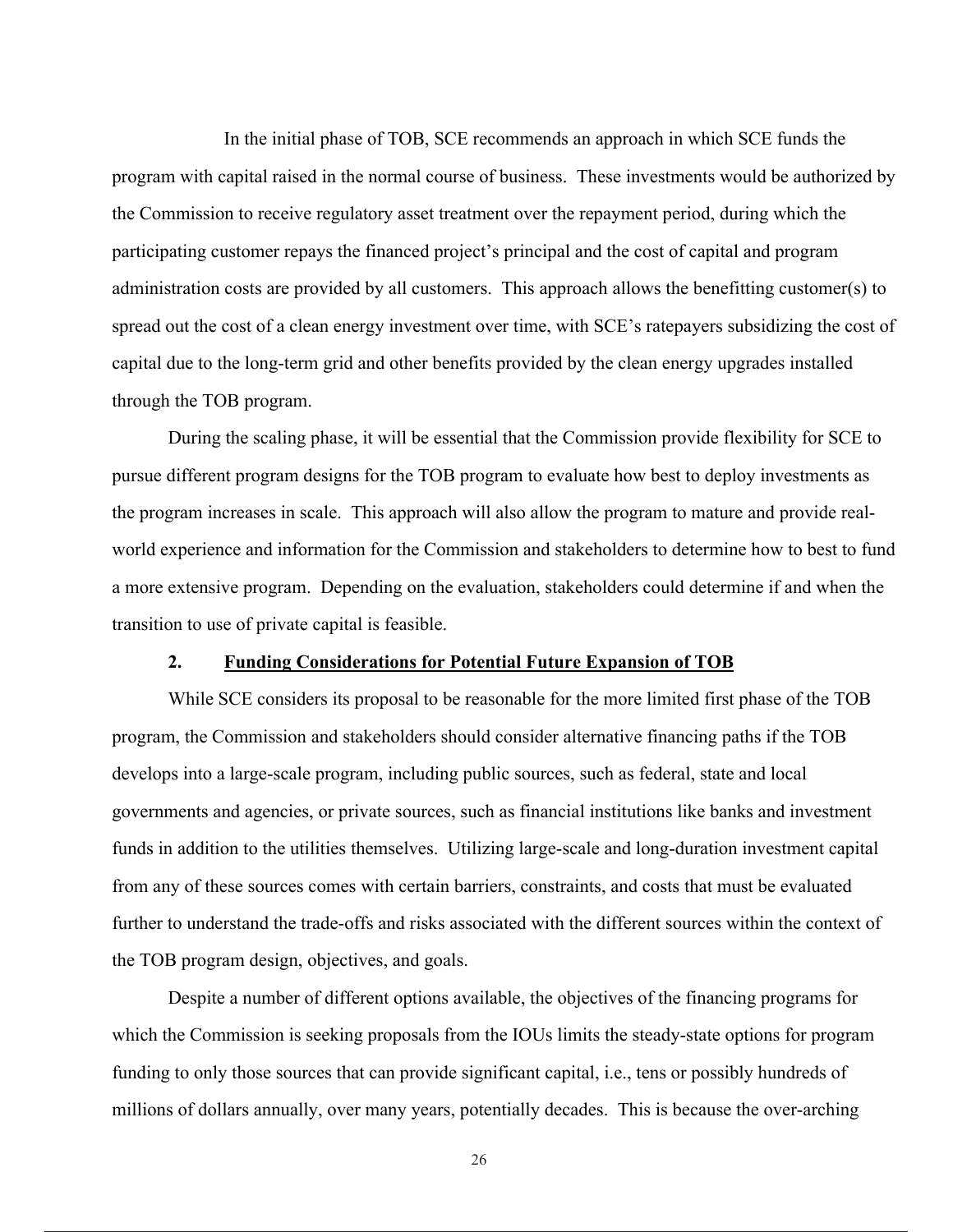objective of the program is to introduce, promote, and widely install clean-energy technologies throughout California to meet the state's climate goals. To do this most efficiently and effectively, a TOB program will need to be credit-neutral (i.e., available to all or most customers), and technologyneutral (i.e., available to serve projects with one or more eligible technologies). To meet the high-level objectives, the TOB program must complement existing incentive programs within the larger effort that is expected to take multiple decades and cost billions of dollars to decarbonize California's economy.13

Despite these challenges, the TOB program has the potential to be a central part of the clean energy transition and given the breadth of available opportunities for investment within the program; however, the Commission should prioritize opportunities that ensure that the invested dollars are utilized for the highest value purposes and not invested in duplicative and/or unnecessary efforts. This necessary prudence of the Commission is essential for the long-term viability of any adopted TOB program because success will beget further success. And to ensure continued long-term funding of the program from any source, the Commission will need to establish certain parameters to appropriately compensate and mitigate risks for program funders or investors.

Fundamentally, the cost of financing or cost of capital reflects an investor's required rate of return of any investment as compared with an investment of like risk and duration. And, as a result, different sources of funds with different risk sensitivities require different costs for investing. Public sources of funds are generally less expensive than private sources because risks can be absorbed over a larger population. Private debt, such as bonds, are generally less expensive than private equity because bonds have a higher priority of being paid than equity and therefore have less risk of not being recovered in the event of default or bankruptcy. This stratification of costs is critical to understand when contemplating how to finance an effort of potential scope and scale such as the TOB program.

Below, SCE outlines the various options for sourcing capital for a larger-scale TOB program, and SCE briefly explains the benefits and challenges associated with each option. SCE recommends

 $13$  Mind the Gap, p. 18.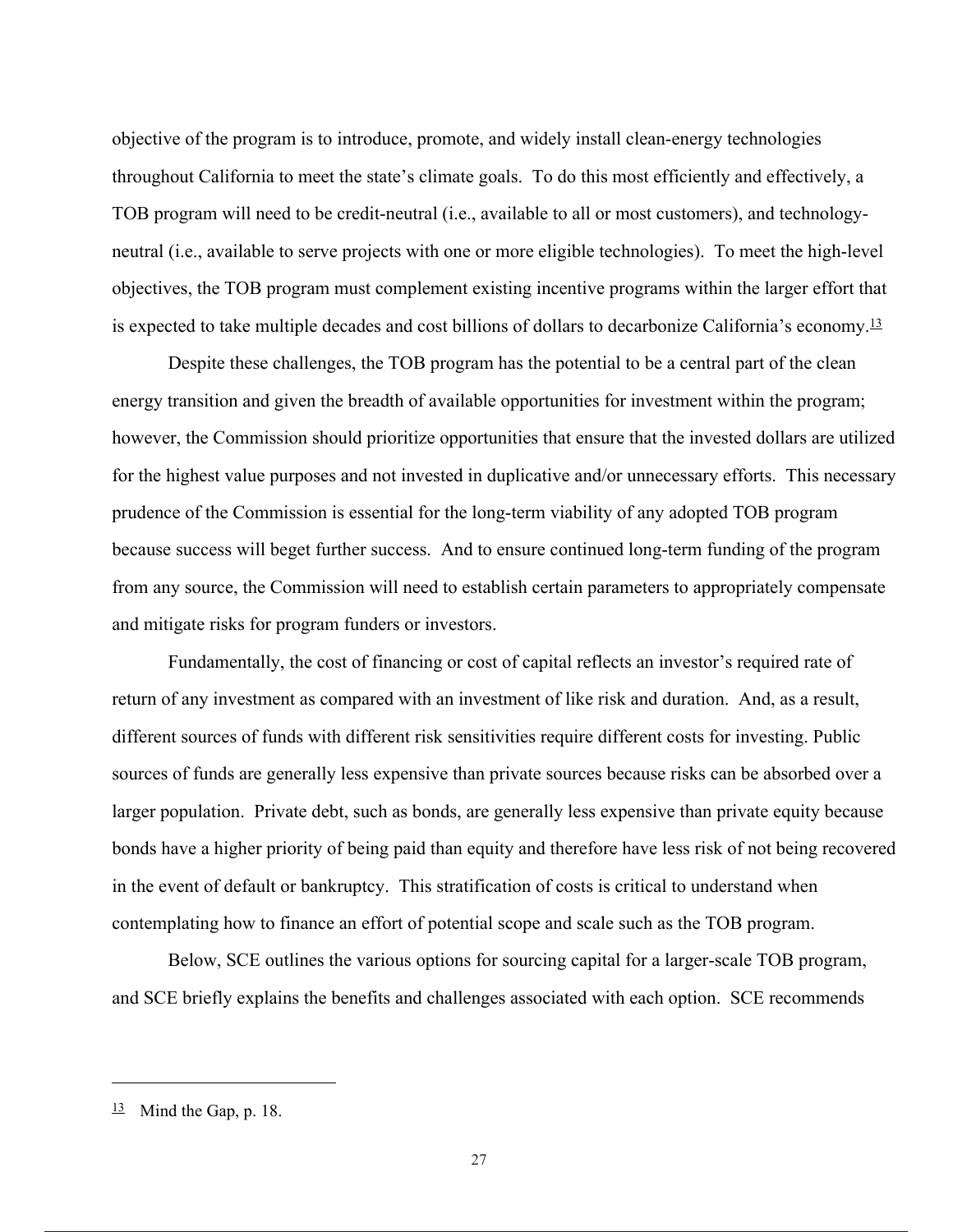that the Commission consider these benefits and challenges when considering whether and how to authorize significant funds to be invested in a TOB program after the initial phase.

#### a) Investor-Owned Utility Funding as Capital/Regulatory Asset

As discussed above, SCE proposes to fund the initial phase of the TOB program and treat the resulting upgrades as regulatory assets; however, continuing to provide such funding if and when the program scales up will become more challenging.

In the utility funding model, the utility raises capital by selling debt and equity to investors and then earns a rate of return on those investments over the life of the investment such that it can adequately compensate its investors through interest payments, dividends, and capital (equity) appreciation. As the investments supported by the TOB program would not be owned by the utility and would be repaid by the customers over many years, the normal means for the utility to earn a compensatory rate of return is not available without authorization to treat the investments as regulatory assets. Thus, like for the initial phase of the TOB program, for the IOUs to continue to be a substantial source of capital for investment in the TOB program, IOU funding would need to be treated as all other long-term investments are treated such that all outstanding financing balances earn the authorized rate of return. While this approach would include raising third-party capital, it would not be exclusively for the TOB program, but rather as a part of SCE's normal course financing program. Because the IOU would not own the technologies or upgrades being financed, the Commission would need to authorize the IOU to create a regulatory asset equal to the amount of the financings that would earn the authorized rate of return and amortize based upon participant customer repayments. SCE is concerned that this approach might render the program too costly for residential customers, and given affordability concerns, may not be a viable approach without further analysis. The cost could be mitigated by continuing to have ratepayers cover the cost of capital, either for all customers or for certain income-qualified customers, which would still be significantly less costly than ratepayers fully funding the upgrades and would also make the program more cost effective for participants.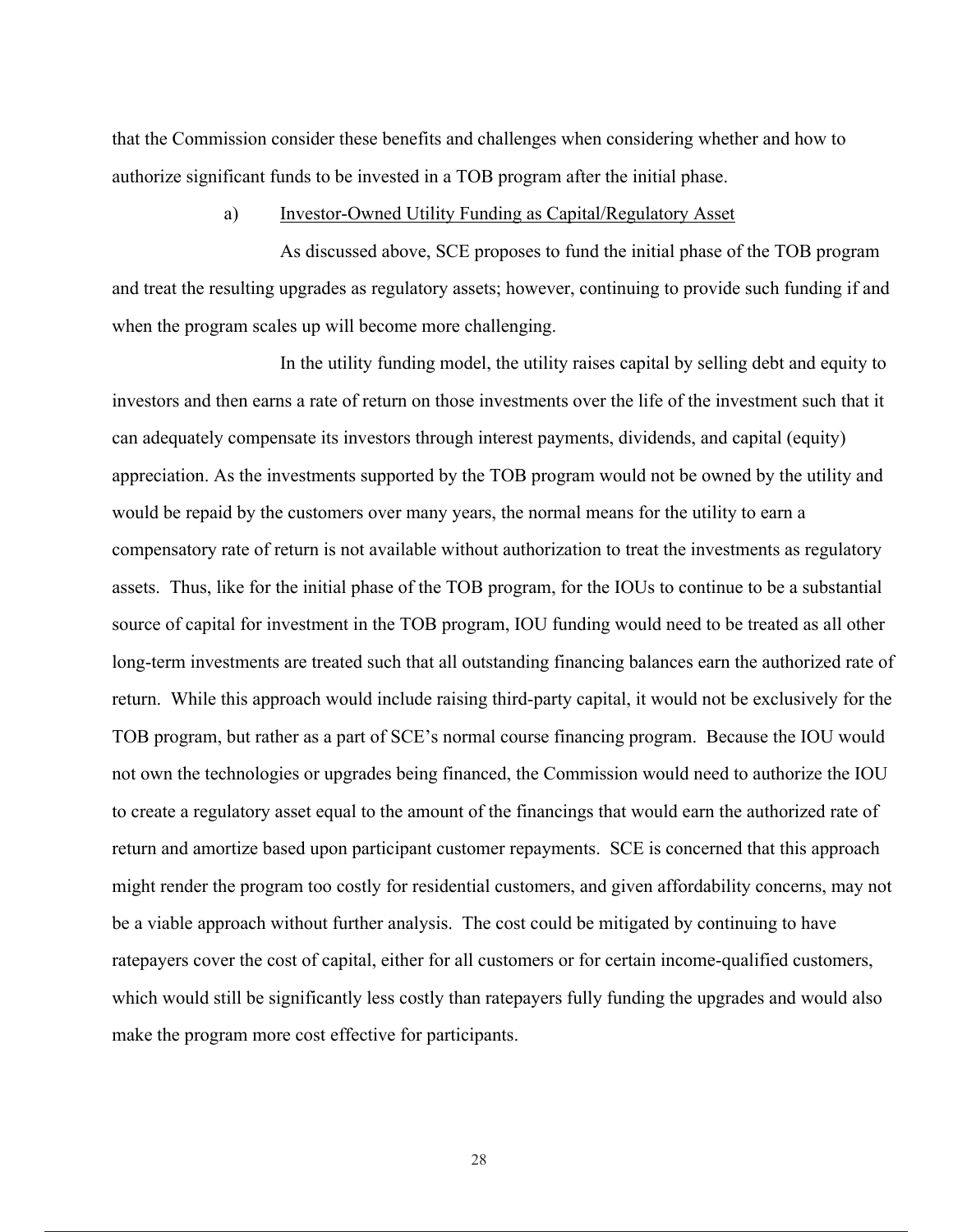#### b) Ratepayer Funding

Another option is that the entire initial investment paid to the customer could be expensed and immediately recovered from all customers, or "ratepayer funded," with the balances being held in balancing accounts during the maximum one-year recovery period for balancing accounts. This approach would be similar to other customer programs, whose costs are recovered through balancing accounts such as energy efficiency, including OBF, and demand response. Because the participating customers would be repaying the loans over many years, any losses through default or other risks that manifest during the repayment period could easily be absorbed over the broad customer base; however, ratepayer funding of all of the upfront capital for a large-scale program would be a costly option in the near term for all customers. Because this approach would exacerbate affordability concerns, with all customers experiencing potentially significantly higher bills assuming large investments in TOB projects to electrify SCE's service territory and repayments being received over many years, this is not a preferred long-term option.

#### c) Third-Party Private Capital

Outside private capital can potentially serve as a source of substantial amounts of capital that can be leveraged to expand the scope and offerings of a large-scale TOB program that would be needed for California to broadly adopt clean technologies in the residential sector. Private capital can be sourced from nearly any type of investment entity such as large, regional, and local banks and credit unions, or investment firms such as hedge funds, or even entities such as pension and trust funds, and, unlike governmental entities (as discussed below), these financial entities require that they be fully compensated for the risks they bear in their investments. Key questions regarding the viability of sourcing TOB funds through third-party private capital is, "Who is the borrower of the private capital, who pays the borrowing costs, and who bears the risk of loan defaults?"

While the individual customers may borrow private capital to install clean energy upgrades, the TOB program does not contemplate this option as a program design feature. First, residential customers that qualify for loans can access the CAEATFA-administered Residential Energy Efficiency Loan (REEL) program, and thus a TOB program with the same option would be duplicative.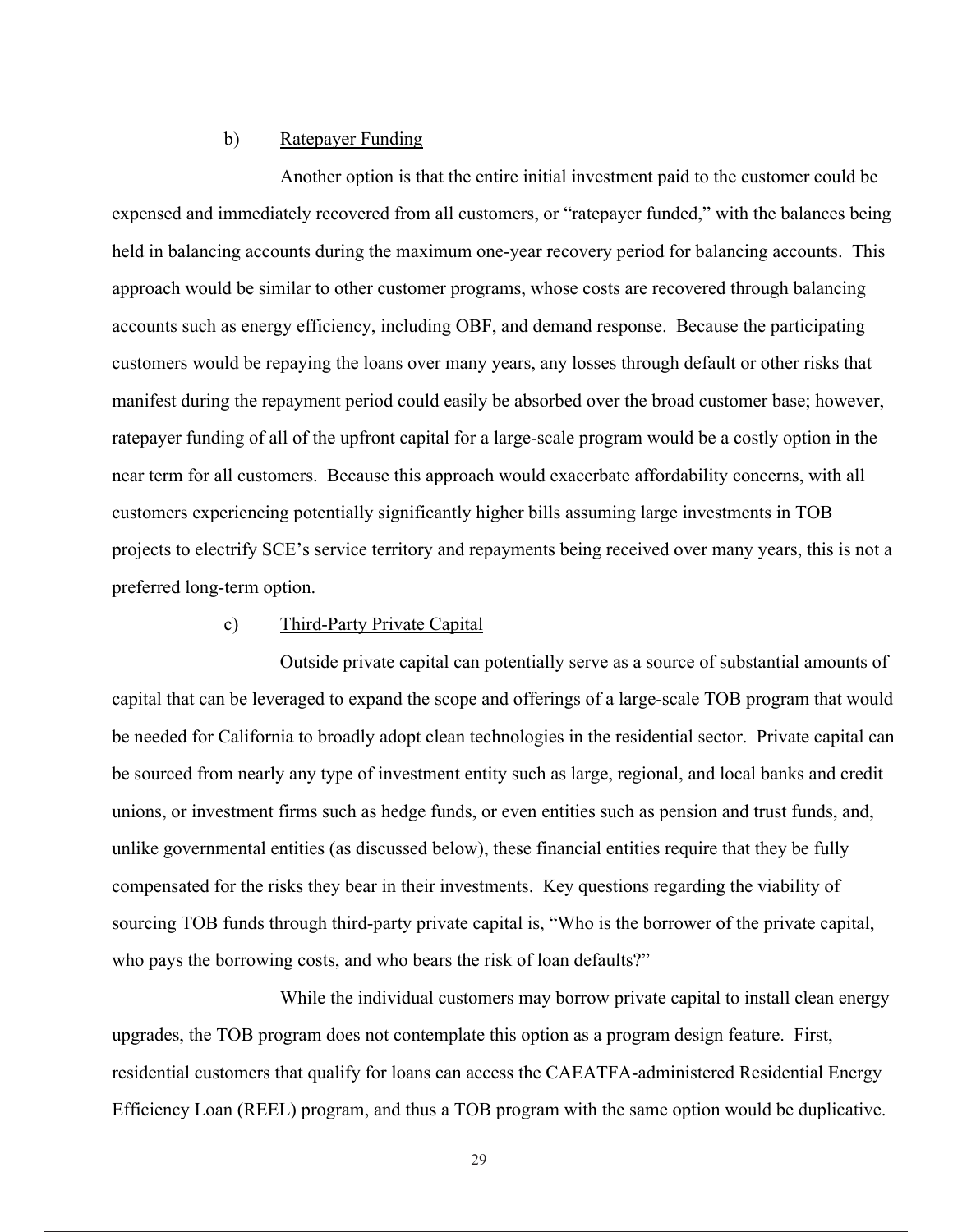Second, the TOB model does **not** utilize a loan model, but rather a tariffed service charge, and thus it is the program as a whole that must be financed, not individual projects. In this way, the borrower of third-party capital would not be individual customers, as they are in the OBF and REEL programs.

As discussed below, however, the IOU cannot and should not be the borrower because the IOUs should not be risking their respective financial stability to obtain private debt other than through their respective Commission-authorized capital structures. Nonetheless, another option is that the utility could procure financing through a securitization process, in which the state legislature passes legislation authorizing the utility to dedicate a specific revenue stream for the repayment of a debt security. The benefit of securitization is that it often provides a lower interest rate than other utility borrowings as the repayment is guaranteed by the specific revenue stream collected from customers. However, there are some securitizations that have been authorized for the IOUs for wildfire and other costs, and the securitization market is not as large as other debt markets and there may not be many more opportunities to access the market. Additionally, securitization requires legislative approval which may make it a less dependable source of continuing funds as legislative priorities may differ from the Commission's priorities.

As alluded to above, SCE clarifies that it is not an option for SCE to borrow money solely to fund a TOB program and use the bill repayments to repay the loans. Rather, IOU funding without securitization could only be accomplished through funding via SCE's typical capital structure funding sources. In theory, the IOUs taking on additional debt by entering into loans at a lower rate than the IOUs' authorized rate of return would make the program less expensive for participating customers through lower interest rates. In practice, though, this approach is not viable and ultimately more costly for all customers. This is because the additional debt of the IOU would be added to the IOU's balance sheet, increasing the company's leverage. Without an offsetting increase in equity capital on the balance sheet, the additional leverage would impair the IOU's credit metrics, putting the IOU at risk for a credit downgrade, and increasing the costs for any future borrowing for the IOU which would then be passed to all customers.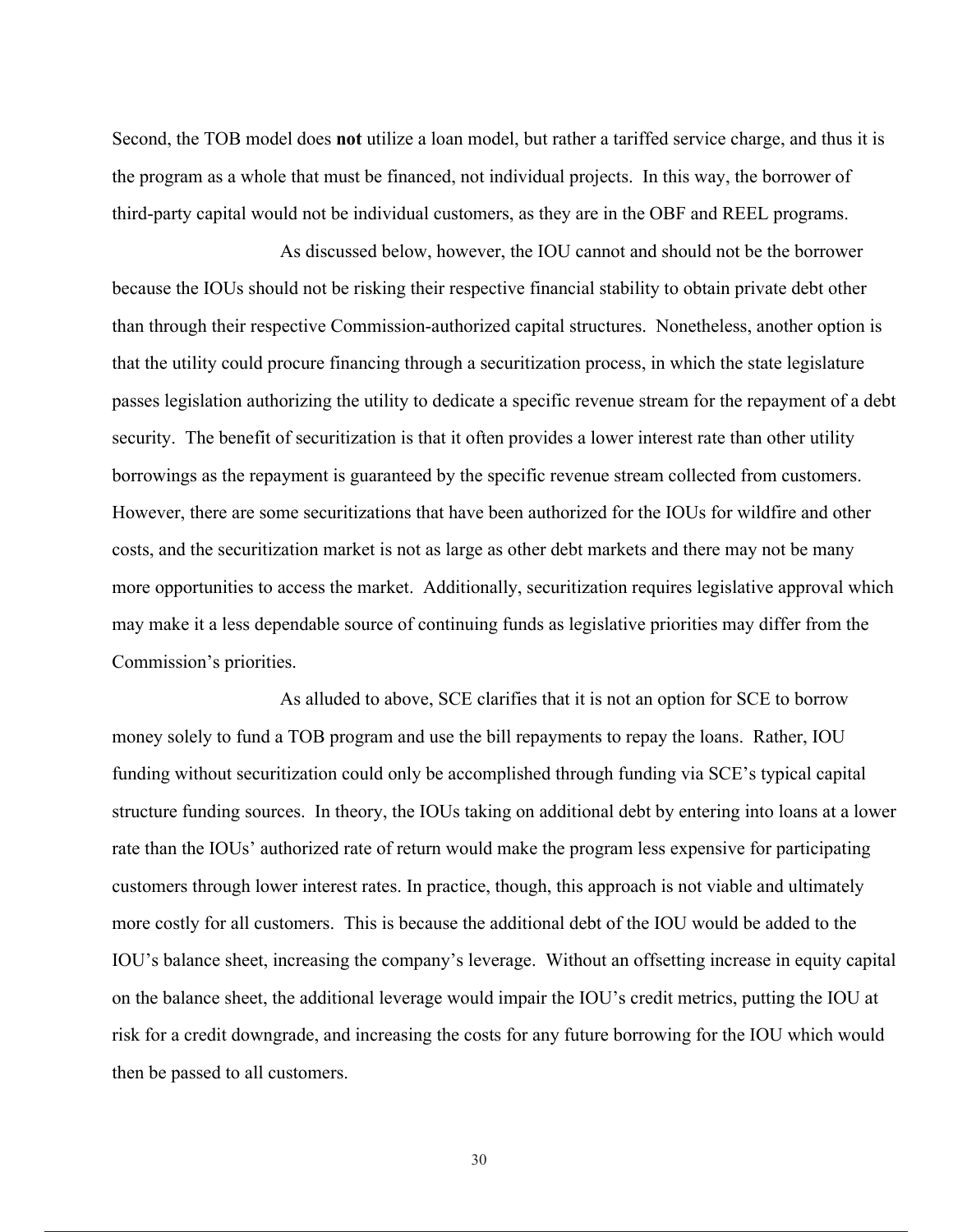### d) Public Funding

For a larger scale TOB program, public funding of either direct subsidies for clean energy equipment and/or a large-scale TOB program is the most straightforward and logical approach given the broad climate goals that the program is intended to support; however, SCE understands the potential difficulty of obtaining such public funding. The TOB program is intended to help residential utility customers do their part to meet broader societal climate goals by reducing carbon usage and implementing clean technologies. As such, it makes sense for program funding to be sourced from the government, either directly through legislative allocation or executive agency funding. Public funding would also mitigate some of the risks posed by a TOB program that seeks to promote equity, including higher default risk due to offering the program to customers that may not otherwise qualify for financing and risks related to potential automatic application of the tariff to subsequent customers. $\frac{14}{1}$ 

In many ways, therefore, public financing is well-suited to meet the needs of a TOB program – it can be made available to all participants and losses are socialized and borne by all. However, certain aspects of the public financing may not work as well with all portions of the contemplated TOB program. For example, if there is a limited pool of public funds and wealthier, sophisticated customers who would otherwise be able to make private investments to electrify their properties through private financing like home equity loans exhaust the funds, other eligible participants who do not have access to other funding opportunities may not get the opportunity to make similar improvements. Thus, either public funds should be limited to those who are income qualified or a TOB program should be tailored to address that concern.

 $\frac{14}{1}$  SCE recognizes that default rates in other TOB programs have been low, but TOB programs have not yet been utilized across a large number of customers to help meet fuel substitution goals, and therefore a TOB program in California may have a different risk profile. A program that is publicly funded would be better able to absorb losses from defaults as its revenue base is as broad as its tax base.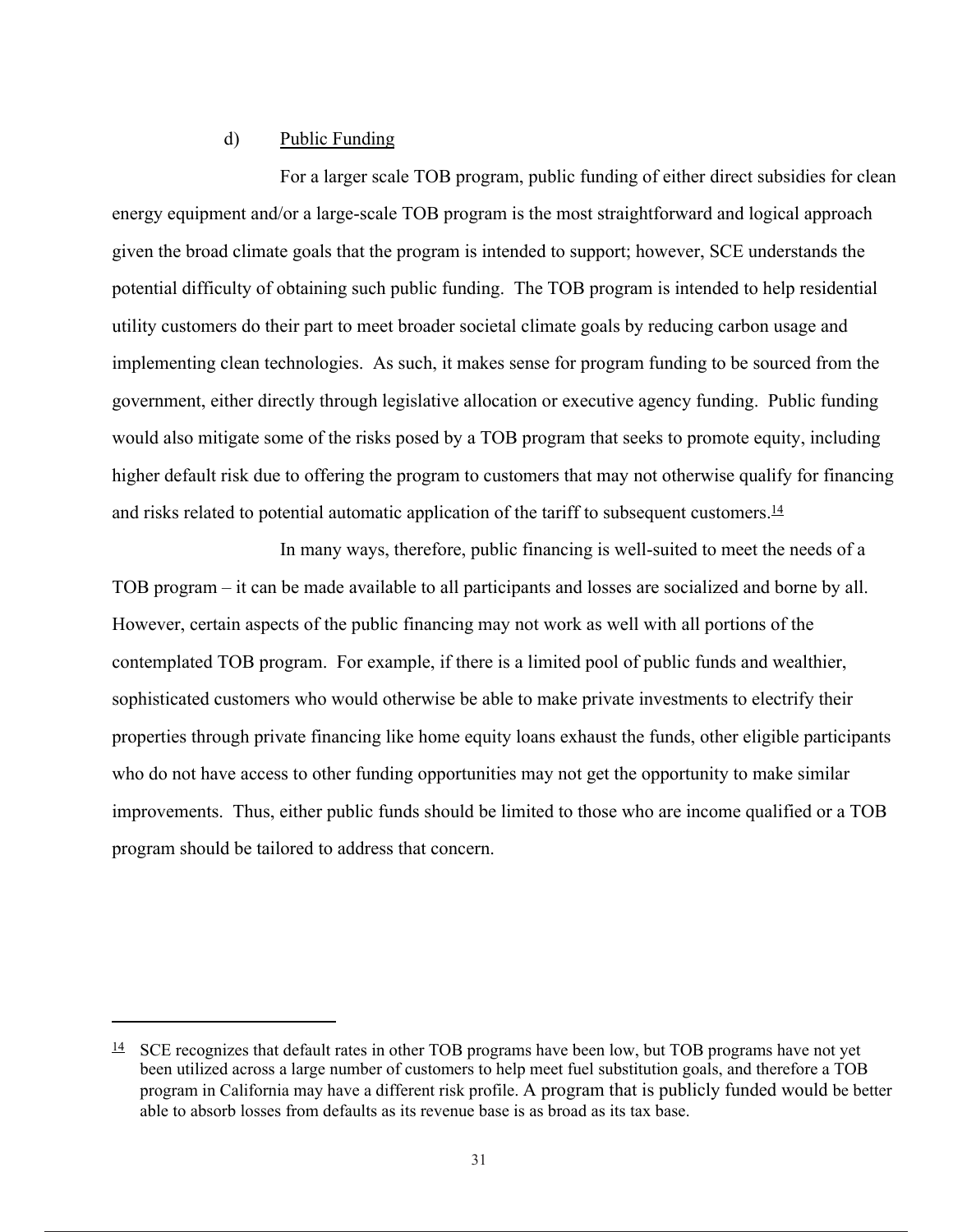#### **IV.**

#### **CONSUMER PROTECTIONS**

## **A. What are the potential financial, economic or other risks to the participating customer in this program and what customer protections does this proposal provide to mitigate**

#### **customer/participant risk?**

- a. Describe any penalties that may be imposed if the customer does not repay the loan (such as credit reporting, asset forfeiture, utility disconnection).
- b. Describe any non-financial terms and conditions customers must satisfy to stay in compliance with the program.

#### **1. OBF Program**

#### a) Potential Penalties

Amounts due under the OBF loan agreement are part of the customer's utility bill obligation, and therefore non-payment of the loan amount is subject to the same disconnection rules that apply to the customer's utility bill under SCE's Rule 11 and other applicable rules. Moreover, SCE may, but is not obligated to, file a UCC-1 financing statement against the customer's obligation to pay the loan, and SCE may pursue its rights to repayment of the loan in law and equity. Once the loan is issued, there are no continuing non-financial terms that the customer must satisfy to stay in compliance. Despite these potential penalties, SCE has been offering OBF for several years, with a remarkable level of success. The default rate for SCE's OBF program is 0.7 percent, and SCE has never filed a UCC-1 financing statement<sup>15</sup> or sought to recover funds from defaulting OBF customers through the courts. For the small number of OBF loan defaults, SCE follows its standard collection policies, and the loan is backstopped with ratepayer funds only if and when the loan is written off, similar to other uncollectible sums.

 $15$  SCE determined that it would be too resource intensive and costly to file UCC-1 financing statements on the equipment, and moreover that it would not make sense for SCE to repossess equipment for non-payment given the purpose of the OBF program. This analysis is also relevant to SCE's TOB proposal, as discussed herein.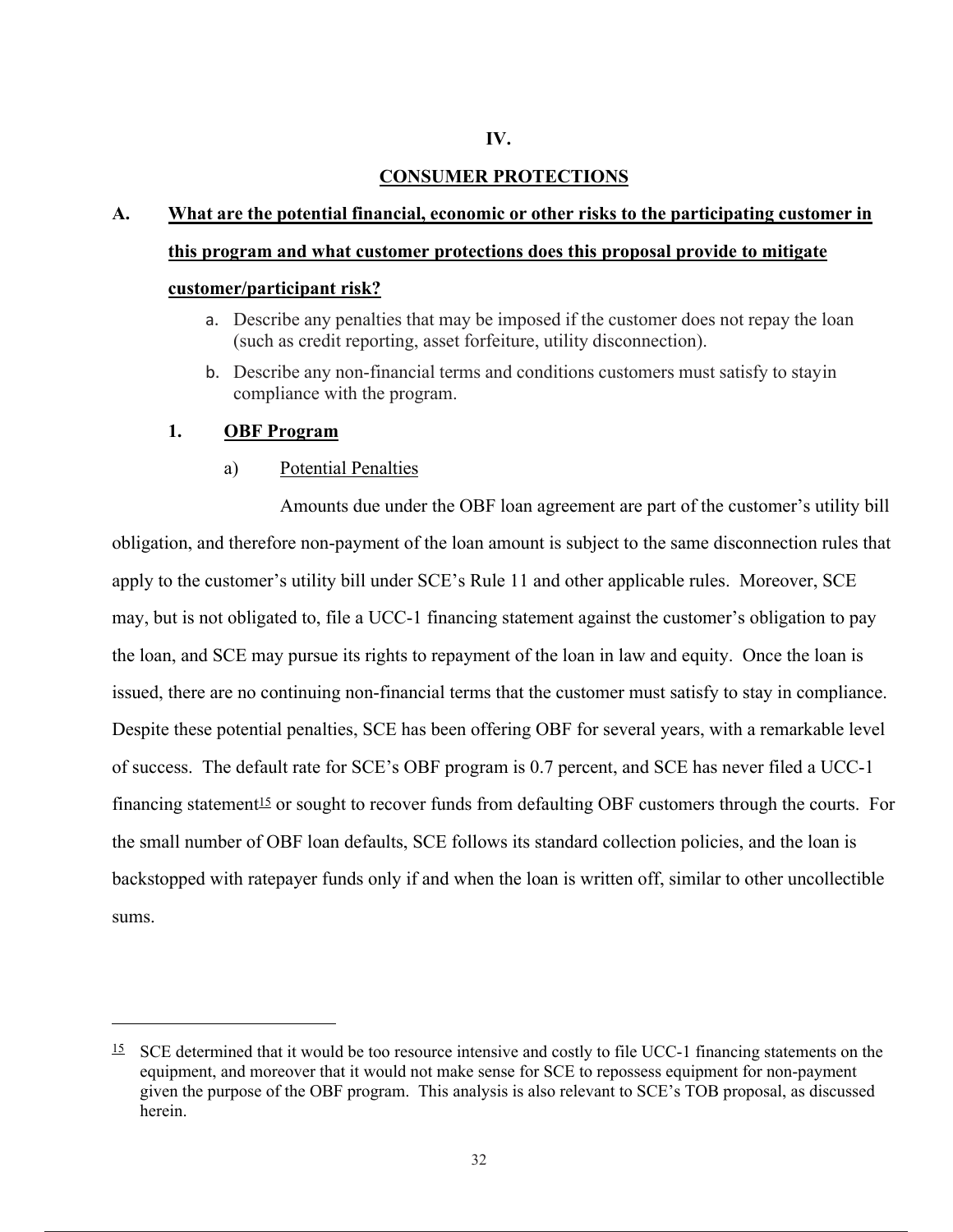#### b) Risks and Potential Mitigation

As noted, a key benefit of the OBF program is that most of the risks are known, and SCE has already applied "lessons learned" and taken actions to mitigate those risks. For example, during the early stages of OBF, a small number of customers complained that contractors represented that the equipment was "free," that the customers did not understand that they were entering into a loan obligation that was payable if the customers closed their respective service account, and/or that unauthorized individuals executed the loan agreement without the business owners' consent.

To address these issues, SCE now requires that the OBF application be directly submitted by the customer, rather than allowing a third-party contractor to submit on the customer's behalf. Additionally, SCE has expanded and refined the OBF program's marketing materials, webpage and other communication to make program and loan terms and conditions easier to understand. SCE also changed the OBF rules to allow a customer to carry over its OBF loan to another site location or to assign the OBF loan to another customer, as long as that customer consents and meets the requirements of the program. These simple but effective controls have essentially eliminated customer complaints over the last several years. SCE will continue to implement these controls when it expands OBF to include other clean energy technologies. SCE will also review and edit all program marketing and educational materials to ensure that they address any distinct issues related to the expanded clean energy technologies.

SCE has identified one risk associated specifically with the expansion of OBF to a broader array of clean technologies, although there may be other customer risks not yet identified. If SCE expands the OBF program to include more technologies, it may be difficult or impossible to maintain the goal of bill neutrality that, while not guaranteed in the OBF program,  $16$  helps mitigate financial impacts and cash flow concerns of participating non-residential customers.

 $\frac{16}{10}$  The current OBF program pursues a goal of bill neutrality by requiring the customer to estimate energy savings and calculating the loan payments with the intent that they are equal to or less than the estimated bill savings; however, SCE does not guarantee or monitor bill savings, and if the installed equipment does not function as intended or if the customer's usage pattern changes, the loan payments do not change.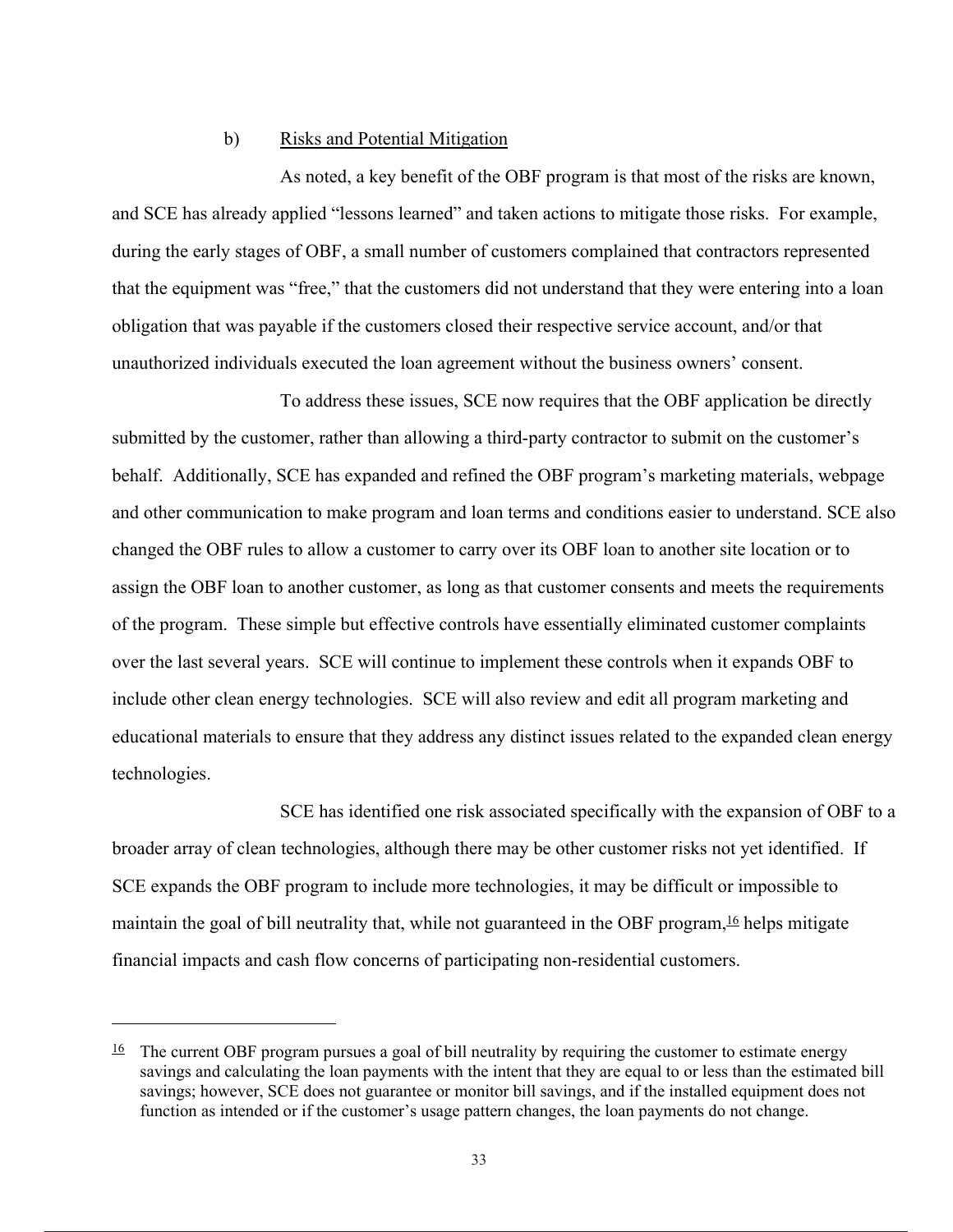Expanding OBF to more technologies, and particularly electrification

technologies, could result in more difficulty calculating overall energy usage, due to limited accessible information about customer's non-electricity fuel usage. This, in turn, could make it more difficult for OBF projects to achieve or demonstrate bill neutrality in the short term. However, in the long-term, customers that implement efficient clean energy technologies are expected to save in overall energy costs, such as reduced natural gas costs due to fuel substitution; thus, these non-residential customers may prefer to pay a higher energy bill initially to receive upfront capital for long-term benefits, which may include goals other than only immediate bill savings (e.g., environmental goals, desire to adopt non-fossil fueled technologies, comfort and safety, hedging against future natural gas prices). SCE recognizes that the relaxation of the bill neutrality goal to allow for deeper retrofits could place a higher burden on non-residential customers and could result in higher defaults – although only experience will demonstrate whether that occurs. SCE's view is that, even if default rates increase slightly, ratepayers will still benefit as compared to an alternative of increasing incentives high enough to cause nonresidential customers to undertake these large projects. Thus, in SCE's view, loosening the bill neutrality goals would be suitable for non-residential customers, with the appropriate protections such as ensuring informed consent, limiting the expected increase to a customer's bill to not more than 25 percent of a customer's average bill over the prior 12 months, and requiring the customers and their contractors to perform financial analysis of the costs and benefit of the equipment.

#### **2. TOB Program**

#### a) Potential Penalties/Program Features

SCE has not offered, and does not propose to offer, OBF to residential customers because of the specific and heightened risk of extending loans to residential customers, particularly lower-to-middle income customers that may take on a larger obligation than they can afford or not fully understand the consequences of default. The TOB concept is meant to mitigate several of those risks by attaching the repayment obligation to the site meter, rather than directly to the borrower. However, running with the meter comes with its own potential consumer protection, financial, and legal risks that must be considered and addressed.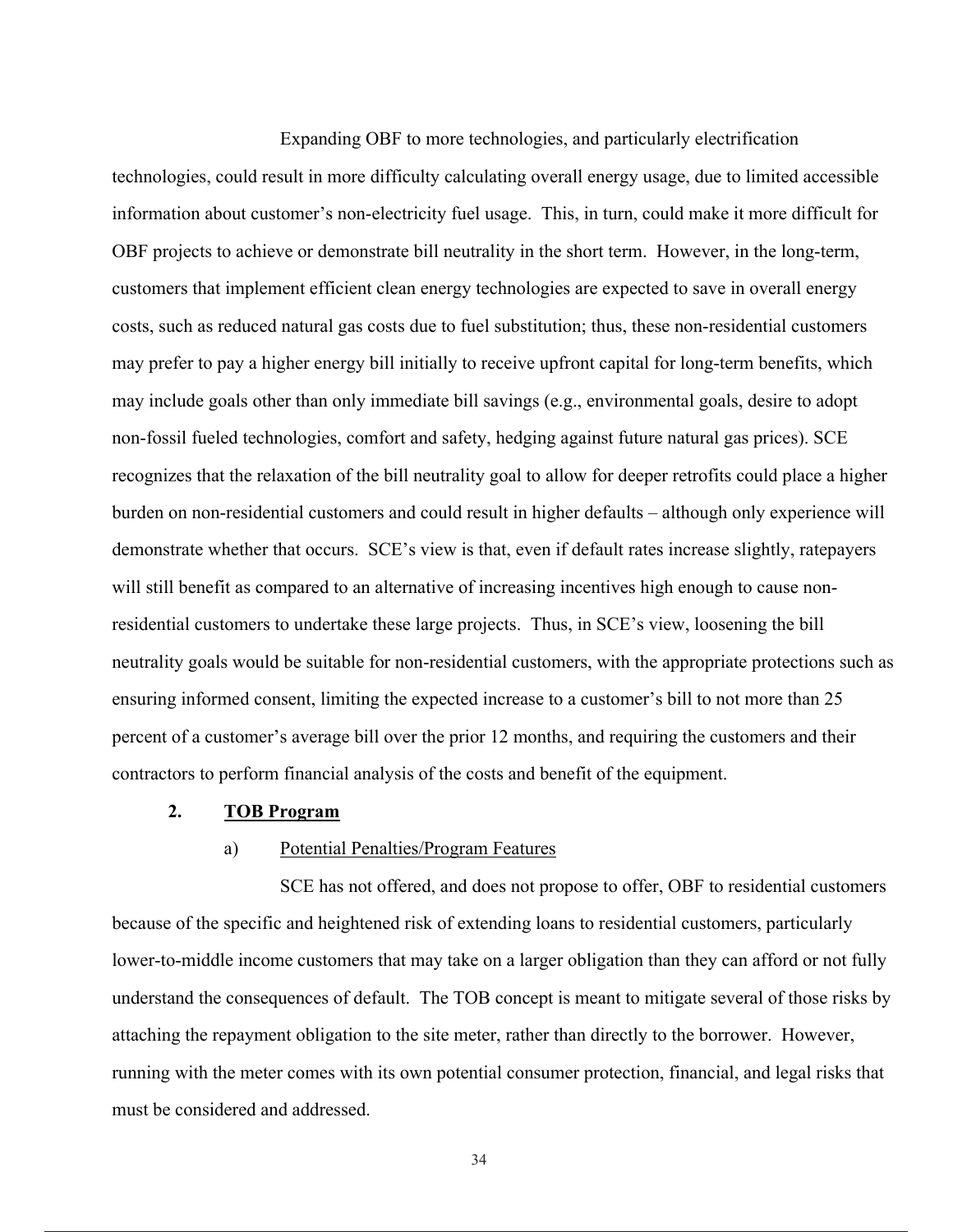SCE describes these risks and potential mitigations below, but SCE first

highlights the potential program features and penalties, as well as SCE's preliminary determination of which should be incorporated into a TOB program in California. SCE has performed this analysis with the overarching consideration being the appropriate balance of risk to individual participating customers (as well as subsequent customers at the site) and the risk to ratepayers, as the backstop for TOB defaults. On one end, SCE could propose a program that ensures cash positive outcomes on energy costs, allows the customer to participate in all incentive programs, does not include disconnection, allows subsequent customers at a site location to decline the tariff charge for any reason, and include all costs of maintenance throughout the life of the equipment in the tariff charge. Under this model, there would be less risk placed on individual tenants and property owners receiving the benefit of the equipment, but ratepayers would likely be more at risk of having to cover higher-cost defaults, which could result in a substantial cost shift that causes affordability concerns for non-participating customers. There is also a risk of gaming under this model and fewer projects would meet the cash positive eligibility requirement.

On the other end, SCE could propose a program that does not require bill neutral or cash positive outcomes, requires the customer to choose between incentives and utility investment via the TOB program, subjects the customer to disconnection, requires subsequent occupants to pay the TOB tariff whether or not they received required notice, places a UCC-1 financing statement on all property subject to the TOB, and places all maintenance requirements, other than repair of a nonfunctioning product under warranty, on the property owner. These requirements would better protect and likely be less costly for ratepayers, but it would be harsher toward and result in more risk to individual residential customers. Adopting a model closer to this end of the spectrum would also likely require significantly more consumer protections and consultation with regulators, in addition to potentially requiring legislation, as discussed herein.

SCE proposes to take a middle ground approach to appropriately allocate the risks, while ensuring that customers directly benefitting from the clean energy investments have "skin in the game." SCE's proposed approach would include: (1) a goal, but not a guarantee, of projected cash positive outcomes when looking at a customer's overall energy costs; (2) applying SCE's disconnection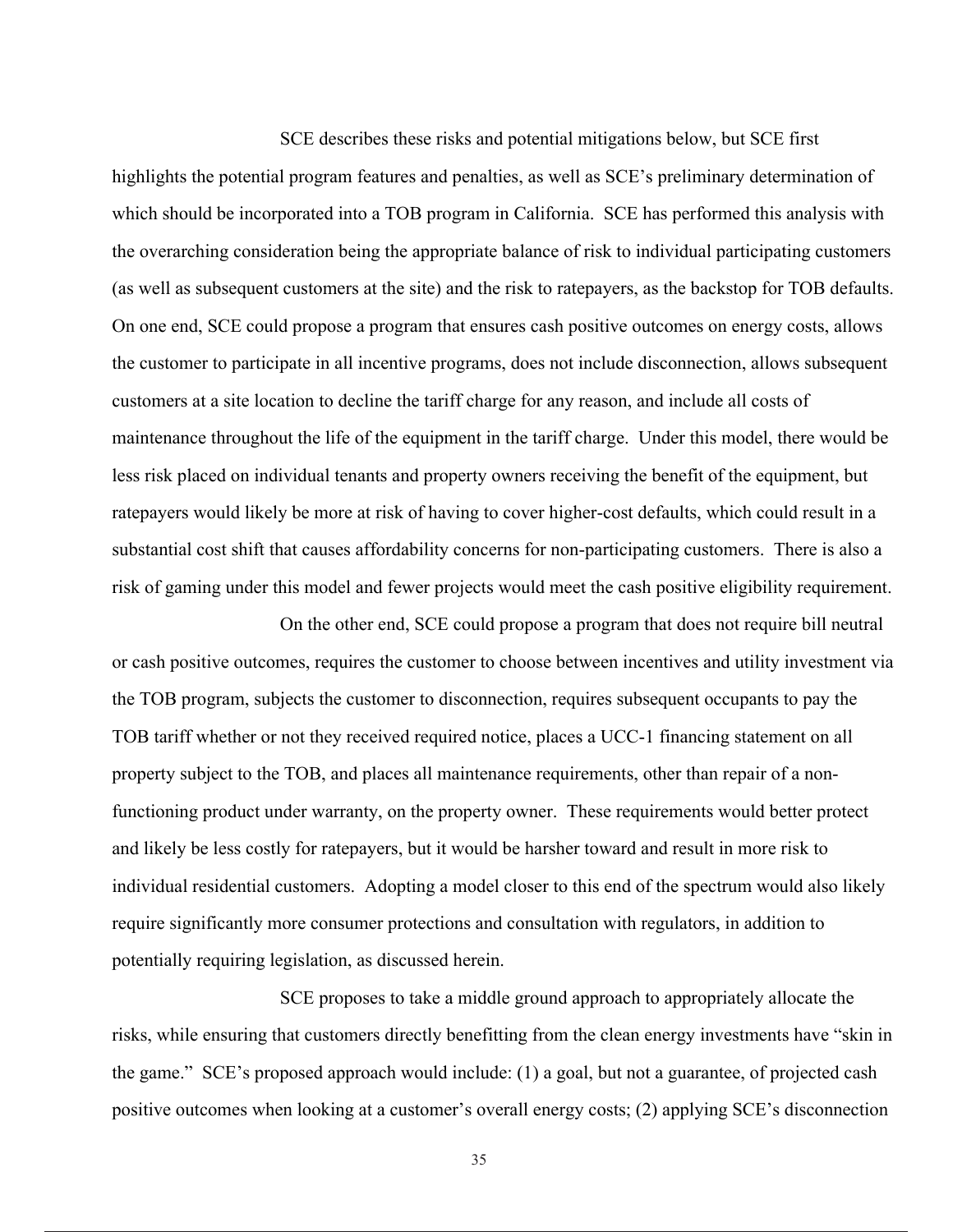rules to the TOB charge; (3) requiring subsequent customers to pay the TOB charge, with implementation of a robust notice protocol(see below); (4) foregoing placing a UCC-1 financing statement or any other notice on either the site or personal property being financed; and (5) encouraging property owner or tenant, as applicable, to purchase an optional maintenance package, to support the equipment functionality (i.e., placing routine maintenance obligations on the occupant or landlord, as applicable).

SCE arrived at this proposed combination of program features and penalties by assessing various California and federal laws, examining the various risks and consequences of a particular feature, and studying what has worked in other jurisdictions; however, SCE's proposal is not final and requires additional research and consultation with various regulators, including the Commission and DFPI, to determine if the proposed features would comply with all applicable laws. For this phase of the proceeding, SCE would appreciate Commission direction and stakeholder feedback about its initial risk assessment and mitigation plan, as described below. Whatever approach is taken, the Commission must ensure that the risk inherent in this program is not placed on the utilities, as long as the utilities prudently administer the program.

#### b) Risks and Potential Mitigation

The two primary and related risks of the TOB model to residential customers are: (1) a customer could receive, and then be obligated to pay a charge on its bill for, products and services that increase energy costs and/or do not provide the projected benefits; and (2) if a customer's bill is higher than expected and the customer defaults, the customer is subject to disconnection. A third risk, specific to subsequent customers at the site, is that a customer could be obligated to pay a tariff charge, without the requisite notice, that it otherwise would not have agreed to pay. As a corollary to this risk, the subsequent customer may not benefit as much or at all from the equipment included in the tariff (i.e., HVAC upgrade that provided significant savings to initial customer using air conditioning regularly, but second customer utilizes air conditioning more sparingly).

The primary risks can materialize in several ways, including, but not limited to, a poorly designed program or mix of measures, contractor negligence or malfeasance, equipment failure,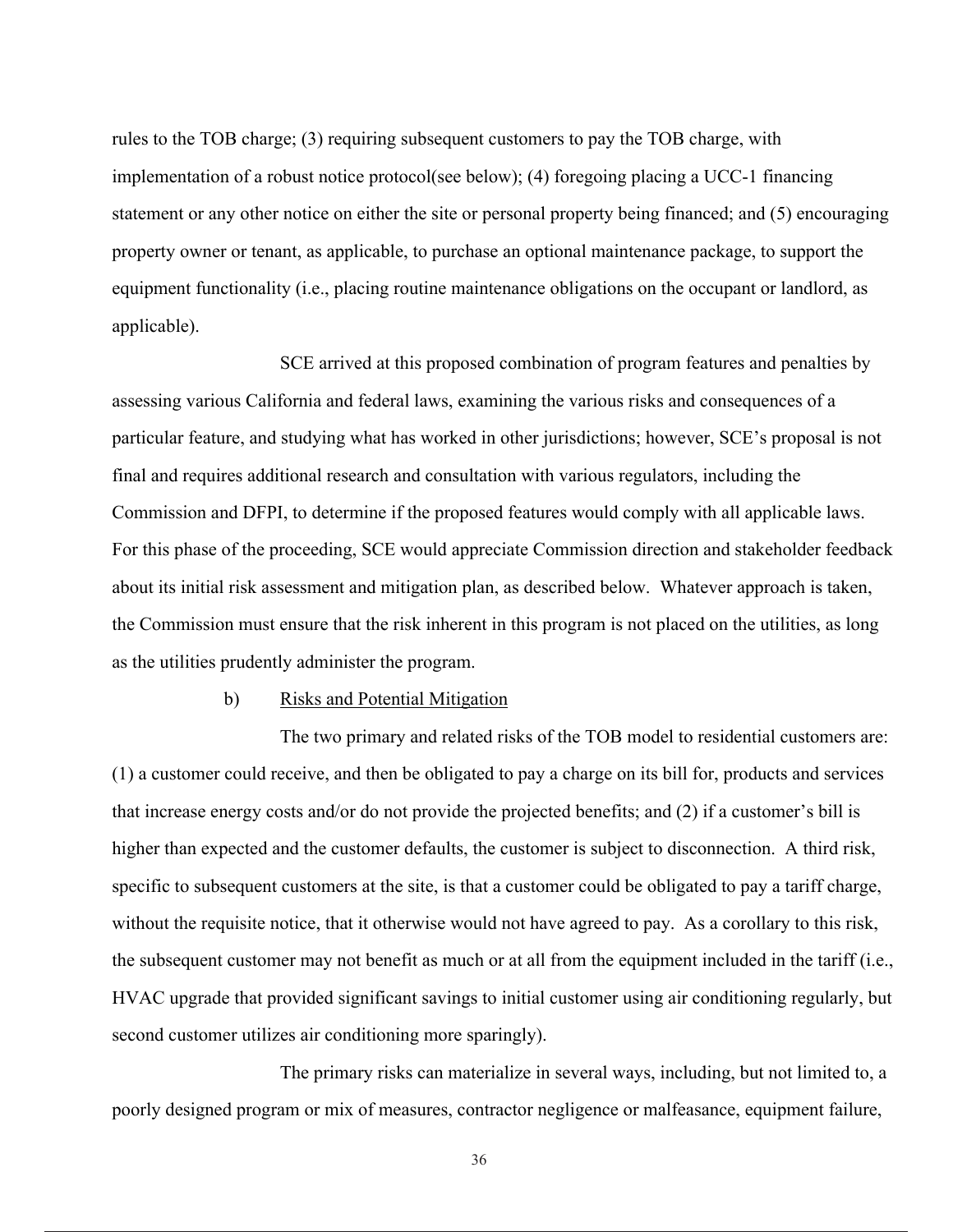or a natural disaster resulting in widespread loss of equipment. Each of these potential risks must be mitigated through careful program design and a comprehensive consumer protection plan. SCE has identified the following risk mitigation measures that, at a minimum, would be required to protect customers:<sup>17</sup>

## (1) Fixed monthly tariff charge assigned to a location or electric meter, not a particular borrower/customer:

This mitigation measure is a key feature of TOB that removes the risk of a specific residential customer obligating itself to long-term debt even if that customer moves.

## (2) Develop robust notice requirements to subsequent occupants of site with a tariff-on bill charge.

For the TOB program to function as intended, subsequent occupants must be obligated to pay the tariff charge attached to the meter. In D.13-09-044, the Commission held that loan obligations may not be transferred to subsequent customers without explicit written consent.<sup>18</sup> While the tariffed on-bill is not a loan, but instead a tariff charge, that distinction may prove to be without difference. Thus, any subsequent customer obligated to pay the tariff charge, at the very least, must receive notice *prior* to becoming the customer of record at that site. Because the notice must be provided in advance, SCE cannot be the entity responsible for giving the requisite notice because SCE would not be aware of the subsequent service account holder until *after* the service account is transferred.19 SCE is concerned that subsequent service account holders at a particular site might not receive or understand the requisite notice, even if a clear notice requirement is part of the program terms and conditions. Thus, if the Commission determines it has the authority to approve a tariff that includes automatic application of a tariff to a subsequent customer, the Commission should develop – in

 $\frac{17}{12}$  For purposes of this proposal, SCE has not delineated in all cases which entity will be responsible for implementing the specific risk mitigation measures. As noted above, SCE expects to hire a program implementer, and the implementer would likely be responsible, in consultation with SCE and as specified in the implementer contract, for contractor participation rules, training,

<sup>18</sup> *See supra*, fn. 5.

<sup>&</sup>lt;sup>19</sup> As noted in Section III.A.2.d, SCE would be amenable to sending out a letter to customers after they've established service to notify them of the tariff on bill charge, but this letter would not be sufficient to serve as the requisite prior notice.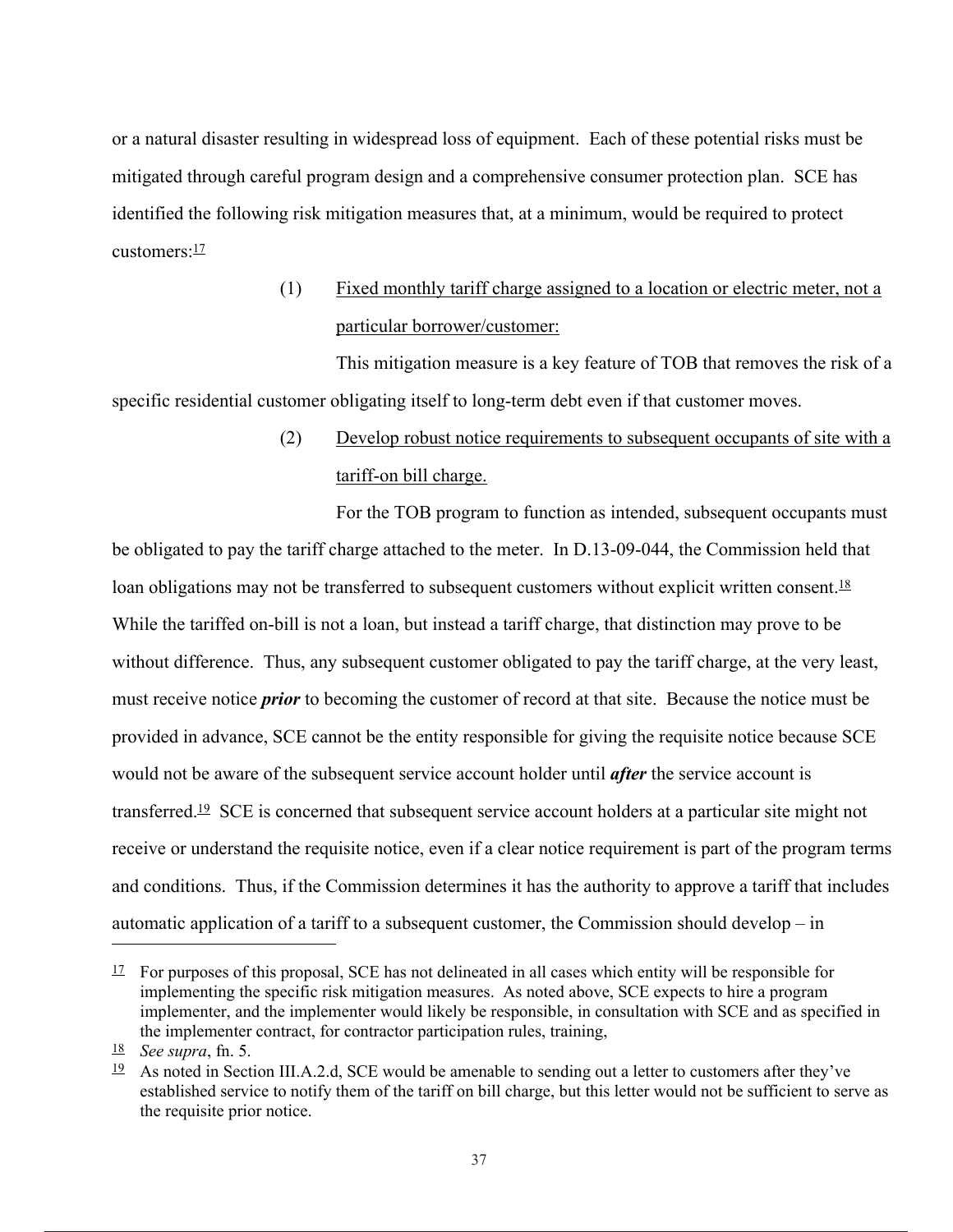consultation with stakeholders, other regulators, and California legislators – a notice protocol that is dependable, clear and enforceable.

In addition, the prior customers, or their landlord if the prior customer was a tenant, must (1) be responsible for the entire obligation if the subsequent customer did not have notice and refuses to pay, and (2) indemnify SCE if notice is not given and the new customer of record sues SCE for injunctive relief or damages arising out of the debt or SCE's disconnection for the new customer's refusal to pay that portion of the utility bill.

SCE has considered the possibility of placing a UCC-1 financing statement or other notice on the property, but SCE does not believe that would be tenable for a program of this size or that it would accomplish its intended goal. First, placing a UCC-1 financing statement or other applicable notice formally on each project would be extremely costly and resource intensive. Second, a new tenant would be unlikely to be aware of any liens, notices, or financing statements associated with the property until after they receive a bill, so that approach would not reliably provide notice to successor customers. The Commission could require that the installed equipment funded by the TOB contain a sticker or other notice of the tariff charge on the bill, but again, this would be difficult to enforce.

## (3) Leveraging incentives and co-pays to meet the goal of cash positivity:

Another key feature of a tariffed on-bill model is the goal of ensuring that a customer's overall cost of energy, plus the tariff on bill charge, after project completion does not exceed the customer's overall cost of energy prior to the installation of the clean energy upgrades. For consumer protection, SCE proposes to retain this feature of the traditional TOB program, but SCE also recognizes that this goal may be more difficult to achieve with a focus on higher cost electrification measures that have significant long-term benefits but may not be as inexpensive as traditional energy efficiency measures that seek to lower the electric bill. For this reason, a TOB program will require either significant subsidies by the state and/or ratepayers in the near term, or potentially significant copays by the property owner. SCE supports allowing a customer to utilize all available incentives and subsidies, but then requiring the property owner/landlord to provide a co-pay in order to ensure that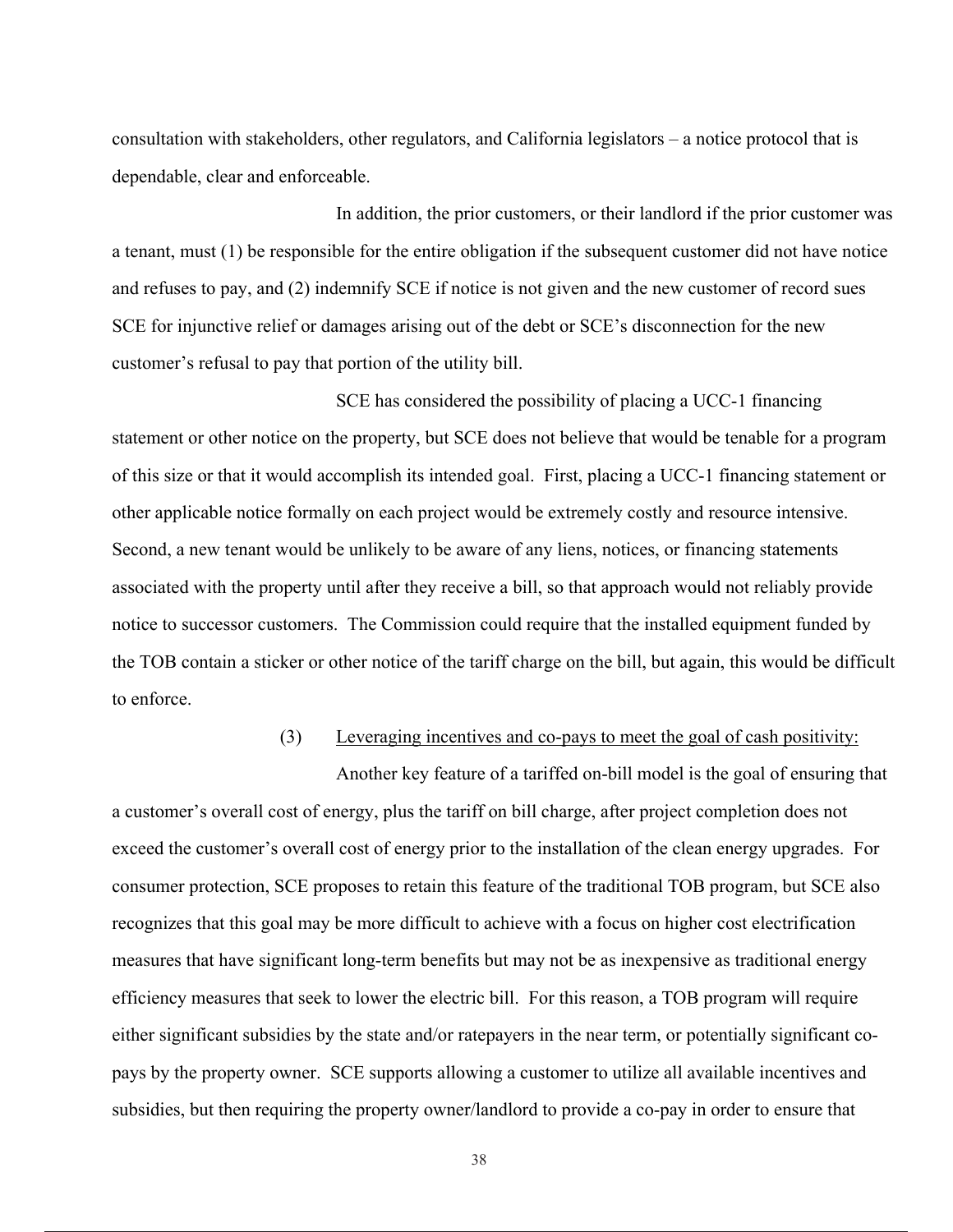overall energy costs do not increase. This feature is especially important in a landlord/tenant situation. It would be inequitable and potentially a violation of California law20 for a tenant's electric bill to increase above the tenant's total energy costs, but for the landlord to reap the benefit of ownership of the installed upgrades.

Additionally, achieving cash positive outcomes with a focus on electrification measures requires more complex calculations than just comparing the customer's electric bill both before and after project installation. Rather, the fuel-substitution or fuel-switching feature of these projects requires careful and consistent calculation of all energy costs to demonstrate that a customer's costs have decreased overall. To protect consumers, SCE would propose using commercially available fuel calculation data to develop a consistent methodology to calculate energy costs and savings.

The Clean Energy Financing OIR acknowledges that there may be complications with using this TOB model for electrification programs that increase customer electric demand.<sup>21</sup> To address this issue, SCE proposes to combine any available incentives, along with sufficient co-pays from property owners, if necessary, so that the TOB charge does not increase a customer's overall energy costs. SCE's view is that this structure is preferable to any of the alternatives because it would allow homeowners to invest in the upgrades without requiring as high an initial capital outlay as would be necessary without the program, and it would retain the cash positive design of the TOB program. Another option is to initially offer TOB only to homeowners, and not tenants, and allow homeowners to choose whether they want to finance the entire amount (which might initially increase overall energy costs), or provide a co-pay that will render the TOB charge cash positive. That option

 $\frac{20}{10}$  In this proposal, SCE does not provide any detailed legal analysis of the challenges that need to be addressed, but rather points out various potential legal issue that will need resolution before SCE can implement a TOB program. California's housing laws include strong tenant protections, and many details of a landlord and tenant's relationship is governed by their lease agreement; thus, designing a cost split that complies with California law, including a landlord's obligation to maintain equipment, and will comply with all or a majority of leasing arrangements, may be a challenge.

 $21$  R.20-08-022, p. 26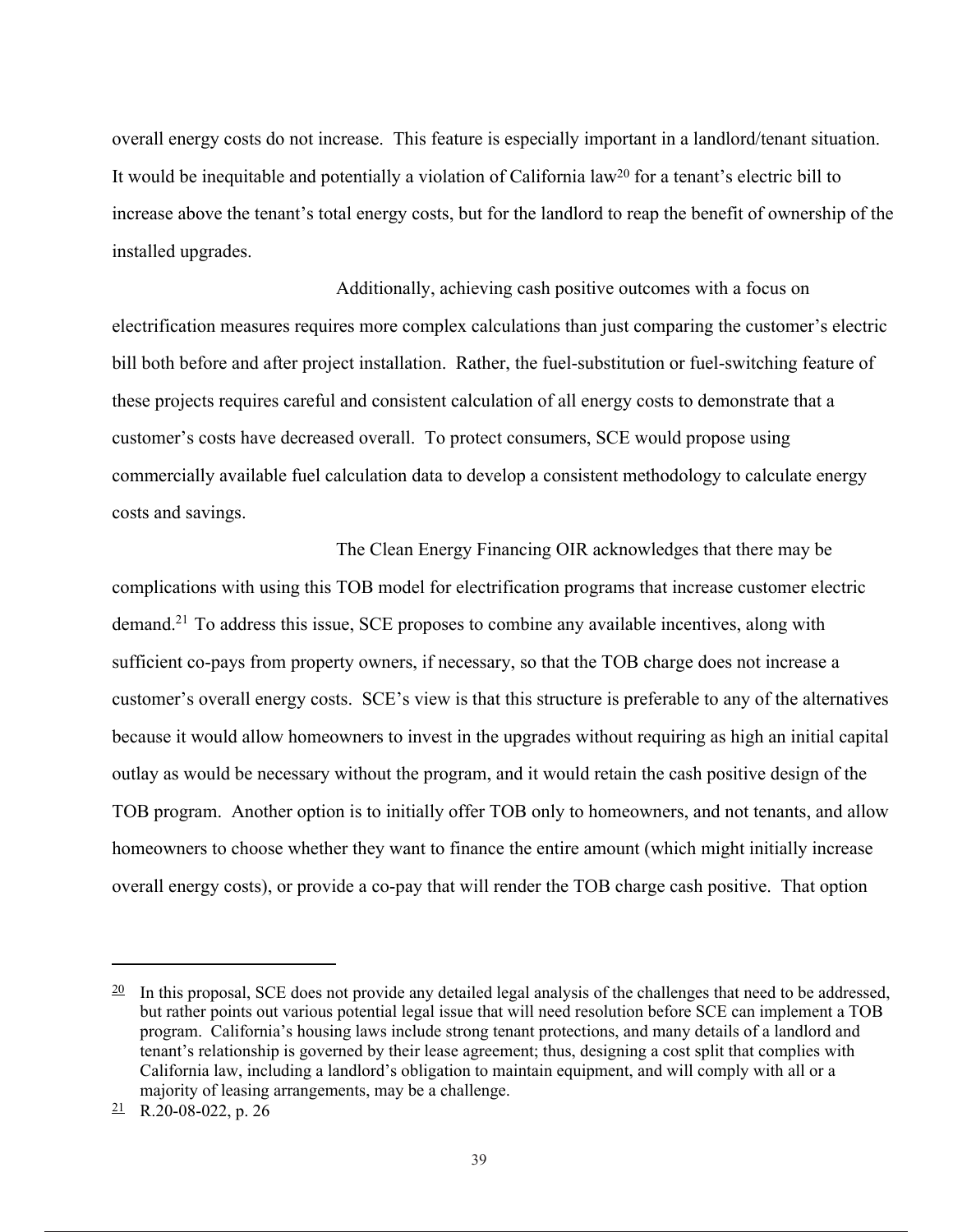would not work if there is a split between the equipment owner and the SCE utility customer paying the electric bill.

> (4) Capable and Proven Program Implementer with High Standards and Quality Assurance Process for Vendors and Contractors:

In SCE's view, having a skilled program implementer, along with significant controls on vendors and contractors, is key to protecting consumers. Any contract with a third-party program implementer must require strong consumer protections, require the implementer to hold appropriate levels of insurance, and include other contractual protections that benefit both consumers and protect ratepayers.

Moreover, other consumer protections are meaningless if the contractors directly interacting with customers mislead or negligently advise customers or perform sub-par work; thus, any program must include strong vendor qualification and participation requirements, robust and consistently-applied quality control and assurance procedures, clear disciplinary and suspension processes, equipment warranties, and other protections to minimize contractor negligence or malfeasance and address it quickly if it occurs.

> (5) Require independent certification that products are appropriate and functioning and that savings estimates are expected to exceed payments in both the near and long term:

Another risk to consumers is that installed products or measures do not work as intended. This could result from faulty installation, improper recommendations from contractors, and/or defective products, among other reasons. For example, a contractor may recommend a highly efficient HVAC system, but not recommend weather sealing or other upgrades required to ensure the home does not lose heat or cold air easily. To address this issue, SCE is considering a requirement in the TOB program that the program implementer perform a whole-house audit to determine the appropriate and recommended upgrades on a case-by-case basis for a particular customer. The pre-installation audit will help the customer identify a package of measures that provides the greatest energy savings, while striving for a cash positive project.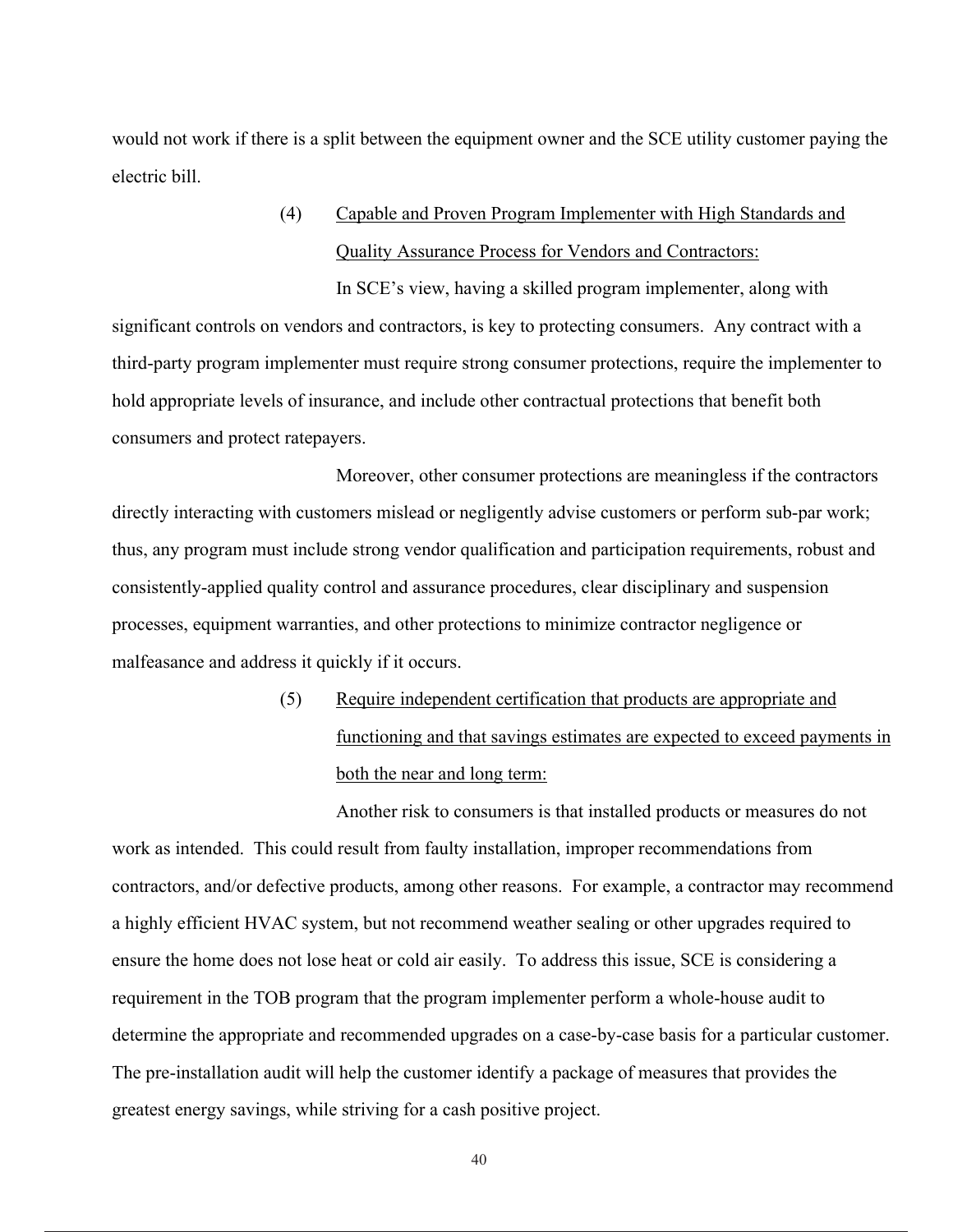#### (6) Develop a customer dispute resolution process:

SCE would seek to develop a program that would minimize customer complaints and concerns; however, SCE proposes that any contract with the program implementer would include the requirement to establish a customer call center and customer dispute resolution process so that customers have a clear way to seek to resolve issues or complaints.

# (7) Develop program rules that ensure that landlord pays for required maintenance of equipment, through co-pay or warranty:

Another risk to consumers relates specifically to TOB projects in a rental unit, where a tenant pays the electric bill, including the TOB charge while living in the unit, but the landlord owns the installed equipment. In California, landlords are typically required to provide some, but not all, equipment and/or appliances that might be offered under a TOB program (i.e., not required to provide air conditioning or stove, but are required to provide adequate heating). Moreover, specific lease provisions may require the landlord to provide appliances, such as a stove and a refrigerator. In any case, if the landlord does provide HVAC and appliances, it is typically the landlord's responsibility, by law, to maintain the equipment they provide. While SCE has not worked through all program details, the TOB charge may include certain costs for maintenance or repair, and/or allow the participating customer to elect to roll the cost of a regular maintenance plan into the TOB charge. Any program design features that include warranties or maintenance plans must ensure that a landlord cannot pass the cost of its obligations, such as maintenance and repair of equipment, to its tenant through the TOB charge, which may not only violate the lease terms but also rent control ordinances and other features of landlord tenant law.

# **B. What processes will be included to ensure that customers understand and can shoulder the full financial burden of participating in this proposed financing program?**

SCE's TOB program will include robust notice protocols, as discussed in Section IV.A.2.b. In addition to the notice protocols that must be developed for subsequent customers, SCE would propose to include a significant customer outreach and marketing campaign and coordination with other programs, so that residential customers are aware of and generally understand the TOB program. Additionally,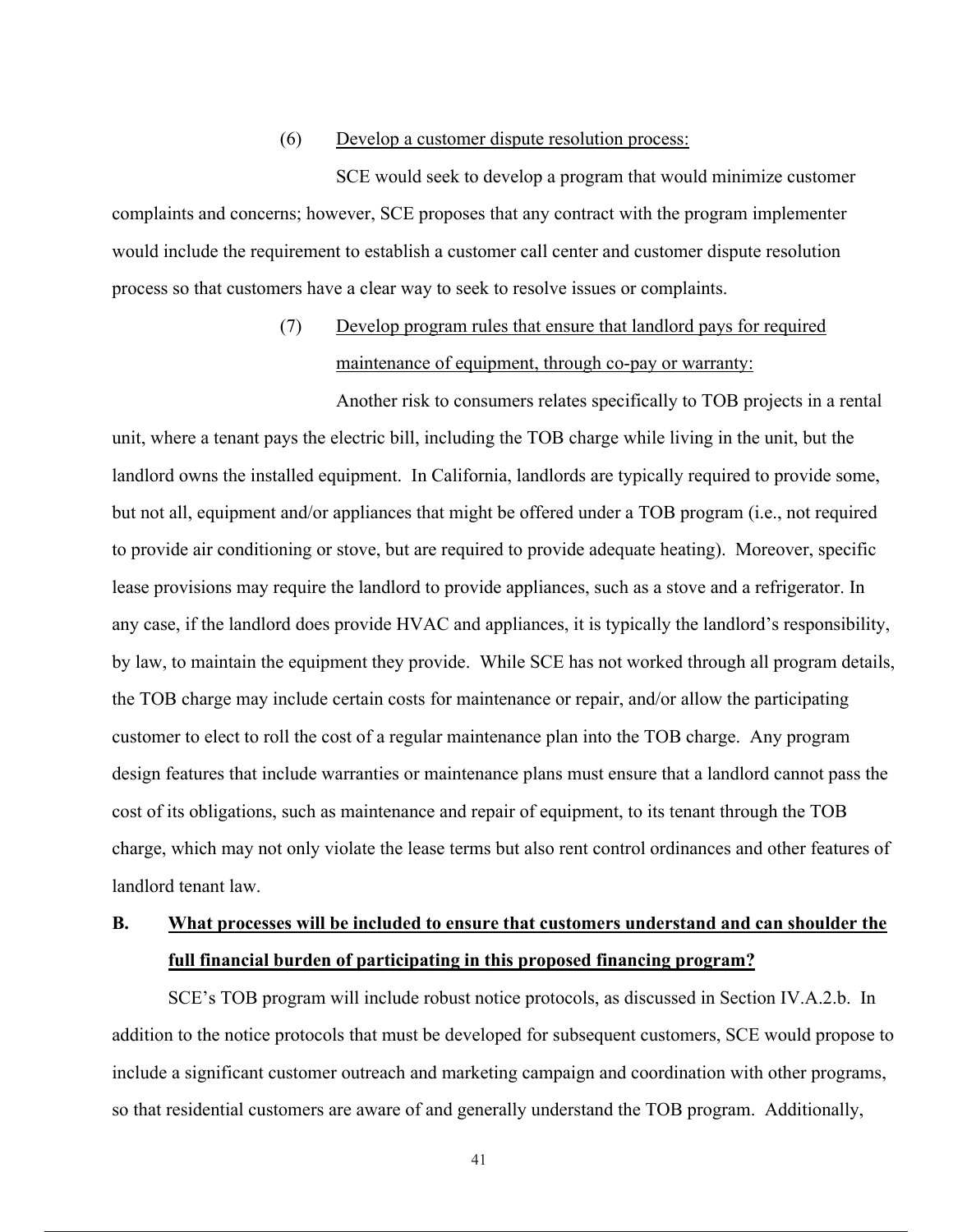SCE proposes to utilize lessons learned from OBF and require customers themselves to submit the application to SCE or the program implementer, as applicable, rather than allowing third-party contractors to submit on the customer's behalf. This ensures, at the very least, that the customer is aware that it is applying to participate in the TOB program. SCE would also consider developing detailed program information tools so that participating customers fully understand how the program works, their financial and non-financial obligations, notice requirements, and all other relevant program terms. Additionally, in a landlord/tenant situation, both the landlord and the tenant would be required to consent to the project. Finally, as noted above, SCE would require participating contractor training to ensure that contractors and vendors are equipped to explain the program terms, conditions, and obligations to residential customers.

# **C. How will the repayment obligation transfer if the participating customer vacates a property they lease or own? How will repayment obligations be communicated to any new tenants or owners?**

As SCE explained above, the Commission, in consultation with stakeholders, legislators, and other regulators, should determine what obligations would be placed on homeowners (occupants and landlords) to inform subsequent customers in advance of the tariffed on-bill obligation attached to the site. In addition, SCE proposes to send all tariff on bill customers a welcome letter, explaining the program and the repayment obligation, *after* the customer has established service. As noted, this letter could not serve as the requisite advance notice, and SCE is not in a position to enforce advance notice requirements.

The mechanics for automatic application of the tariff charge from one customer service account to another has not yet been fully determined and implementing that capability will likely require at least some SCE system and IT upgrades. SCE will determine the project scope and cost once the Commission provides additional guidance. SCE expects that the TOB charge will be a line item on the bill. Subject to the caveats and challenges discussed above SCE envisions the automatic application to function as follows: Once a customer service account is closed, that TOB charge will be included on the SCE electric bill for the next service account holder at that same site address. For example, if a tenant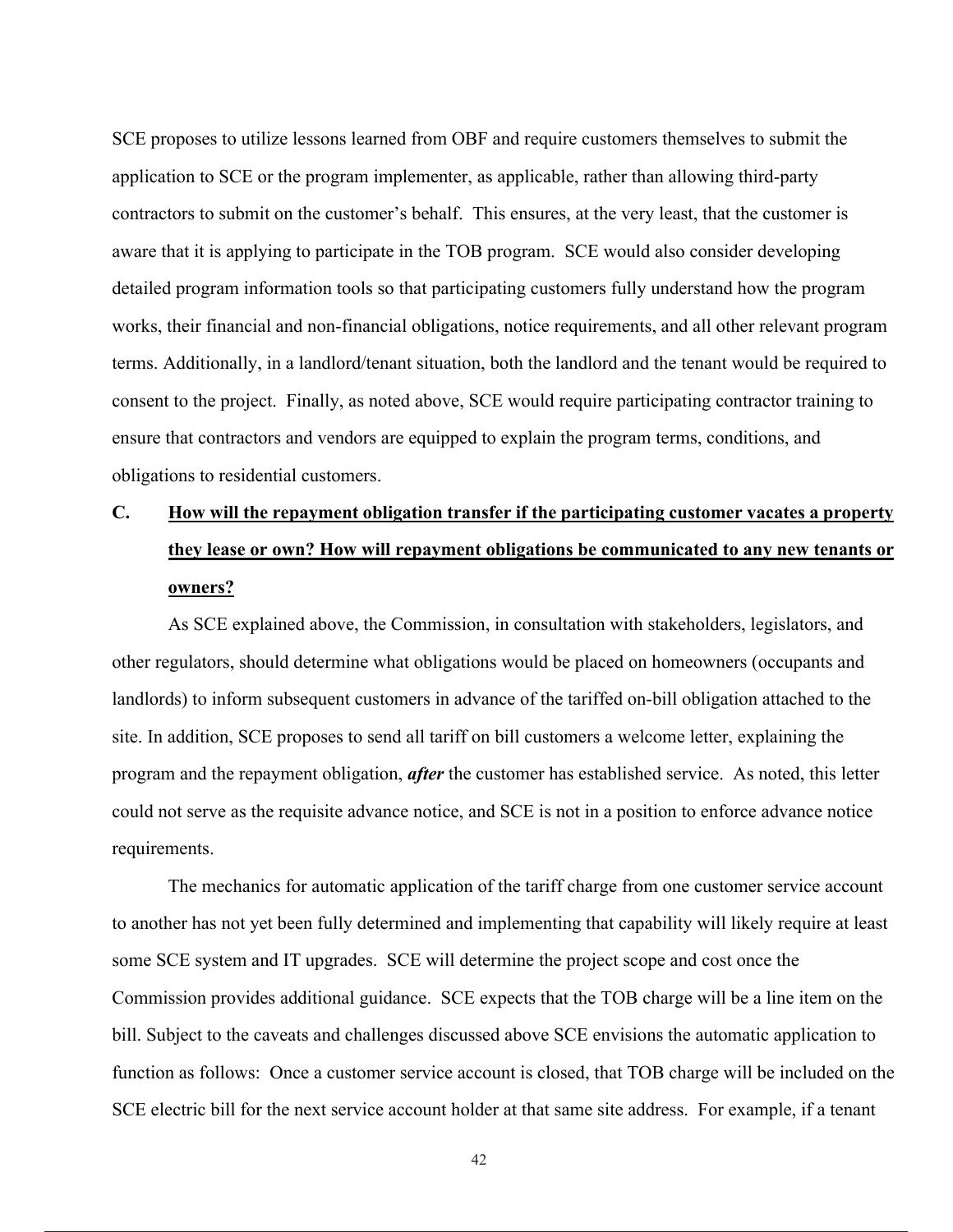moves and the service account at that address reverts to the landlord, the TOB charge will be on the landlord's bill. If a property is vacant and there is no service account associated with that address for a period of time, the TOB charge will not be collected for that period of time. If a customer later establishes a service account at that property address, the TOB charge will be placed as a separate line item on the bill.

# **D. Describe the customer outreach component of the program. Will community-based organizations or groups support and facilitate customer outreach to ensure all participating customers are appropriately made aware of their obligations, and if so, how?**

SCE recognizes that one of the keys to a successful program is to ensure that the intended audience has knowledge of the program and how to access it, as well as the benefits such a program can provide eligible customers. To achieve that, SCE proposes a comprehensive outreach campaign that will include a multifaceted approach.

For the expanded OBF proposal, the main driver of customer adoption will continue to be contractors and vendors that educate customers about OBF and utilize it as a tool to engage new customers. Additionally, SCE will leverage the grass roots influence of professional organizations, such those that target small business and businesses in disadvantaged communities to promote the availability of OBF. These outreach efforts will be combined with a marketing campaign focusing on SCE's nonresidential customers through the use of email and social media outlets, along with support from SCE's Account Executives, workforce education and training, and through SCE's website.

For TOB, SCE will engage in outreach efforts in the same communities targeted by the TOB program by working closely with Community Based Organizations (CBOs) to educate customers about the benefits and implications of TOB financing. This can be achieved through several mechanisms such as clean energy financing seminars for CBO representatives, as well as other key stakeholders. These seminars will include TOB information packages that can be used to promote TOB and explain the interplay between TOB and other clean energy programs.

SCE will also work with the Program Implementer to educate and reach out to potential customers and promote program participation. The scope of these outreach efforts will be refined and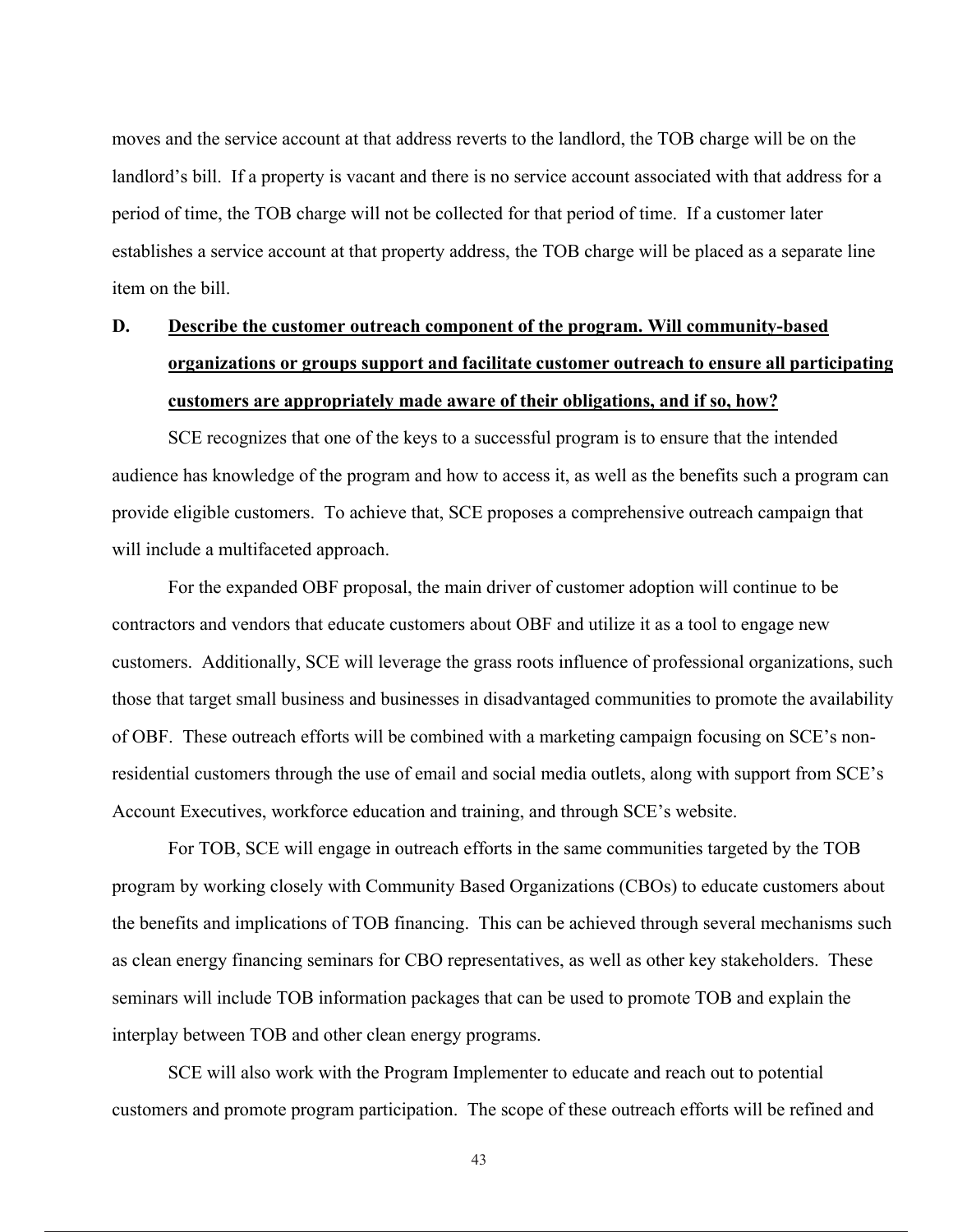negotiated with the Program Implementer in the contracting phase of the TOB pilot, but SCE views one of the roles of the Program Implementer to provide personalized customer services to educate customers and assist them in developing the best eligible clean energy project for their specific situation. The Program Implementer will be instrumental to the success of the TOB program, including guiding customers through the TOB process from application until the tariff is fully recovered and, importantly, ensuring that participating customers are aware of all of their obligations if they elect to participate in the TOB program. Additionally, solution providers, or vendors, specializing in clean energy technologies eligible for TOB financing will have an important role in providing outreach and program information to eligible customers and directing them to the Program Implementer if they elect to participate in the TOB program.

All of the outreach efforts mentioned here will be complemented by a mix of marketing campaigns, leveraging other utility communications, such as social media campaigns, bill inserts, and SCE's company website.

### **V.**

#### **RESPONSES TO PART III: PROGRAM DESIGN AND DELIVERY DETAILS**

What sector(s) will this program target (i.e., residential (Single Family/Multifamily), commercial, industrial, agricultural, public, disadvantaged, and hard-to-reach)?

#### **A. How does the program propose to determine customer eligibility?**

- a. *What are the credit score ranges used to determine customer eligibility?* For both its OBF and TOB proposal, SCE intends to determine customer eligibility based on the customer's credit standing with SCE. No external credit score ranges would be used to determine eligibility. This is akin to how SCE currently evaluates non-residential customers for its OBF loans.
- b. *What criteria in addition to or in lieu of credit scores will be used to determine eligibility (such as bill payment history)?*

As stated above, for both OBF and TOB, SCE intends to use bill payment history in lieu of credit scores to determine customer eligibility. SCE assigns a risk rating to all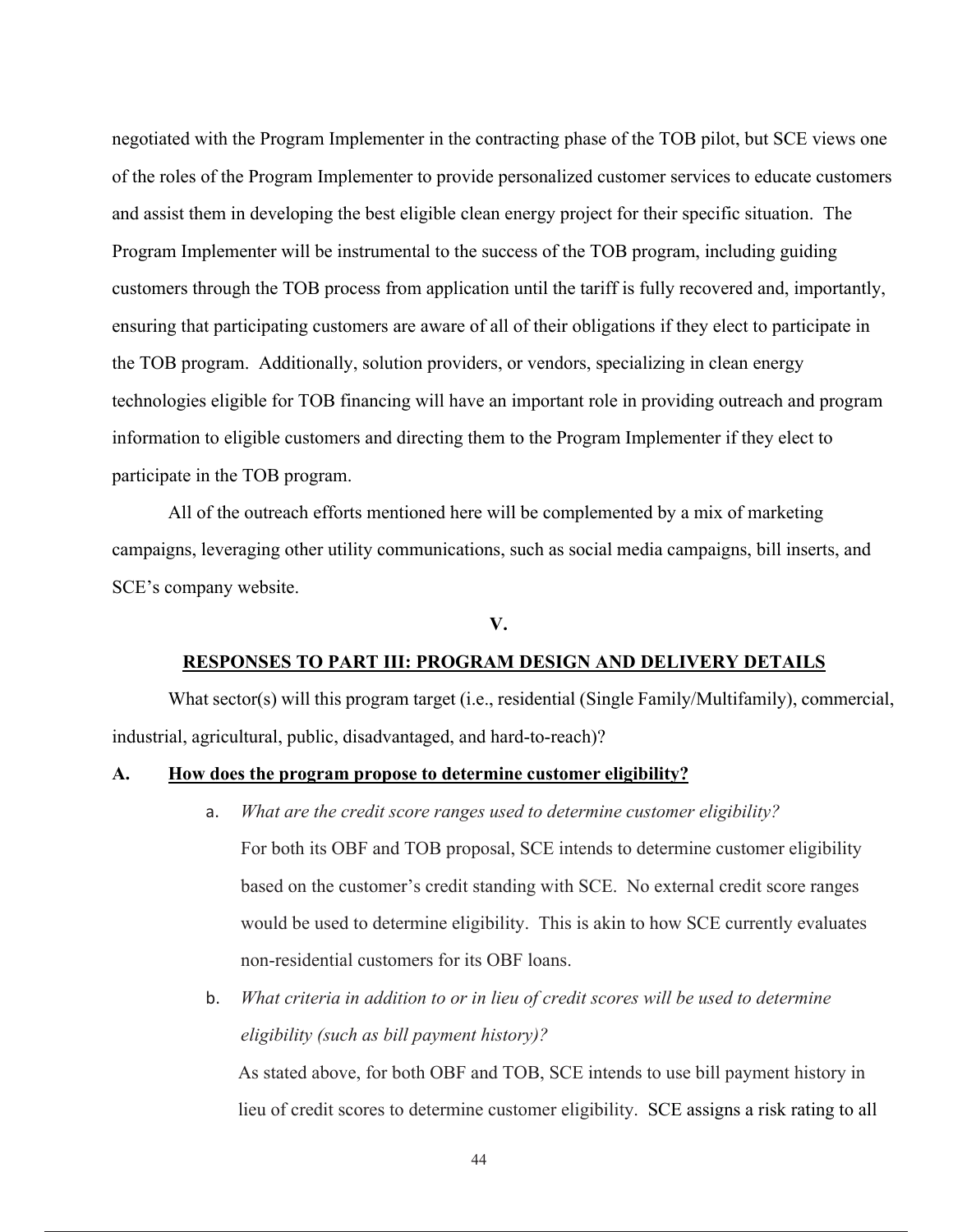customers, based on the customer's interaction with the utility regardless of program participation. Customers are assigned to a low, medium, or high-risk category. For OBF, customers with low or medium risk ratings are eligible to participate, and SCE proposes to extend the same requirements to the TOB.

c. *How will the program measure ability to repay loans?*

i. *What are the debt-to-income ratios used to determine customer eligibility?*  Debt-to-income ratios will not be used to determine customer eligibility for either the TOB or OBF program. The TOB program is not a loan (because the customer is not obligated to continue to pay if they move) and will require the customer's total expected energy costs (i.e., natural gas, gasoline, propane) be less after the clean energy technologies; therefore, SCE does not view it necessary to determine the customers' debt-to-income ratio.

Traditionally, OBF has included a bill neutrality goal, but SCE expects that some OBF projects under the expanded program will result in an increase in the customer's bill resulting from the installation of measures that are not replacing existing technologies such as in the case of EV charging stations. SCE proposes to ameliorate this concern by capping OBF loans to an amount that is not expected to raise the customer's average electric bill over the last 12 calendar months by over 25%. SCE recognizes that the expanded OBF could result in higher default rates, but given the success of the program thus far and the fact that this financing option is still significantly less expensive for non-residential customers than traditional financing, SCE views this as an acceptable risk. SCE will monitor the expanded OBF program, and if default rates increase substantially, SCE seek further Commission guidance about program changes.

ii. *What are the estimated customer energy savings (IOU and Non-IOU) used to determine customer eligibility?* 

The TOB program will be designed for each project to be cash positive for the customer, i.e. the overall customer's energy cost will remain unchanged when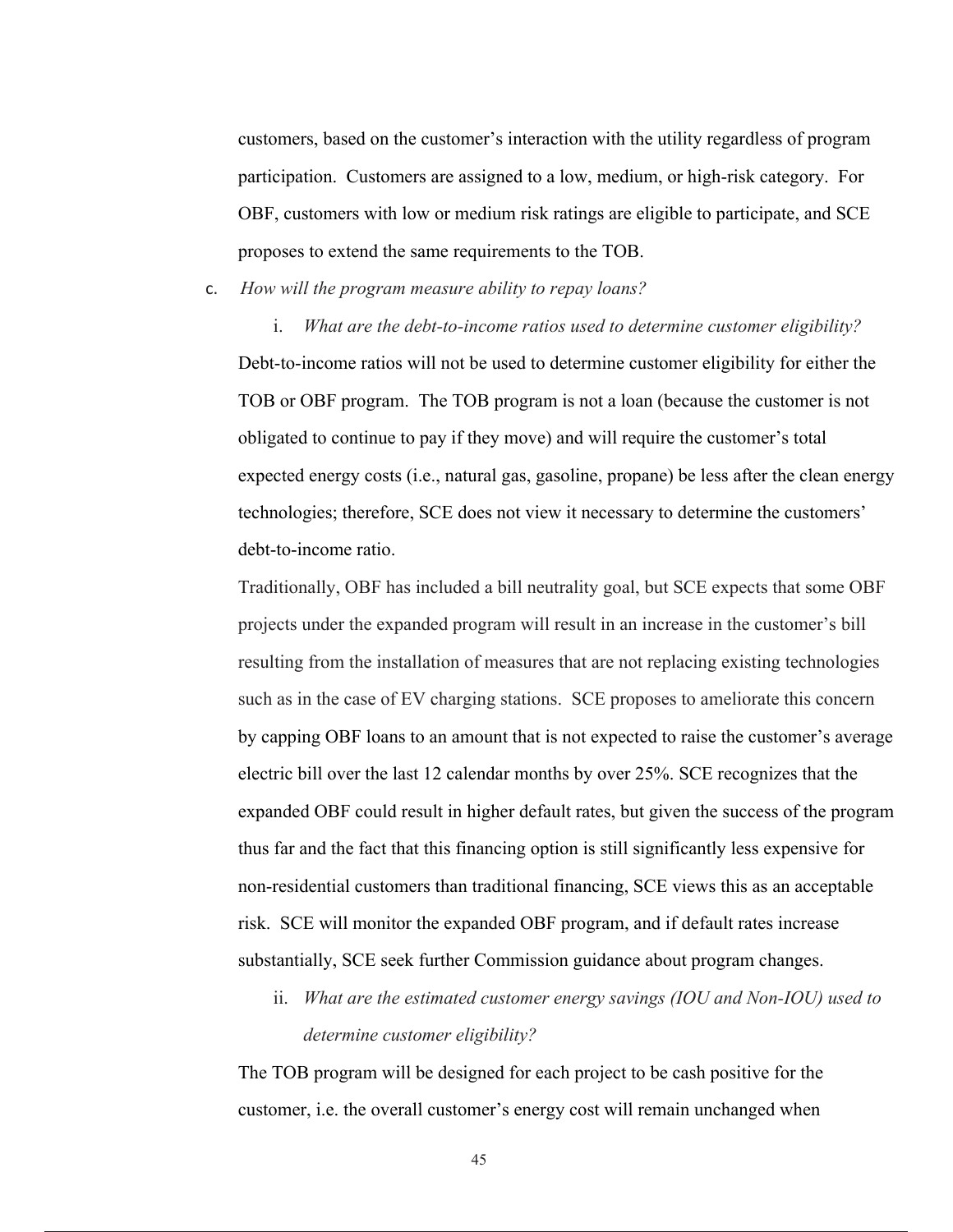considering both energy bill reductions and monthly TOB charge. This customer *energy bill savings* is distinct from *energy savings*. Customer energy savings will not be used to determine customer eligibility. However, the ability of a project to generate customer energy bill savings (across energy sources, i.e., natural gas, propane, wood, etc.) net of the tariff charge will be a criterion for project eligibility. For electrification projects, customer electric usage is expected to increase as the usage of other fuels decreases. The estimated project energy bill savings will be calculated on an individual case-by-case basis based on expected energy usage, technologies being installed, climate zones, estimated useful life, hours of operation, and other factors that can impact the overall energy usage as well as the customer's current energy bill. Depending on the specific situation, the customer's estimated energy savings will vary from the estimate.

iii. *How will energy savings be calculated and tracked? (IOU and non-IOU fuels).*  Energy bill savings will be calculated on a project basis as discussed immediately above. Electricity savings will be reflected on the customer's electric bill, but customer cost savings in other fuels will not be reflected on the customer's electric bill, and SCE cannot track those savings directly. SCE proposes to estimate those savings, but SCE also recognizes this as one of the challenges of a TOB program that seeks to promote fuel substitution technologies, and SCE seeks stakeholder comment and Commission guidance on these complex issues.

# **B. How are the criteria described in Question 1 of this section prioritized to determine customer eligibility?**

To initially qualify for TOB or OBF, the customer must be in good credit standing with SCE. The project itself must also qualify as there must be additional factors considered such as (1) maximum financing term that does not exceed the length of the estimated useful life of the technology and the maximum financing term limits, (2) estimated calculation for OBF shows an estimated bill neutrality or a "not to exceed" 25 percent increase in electric bill, and for TOB, an estimated "cash positive" outcome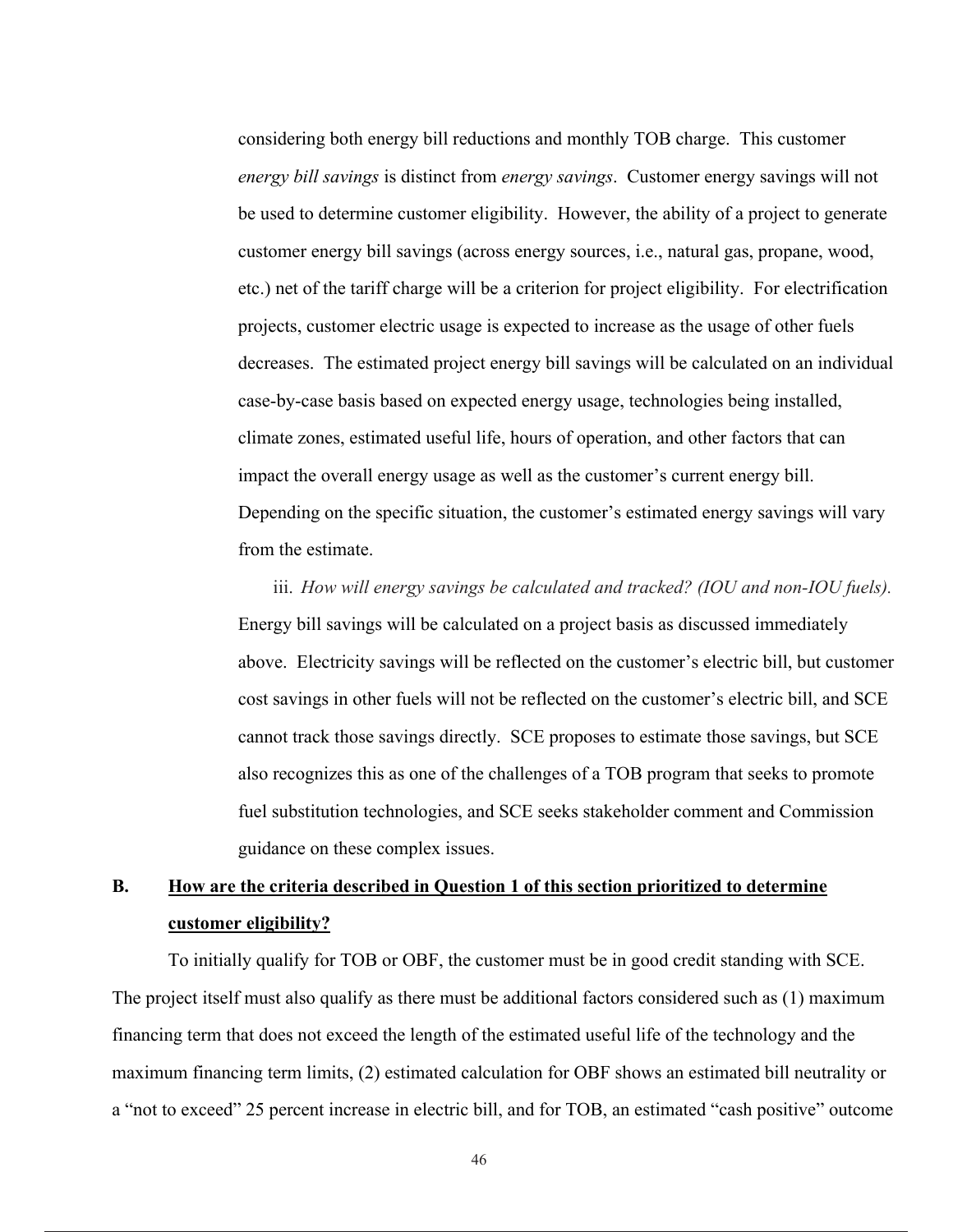across energy sources, (3) consideration of any loan amount limits, and (4) any additional notifications/agreements from a landlord (as applicable). There is not a single priority as all of these requirements must be met in order for the project to proceed.

## **1. Which clean energy technologies or distributed energy resources will be supported by the program?**

*If the program focuses on a limited or specific type of technology or technologies, explain why that specific type of technology or technologies should be prioritized for a new clean energy financing program.* 

SCE proposes to expand OBF for non-residential customers to building electrification and transportation electrification technologies. Currently OBF is limited to measures within energy efficiency.

For its TOB proposal, SCE seeks to include electrification measures, specifically building electrification and energy efficiency in its initial phase. Should TOB expand beyond the initial phase, SCE would determine which other clean energy technologies can also be incorporated into the program.

# **2. How will IOU or non-IOU program incentives be delivered to customers? How will program incentives be coordinated with existing incentives offered through other clean energy financing programs?**

Any program incentives that the customer is eligible for would still be delivered through the normal path for those incentives. SCE's proposal would allow for financing options in addition to the current incentives offered through clean energy technology programs such as TECH Clean California, Self-Generation Incentive Program (SGIP) HPWH, California Energy-Smart Homes Program and other energy efficiency programs.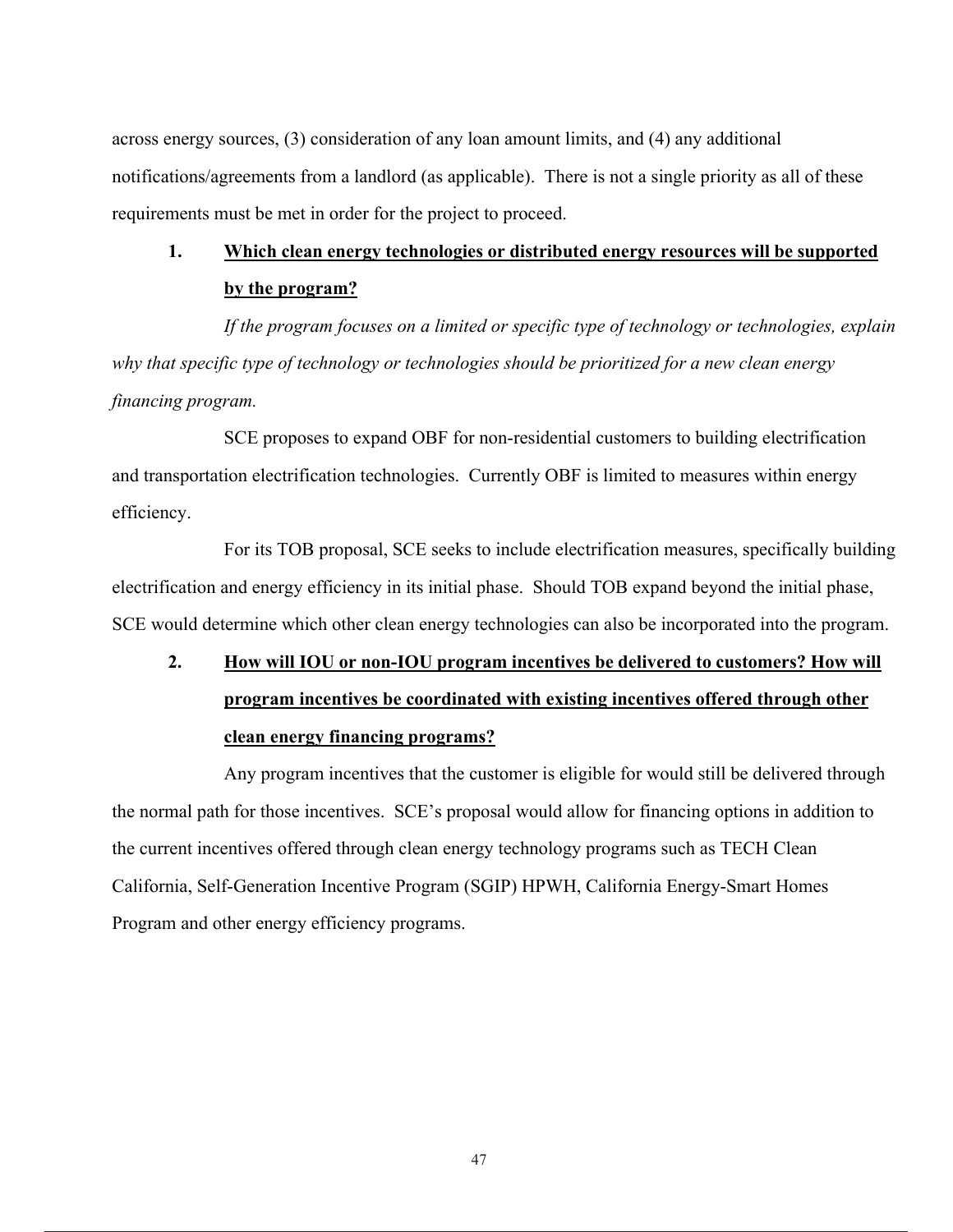#### **RESPONSES TO PART IV: COSTS AND BENEFITS**

**A. What is the estimated budget for this program, broken down by estimated percentage and amount of rate-payer funds (including funding category, such as public purpose charge, distribution rates, generation rates), private capital, state, federal funds (e.g., DOE), IOU shareholder, public or private bonds, or other sources?** 

While SCE is providing high-level budget and savings estimates, these estimates are likely to change after program implementation details are further developed for many reasons, including, but not limited to, variations in fuel, electricity, equipment, and installation costs, that will need to be refined closer to program implementation. The final proposed budget may also change due to SCE's further analysis of likely customer adoption rates. SCE proposes that the Commission authorize the establishment of a memorandum account to allow for the recovery of any incremental administrative costs associated with this proceeding upon approval of the reasonableness of those costs by the Commission.

#### **1. OBF Expansion**

For the proposed expansion of the OBF program SCE proposes to continue leveraging ratepayer funds both for the loan pool and for its operational costs. As a way to minimize impact to ratepayers, SCE requests authorization to use the existing energy efficiency loan pool balance to finance all clean energy projects that meet the updated program eligibility, once SCE receives the necessary authorizations and input from stakeholders, such as the DFPI and the Commission, and to only request additional funds for operational expenses. This means that ratepayers will fund 100 percent of the expanded OBF program via the public purpose program charge (PPPC), in the same way that OBF is currently funded, but customers are expected to receive the vast majority of those funds back via customer repayment of the loans. The estimated budget for the first year of the expanded OBF program is \$16,700,000. This includes \$15,000,000 already in SCE's OBF loan pool balancing account, and \$1,700,000 for operational costs. SCE will continue to monitor the OBF budget and request additional funding through the Advice Letter process if needed.

**VI.**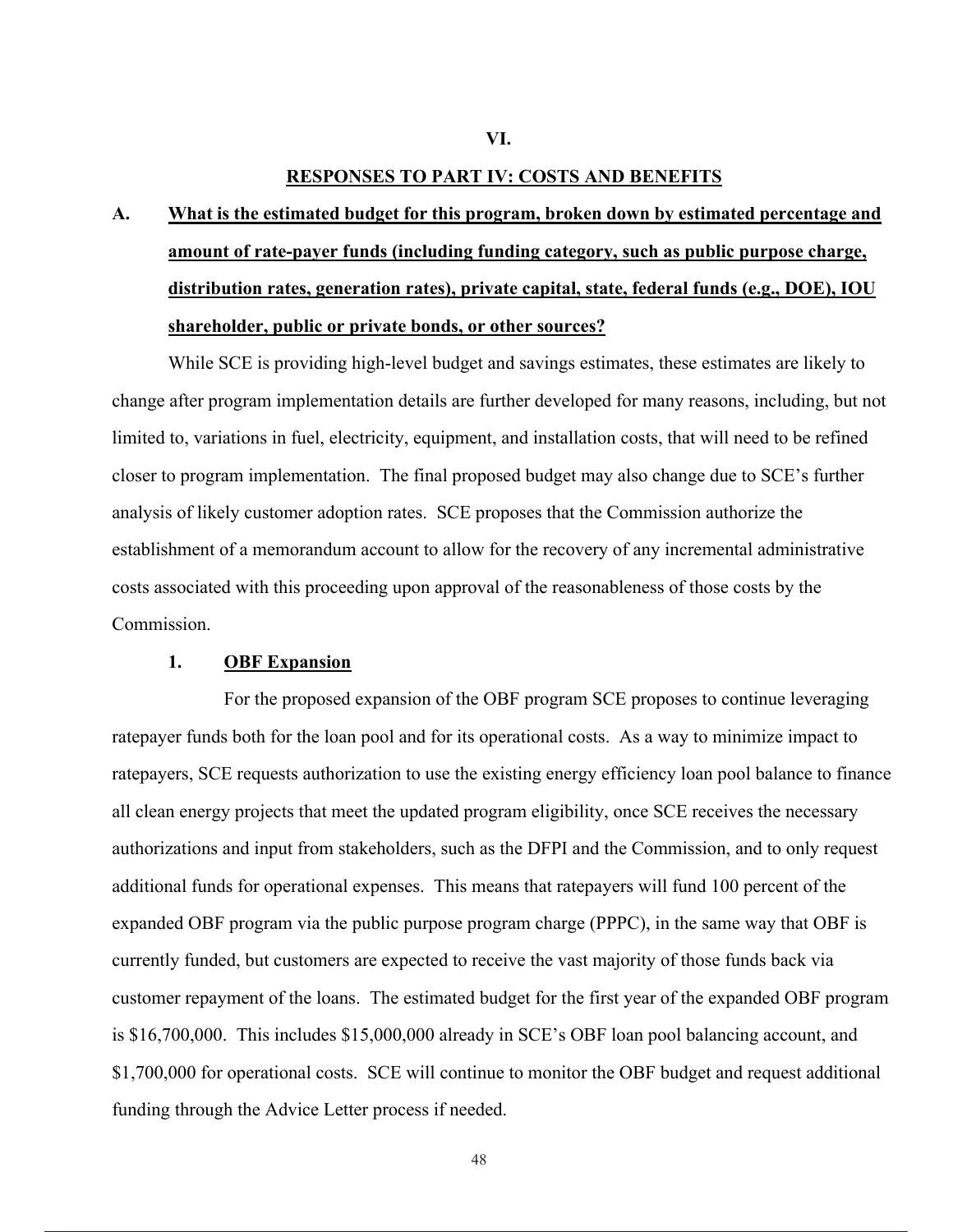## **2. TOB Program**

For the proposed TOB program, SCE proposes an initial program budget of \$27,700,000 for the program's first three years of operation. SCE proposes to fund the capital cost of the upgrades in the same manner SCE funds its other capital investments, but requests regulatory asset treatment, because SCE will not own the behind-the-meter equipment. SCE further proposes to fund the cost of capital and program operational expenses with ratepayer funds. If and when the TOB program expands, the Commission may consider other funding sources, such as use of public funds, utility funding with securitization, and/or other options. SCE's funding proposal for the initial phase and considerations for future phases are further explained in Section III.D.1. An overview of program expenses and percentages by funding source is provided in the following table.

| <b>TOB BUDGET BY CAPITAL SOURCE</b>          | <b>BUDGET</b> | <b>PERCENTAGE</b> |
|----------------------------------------------|---------------|-------------------|
| SCE Funding (to be repaid by tariff charges) | \$20,000,000  | 72%               |
| Ratepayers                                   | \$7,700,000   | 28%               |
| Total Program Budget                         | \$27,700,000  | 100%              |

# **B. What are the forecasted benefits, energy and/or GHG savings, if any, from this program at the sector, customer type (SF, MF, DAC, HTR, etc.), and measure/technology/project levels?**

The following tables illustrate the forecasted distribution of financed projects and energy savings. Many factors such as building type and vintage, climate zone, equipment efficiency ratings and customer billing rates will determine the actual energy savings of each specific project. SCE's illustrative energy savings estimates represented in the tables below were developed using Commission approved energy efficiency workpapers.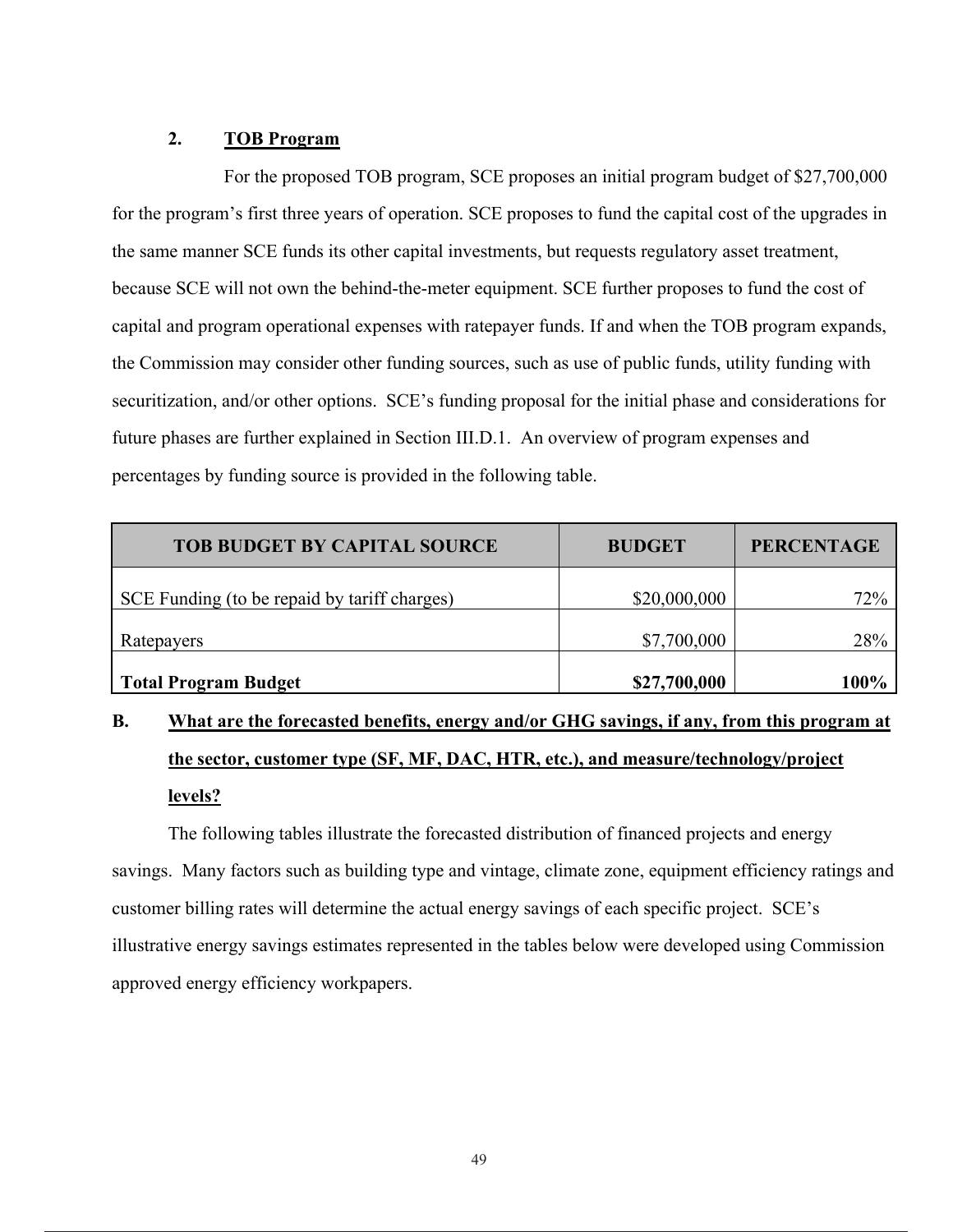## **1. OBF Expansion:**

For the expansion of OBF the forecasted benefits will be reflected in energy savings, GHG and other fossil fuel reductions, such as those resulting from reduction in gasoline consumption. The following table illustrates the estimated energy savings for electricity and natural gas only.

| PROJECTED ANNUAL ENERGY SAVINGS |                                    |                                           |              |  |  |
|---------------------------------|------------------------------------|-------------------------------------------|--------------|--|--|
|                                 | <b>ENERGY</b><br><b>EFFICIENCY</b> | <b>BUILDING</b><br><b>ELECTRIFICATION</b> | <b>TOTAL</b> |  |  |
| PROGRAM KWH:                    | 17,300,595                         | (818,900)                                 | 16,481,493   |  |  |
| <b>PROGRAM THERMS:</b>          |                                    | 141,976                                   | 141,976      |  |  |

## **2. TOB Program:**

It is important to note that TOB is a new program in California, and there is no precedent for a TOB model used for fuel substitution, which makes forecasting and estimates of customer participation and energy savings aspirational.

| <b>PROJECTED SAVINGS BY PROJECT SCOPE</b> |                          |                                           |              |  |
|-------------------------------------------|--------------------------|-------------------------------------------|--------------|--|
|                                           | <b>ENERGY EFFICIENCY</b> | <b>BUILDING</b><br><b>ELECTRIFICATION</b> | <b>TOTAL</b> |  |
| <b>KWH SAVINGS 22</b>                     | (4,750,380)              | (32, 634)                                 | (4,717,746)  |  |
| <b>THERM SAVINGS 23</b>                   | 1,040,064                | 5,600                                     | 1,045,664    |  |

 $22$  Savings calculated using measure kWh savings values from approved EE work papers.

 $23$  Savings calculated using measure Therm savings values from approved EE work papers.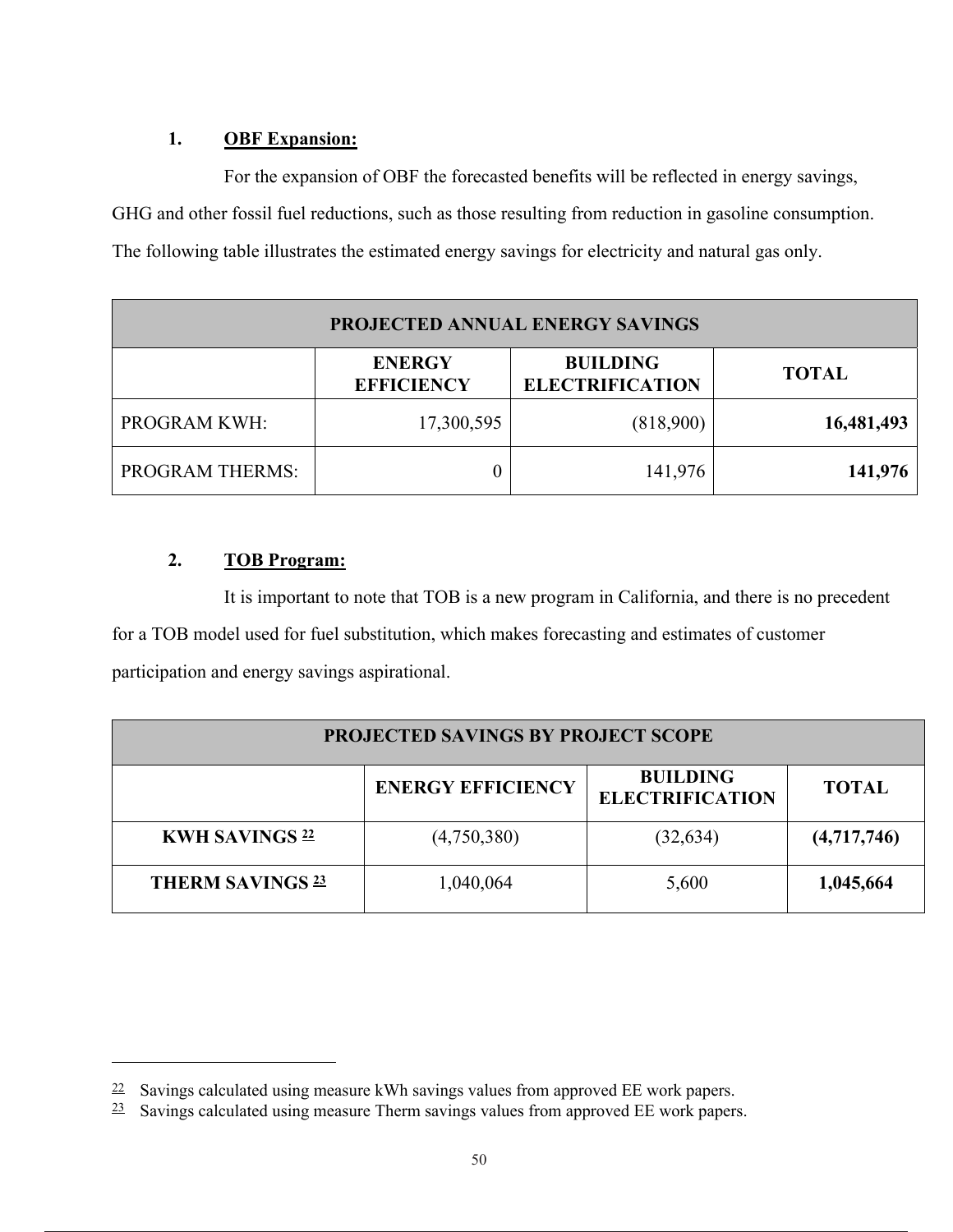| PROJECTED ENERGY SAVINGS BY BUILDING TYPE |                    |                      |  |
|-------------------------------------------|--------------------|----------------------|--|
| <b>BUILDING TYPE</b>                      | <b>KWH SAVINGS</b> | <b>THERM SAVINGS</b> |  |
| <b>Single Family</b>                      | (2,319,940)        | 514,463              |  |
| <b>Multi Family</b>                       | (2,397,806)        | 531,202              |  |
| <b>TOTAL</b>                              | (4,717,746)        | 1,045,664            |  |

## **C. What number of loans is this program expected to support?**

## **1. Expanded OBF**

SCE forecasts that it will approve 900 OBF loans during the first year of the program's

expansion. SCE's OBF program will continue to serve all qualifying non-residential customers.

| <b>PROJECTED NUMBER OF PROJECTS BY PROJECT SCOPE</b> |                             |                                           |                                                 |                                                                        |                                                                                                              |              |
|------------------------------------------------------|-----------------------------|-------------------------------------------|-------------------------------------------------|------------------------------------------------------------------------|--------------------------------------------------------------------------------------------------------------|--------------|
|                                                      | Energy<br><b>Efficiency</b> | <b>Building</b><br><b>Electrification</b> | <b>Transportation</b><br><b>Electrification</b> | <b>Energy Efficiency/</b><br><b>Building</b><br><b>Electrification</b> | <b>Energy Efficiency/</b><br><b>Building</b><br>Electrification/<br><b>Transportation</b><br>Electrification | <b>TOTAL</b> |
| Number of<br>Projects                                | 245                         | 459                                       | 108                                             | 76                                                                     | 12                                                                                                           | 900          |

## **2. TOB Program**

The TOB program anticipates financing 3,000 projects during the first phase of

implementation. Of those, 50% are expected to be completed in single family homes and the remaining 50% in multifamily dwellings.

| <b>PROJECTED NUMBER OF PROJECTS BY BUILDING TYPE AND PROJECT SCOPE</b> |           |                                    |                                           |              |
|------------------------------------------------------------------------|-----------|------------------------------------|-------------------------------------------|--------------|
|                                                                        |           | <b>ENERGY</b><br><b>EFFICIENCY</b> | <b>BUILDING</b><br><b>ELECTRIFICATION</b> | <b>TOTAL</b> |
|                                                                        | Number of |                                    |                                           |              |
| <b>Single<br/>Family</b>                                               | Projects  | 938                                | 529                                       | 1,777        |
| Multi-                                                                 | Number of |                                    |                                           |              |
| family                                                                 | Projects  | 569                                | 535                                       | 1,223        |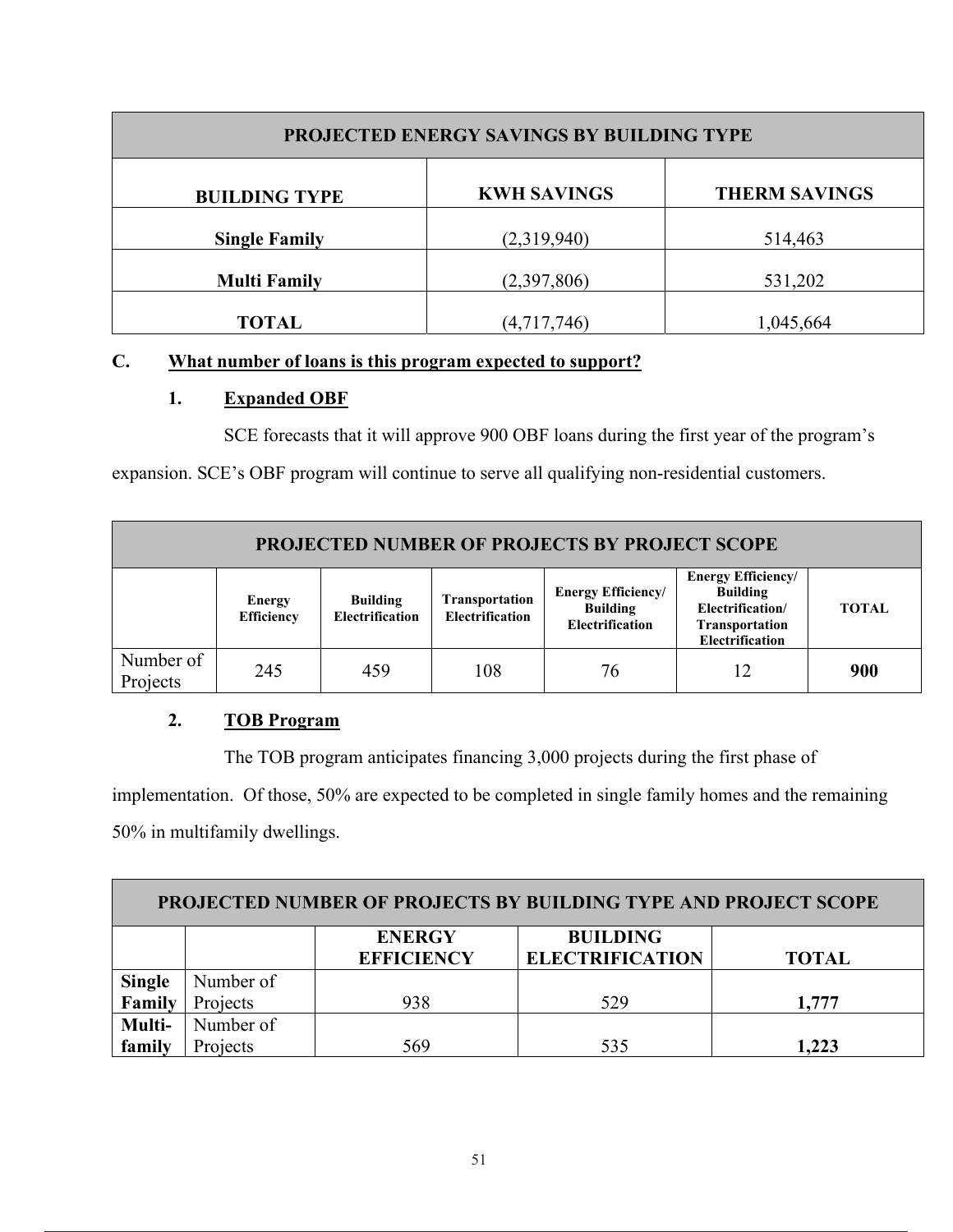### **D. How many years will the program run?**

#### **1. Expanded OBF**

The OBF program has been in effect since 2010 and SCE proposes to continue offering OBF, with the expanded technologies, until such time that either SCE or the Commission deems that the program is no longer necessary or effective. In the event that SCE proposes in the future to discontinue OBF, SCE would do so in an appropriate advice letter to the Commission.

### **2. TOB Program**

SCE recognizes that the importance of offering financing mechanisms to customers can be scalable, but also recognizes that the TOB model is untested in California and has not been applied to financing significant non-energy efficiency technologies, particularly electrification technologies focusing on fuel substitution.

To mitigate potential risks, SCE is proposing a phased implementation approach. This will allow SCE to test TOB in California with the technologies that will further California's goals, while also allow SCE and the state to learn from the program's performance and refine the TOB model prior to making extensive investments in the program.

Phase 1 is anticipated to last for three years from program implementation. During this phase the goal is to use TOB as a way to complement existing incentives for the installation of clean energy technology. SCE proposes the Commission establish a program evaluation process to begin during the third year of Phase 1, to measure program performance, apply lessons learned, and, if necessary, modify the program through the filing of an Advice Letter.

SCE expects Phase 2 will extend for six years after the initial phase; however, this will be contingent on the results of the evaluation of Phase 1. The expected goal of Phase 2 will be to reduce Utility program incentives in the range of 5-25%. SCE recommends that the Commission establish an evaluation process at the mid-point and conclusion of Phase 2 of the TOB program. Depending on the TOB program's performance, SCE will either seek to extend the program on an ongoing basis, with the goal of further reducing incentives, or to terminate the program.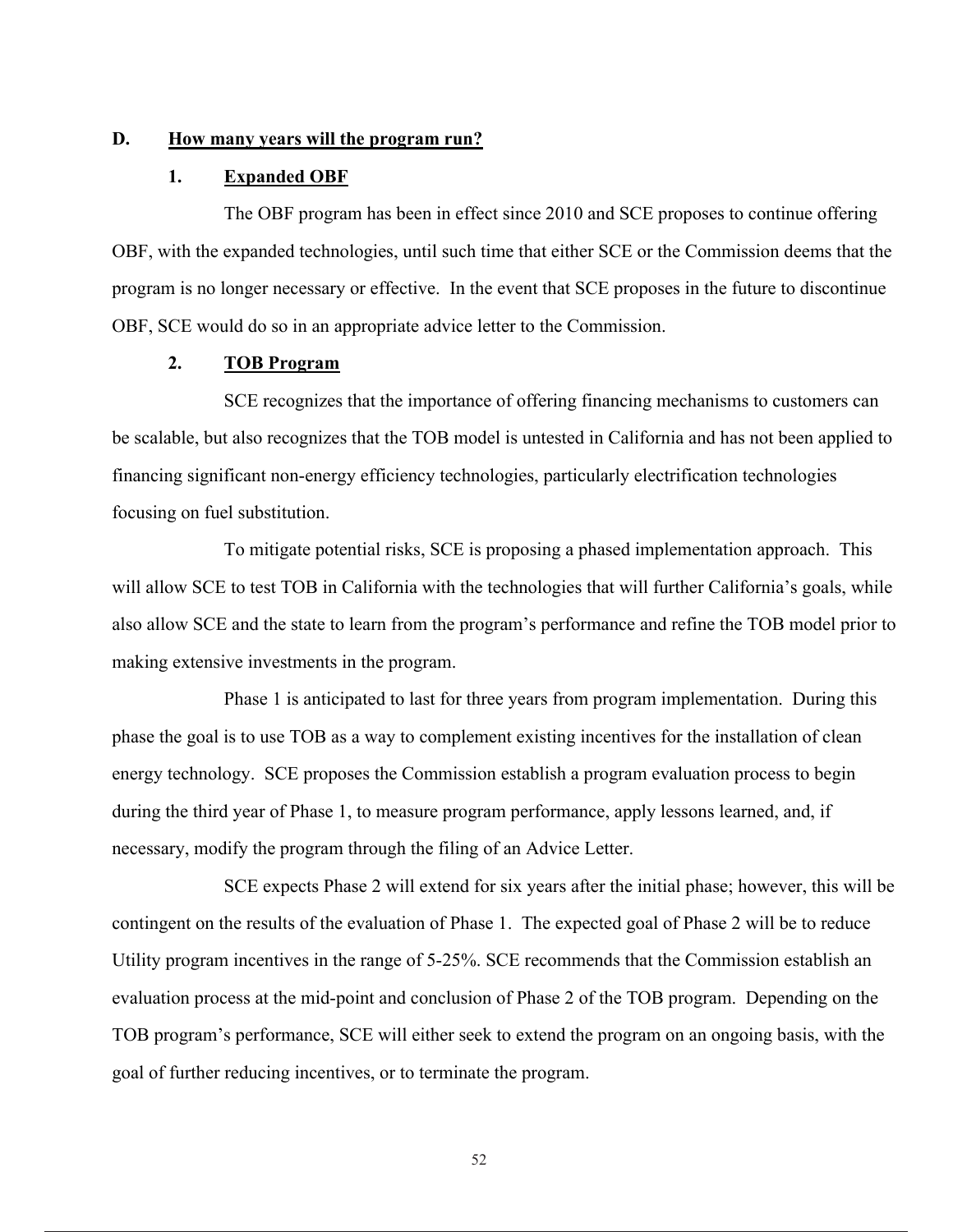#### **RESPONSES TO PART V: REPORTING AND METRICS**

## **A. Describe the key performance indicators (KPI) that will be developed for the program in order to determine:**

- a. whether the program is successful in delivering benefits and addressing specific market barriers.
- b. whether the program aligns with local and regional clean energy goals.
- c. whether/when the program needs to be reconfigured or closed.
- d. any other KPI.

SCE recognizes the importance of key performance indicators (KPIs) that should be developed for the program to determine the success in delivering benefits, addressing market barriers, alignment with local and regional energy goals, and ultimately used to determine if the program needs to be reconfigured, expanded, or closed. As guiding principles, SCE believes these metrics should be:

- discretely defined;
- quantitative data driven;
- remove consideration of outside factors, where possible; and
- leverage any available data points and existing reporting

Clearly defined metrics allow for comparisons between various clean energy technologies, use cases, and limit the potential for confusion. Metrics that are quantitative serve to decrease potential for misinterpretations between multiple parties regarding the same situation. Should there be program design alignment across the utilities, the metrics and templates used should also be uniform to decrease potential for confusion and present the data in a uniform fashion. Finally, having discrete and quantitative KPIs, while also removing the consideration of outside factors, where possible, focuses the data on the program created and the actions taken by the utility and the customer. Finally, SCE recommends that any currently available data points and reports be leveraged to mitigate the administrative burden and provide consistency when looking across potentially multiple proceedings.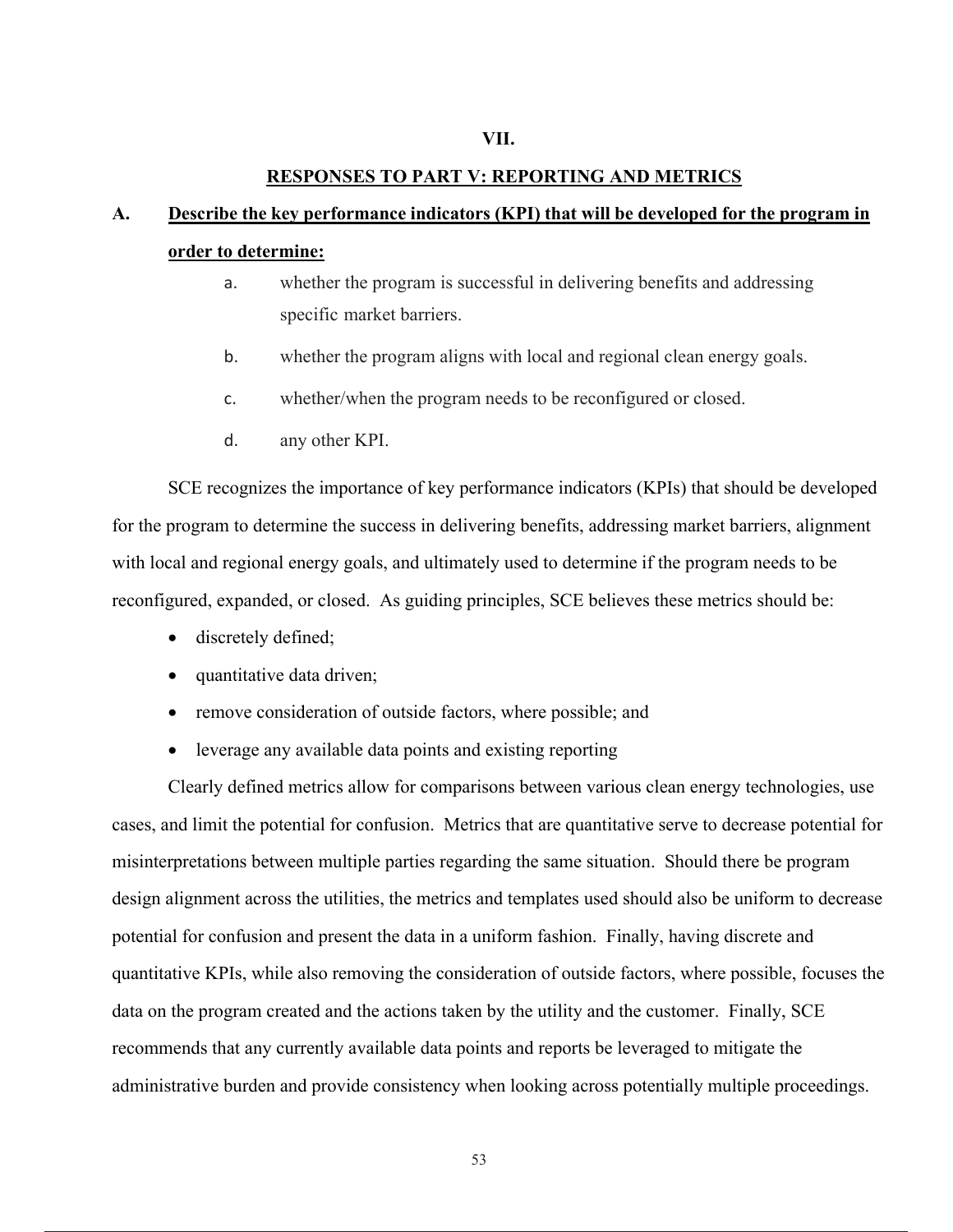As SCE is recommending a phased approach to the financing proposals, SCE also recommends the use of independent, third-party evaluators to evaluate the success of the initial phase. This should be done through experimental design with a control group and treatment group to determine the customer impact by the proposal. Beyond gauging the customer's adoption of clean energy technologies, the evaluation would also seek to understand the success rate of the customer in the financing options, whether there were unforeseen barriers, and overall customer satisfaction with the program.

Because the proposals are still in the preliminary stages and details are not yet decided, SCE seeks to find common ground with stakeholders on the guiding principles for the metrics and utilize the workshop to discuss metrics, reporting, and evaluation to determine what metrics are necessary. Additional metrics may be necessary as the third-party evaluator is contracted to better inform the measurement and evaluation.

#### **B. Describe the proposed schedule and process for tracking and evaluating these KPIs.**

#### **1. OBF Expansion**

Because OBF is an existing program, reporting on metrics is currently within the broader Energy Efficiency metrics, which are submitted annually. SCE recommends leveraging the existing reporting as the foundation for any metrics in this proceeding and expanding it to incorporate any new technologies that are also included. This serves to decrease the possibility for confusion as some stakeholders may already be familiar with the current metrics for OBF and eases the administrative burden of creating new metrics. Based on the need for system updates to track, coordination between programs, and extension of the lending laws exemption for OBF expansion from DFPI, SCE believes that the OBF expansion can begin within six months after a final Commission decision. Reporting of metrics should follow in the next year.

### **2. TOB Program**

SCE's proposed phased approach would begin with an application in 2023 and request an initial program term of three years, with a process for expanding the program based on certain criteria. SCE recommends that the evaluation not begin until a minimum of 24-months into the initial phase to provide sufficient and more robust data regarding customer adoption rates as well as impact on energy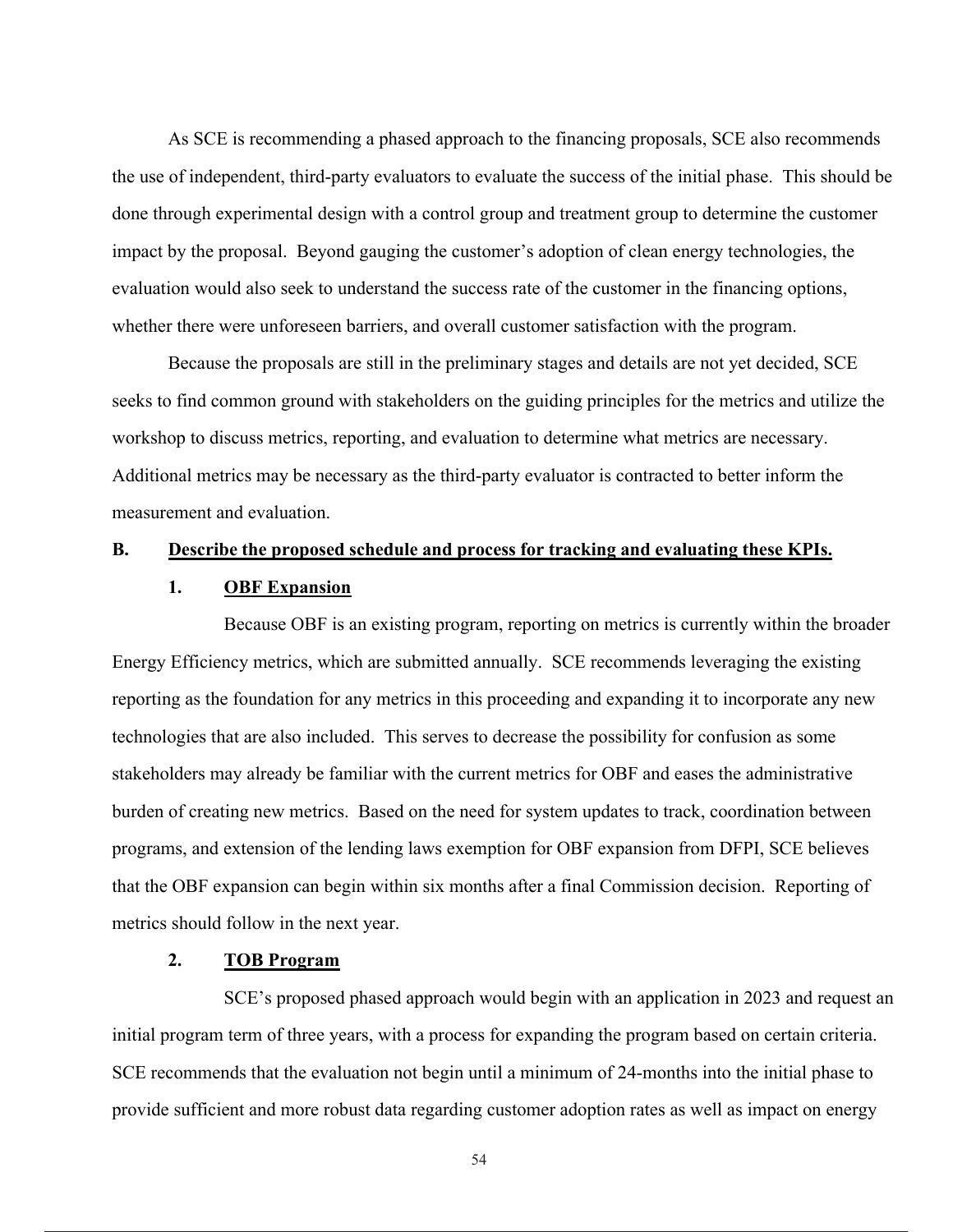bills. Because energy usage and any potential savings on the energy bill may be influenced by seasonal customer energy usage, it is recommended that at least 12-months of data be used in evaluation.

In the interim, SCE recommends that annual reporting on agreed upon metrics be submitted so that stakeholders are aware of any trends that may be emerging. This also allows for the soliciting and contracting with a third-party evaluation implementer.

During the third year of Phase 1, the evaluation can begin and run concurrently so as to not impact existing customers. At the end of the third year, the evaluation report should be published by the independent evaluator and used by stakeholders to determine if the program should proceed into Phase 2.

### **VIII.**

### **CONCLUSION**

SCE looks forward to continuing to develop its conceptual proposals with stakeholder and Commission collaboration.

Respectfully submitted,

JANET COMBS REBECCA MEIERS-DE PASTINO

*/s/ Rebecca Meiers-De Pastino*  By: Rebecca Meiers-De Pastino

### Attorneys for SOUTHERN CALIFORNIA EDISON COMPANY

2244 Walnut Grove Avenue Post Office Box 800 Rosemead, California 91770 Telephone: (626) 302-6016 E-mail: Rebecca.Meiers.DePastino@sce.com

April 15, 2022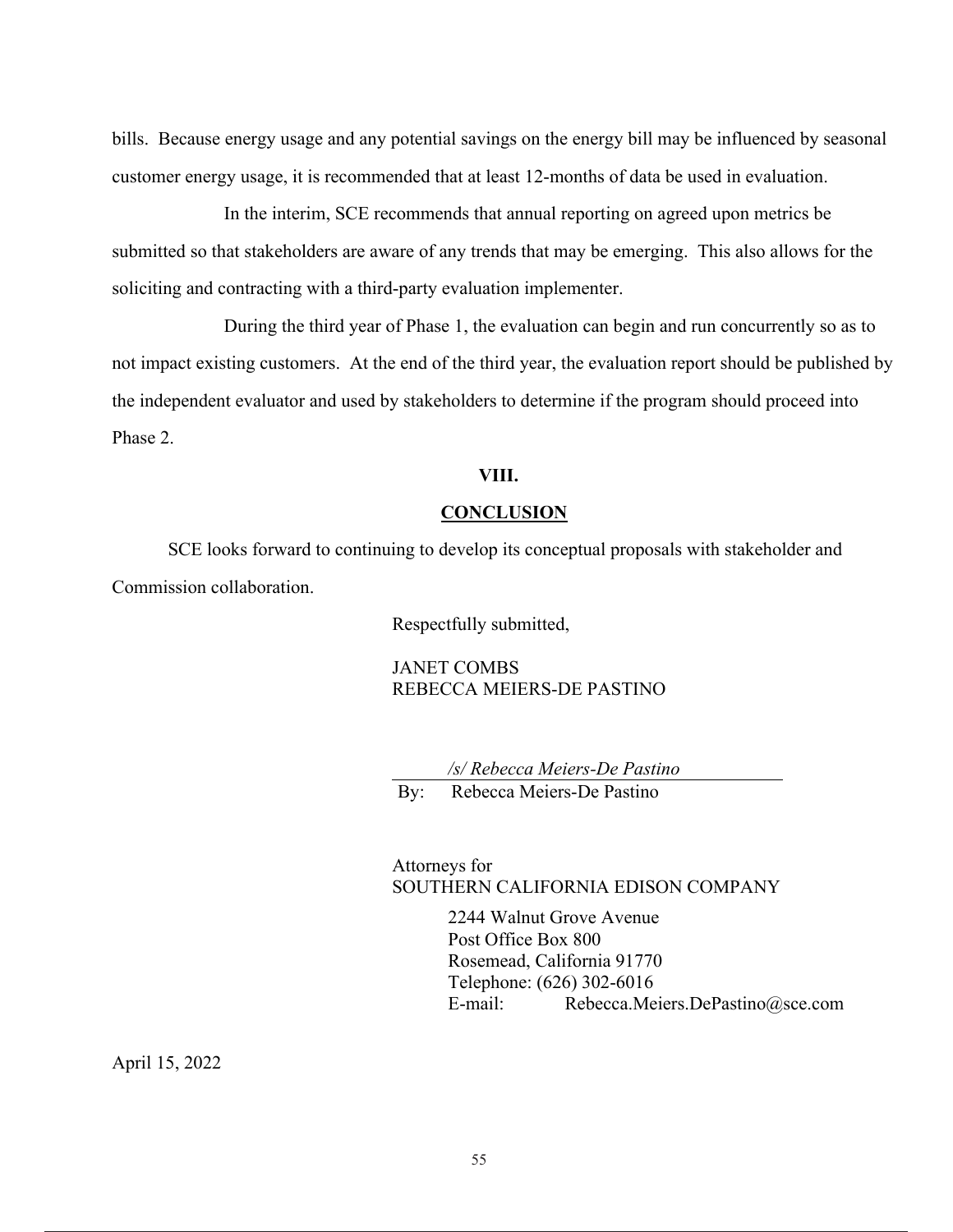## **ATTACHMENT A**

## **GLOSSARY OF TERMS**